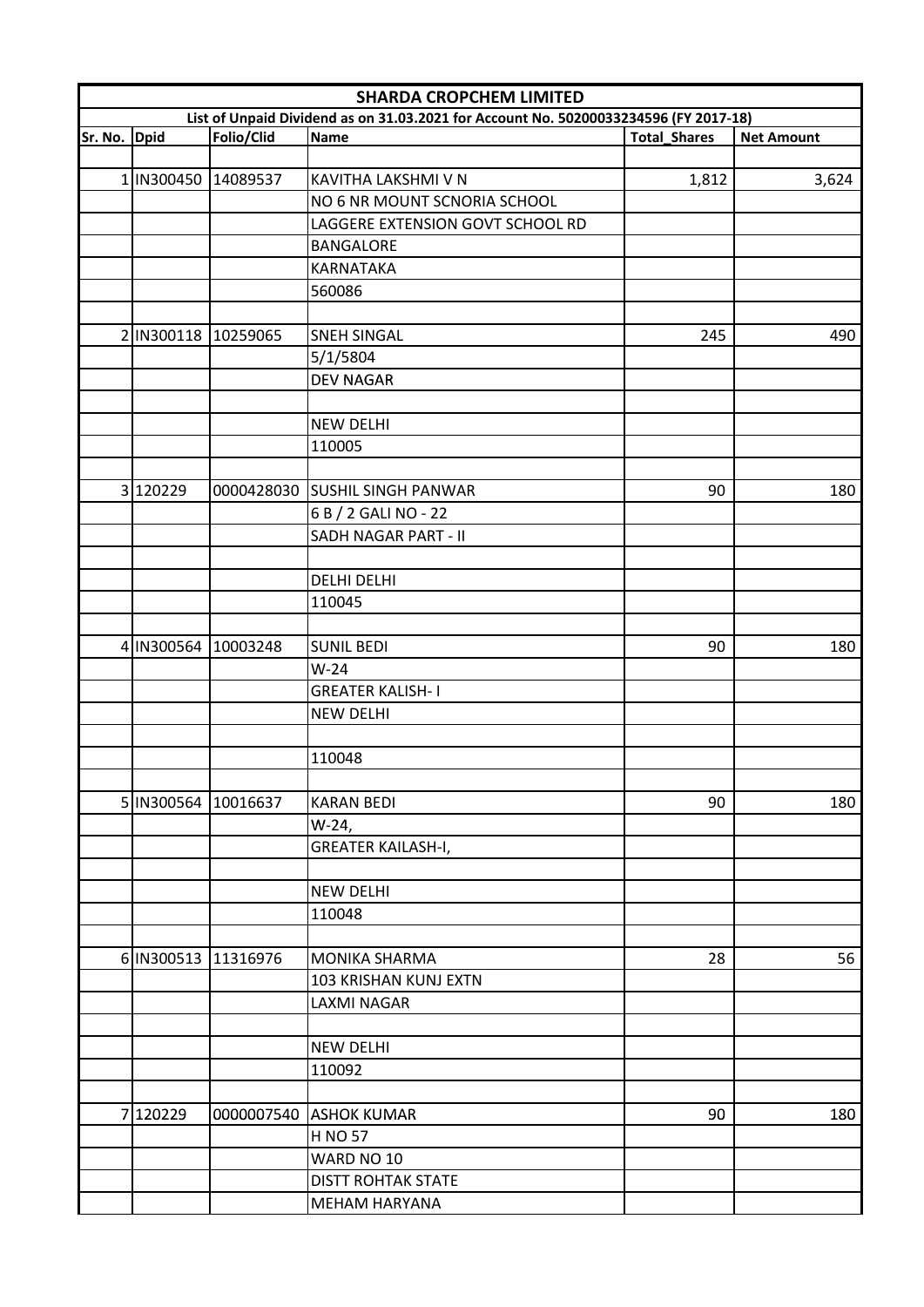|                      |                       | 124112                         |     |     |
|----------------------|-----------------------|--------------------------------|-----|-----|
|                      |                       |                                |     |     |
| 8 IN301143           | 10870647              | <b>SUMITRA DEVI GARG</b>       | 40  | 80  |
|                      |                       | 299-C MODEL TOWN               |     |     |
|                      |                       | <b>MANDI ADAMPUR</b>           |     |     |
|                      |                       | <b>HISSAR</b>                  |     |     |
|                      |                       | <b>HARYANA</b>                 |     |     |
|                      |                       | 125052                         |     |     |
|                      |                       |                                |     |     |
| 9 IN302269           | 10790277              | <b>FAQUIR CHAND MAHESHWARI</b> | 25  | 50  |
|                      |                       | H NO-1240/3,                   |     |     |
|                      |                       | CHOWK DARZIAN,                 |     |     |
|                      |                       | AMBALA CITY,                   |     |     |
|                      |                       | <b>HARYANA</b>                 |     |     |
|                      |                       | 134002                         |     |     |
|                      |                       |                                |     |     |
| 10 120299            | 0005440551 RAJNI GOEL |                                | 10  | 20  |
|                      |                       | F-165, GF. SUSHANT LOK II      |     |     |
|                      |                       | SECTOR-57                      |     |     |
|                      |                       | NR HONG KONG BAZAAR            |     |     |
|                      |                       | <b>GURUGRAM HARYANA</b>        |     |     |
|                      |                       | 122001                         |     |     |
|                      |                       |                                |     |     |
| 11 IN300450 13494817 |                       | <b>ANIL GOYAL</b>              | 100 | 200 |
|                      |                       | C/O PEARL BOOKS PVT LTD        |     |     |
|                      |                       | ARNA BARNA BAZAR PATIALA       |     |     |
|                      |                       | <b>PATIALA</b>                 |     |     |
|                      |                       | <b>PUNJAB</b>                  |     |     |
|                      |                       | 147001                         |     |     |
|                      |                       |                                |     |     |
| 12 IN301127          | 16835093              | <b>SHAM LAL THAKUR</b>         | 50  | 100 |
|                      |                       | H NO 153                       |     |     |
|                      |                       | <b>SHIV VIHAR</b>              |     |     |
|                      |                       | <b>JANIPUR COLONY</b>          |     |     |
|                      |                       | <b>JAMMU</b>                   |     |     |
|                      |                       | 180001                         |     |     |
|                      |                       |                                |     |     |
| 13 IN300888 13919116 |                       | <b>GEETA DEVI</b>              | 30  | 60  |
|                      |                       | 16 M I G                       |     |     |
|                      |                       | <b>SBI COLONY</b>              |     |     |
|                      |                       | <b>BARRA 3 BARRA</b>           |     |     |
|                      |                       | <b>KANPUR</b>                  |     |     |
|                      |                       | 208027                         |     |     |
|                      |                       |                                |     |     |
| 14 120398            |                       | 0000041639 SHAHNAZ PARVEEN     | 40  | 80  |
|                      |                       | 195/49, JAGAT NARAIN ROAD,     |     |     |
|                      |                       | <b>NEAR NOOR HOSPITAL</b>      |     |     |
|                      |                       | <b>GOLAGANJ</b>                |     |     |
|                      |                       | <b>LUCKNOW Uttar Pradesh</b>   |     |     |
|                      |                       | 226018                         |     |     |
|                      |                       |                                |     |     |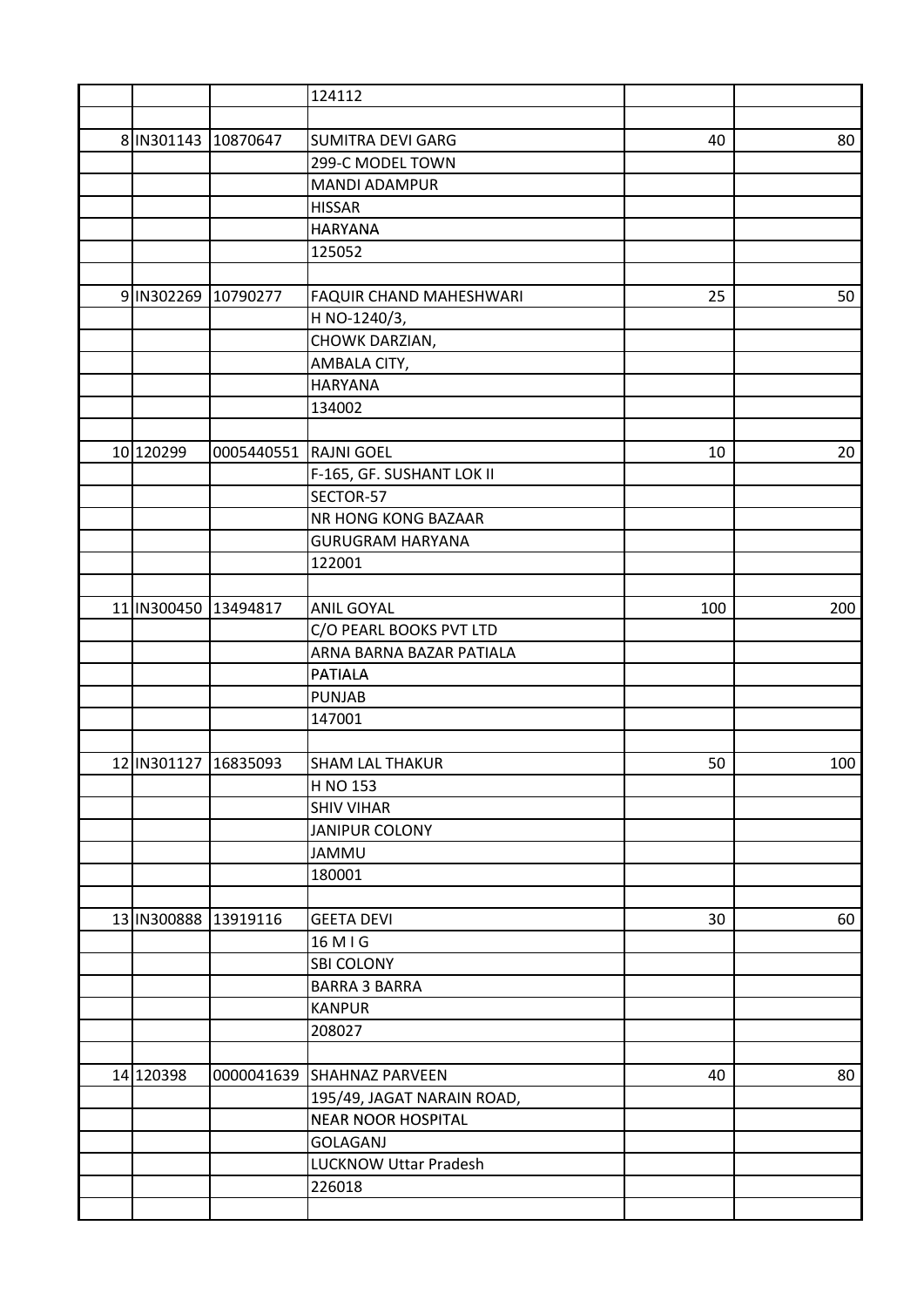| 15 120304   |          | 0000039421 ASHISH KUMAR GUPTA | 10           | 20             |
|-------------|----------|-------------------------------|--------------|----------------|
|             |          | H.NO.182 CHAK AHMAD PUR       |              |                |
|             |          | <b>WARD NO. 19,</b>           |              |                |
|             |          |                               |              |                |
|             |          | RAEBARELI UTTAR PRADESH       |              |                |
|             |          | 229001                        |              |                |
|             |          |                               |              |                |
| 16 120472   |          | 0009984583   PANKAJ SINGH     | 60           | 120            |
|             |          | 215 UTSAV                     |              |                |
|             |          | <b>MAHANAGAR PART 2</b>       |              |                |
|             |          | PILIBHIT BYE PASS             |              |                |
|             |          | <b>BAREILLY UTTAR PRADESH</b> |              |                |
|             |          | 243001                        |              |                |
|             |          |                               |              |                |
| 17 IN300214 | 12705140 | YOGESH PRAKASH                | 600          | 1,200          |
|             |          | Y P MEDICINE                  |              |                |
|             |          | RETI MOHALLA DINDAPURA        |              |                |
|             |          |                               |              |                |
|             |          | <b>MORADABAD</b>              |              |                |
|             |          | 244001                        |              |                |
|             |          |                               |              |                |
| 18 IN301983 | 10669208 | <b>KAMAL JAIN</b>             | 100          | 200            |
|             |          |                               |              |                |
|             |          | STATION ROAD,                 |              |                |
|             |          |                               |              |                |
|             |          |                               |              |                |
|             |          | DHAMPUR (U.P.)                |              |                |
|             |          | 246761                        |              |                |
|             |          |                               |              |                |
| 19 IN302269 | 12671871 | RISHU KASHYAP                 | $\mathbf{1}$ | $\overline{2}$ |
|             |          | 75 CHRISTIAN LANE             |              |                |
|             |          | <b>BEGUM BAGH MEERUT</b>      |              |                |
|             |          | <b>UTTAR PRADESH</b>          |              |                |
|             |          | <b>INDIA</b>                  |              |                |
|             |          | 250001                        |              |                |
|             |          |                               |              |                |
| 20 120300   |          | 0000267651 ANJU GUPTA         | 20           | 40             |
|             |          | 40 SWAMI GHAT,                |              |                |
|             |          | (63 CHURIWALI GALI),          |              |                |
|             |          |                               |              |                |
|             |          | <b>MATHURA UTTAR PRADESH</b>  |              |                |
|             |          | 281001                        |              |                |
|             |          |                               |              |                |
| 21 120191   |          | 0100695845   MANISH JAIN      | 10           | 20             |
|             |          | 535                           |              |                |
|             |          | <b>GAON THANAGAZZ</b>         |              |                |
|             |          | <b>TEH THANAGAZZ</b>          |              |                |
|             |          | <b>ALWAR RAJASTHAN</b>        |              |                |
|             |          | 301001                        |              |                |
|             |          |                               |              |                |
| 22 IN301127 | 16891794 | <b>DINESH KUMAR</b>           | 90           | 180            |
|             |          | 35,                           |              |                |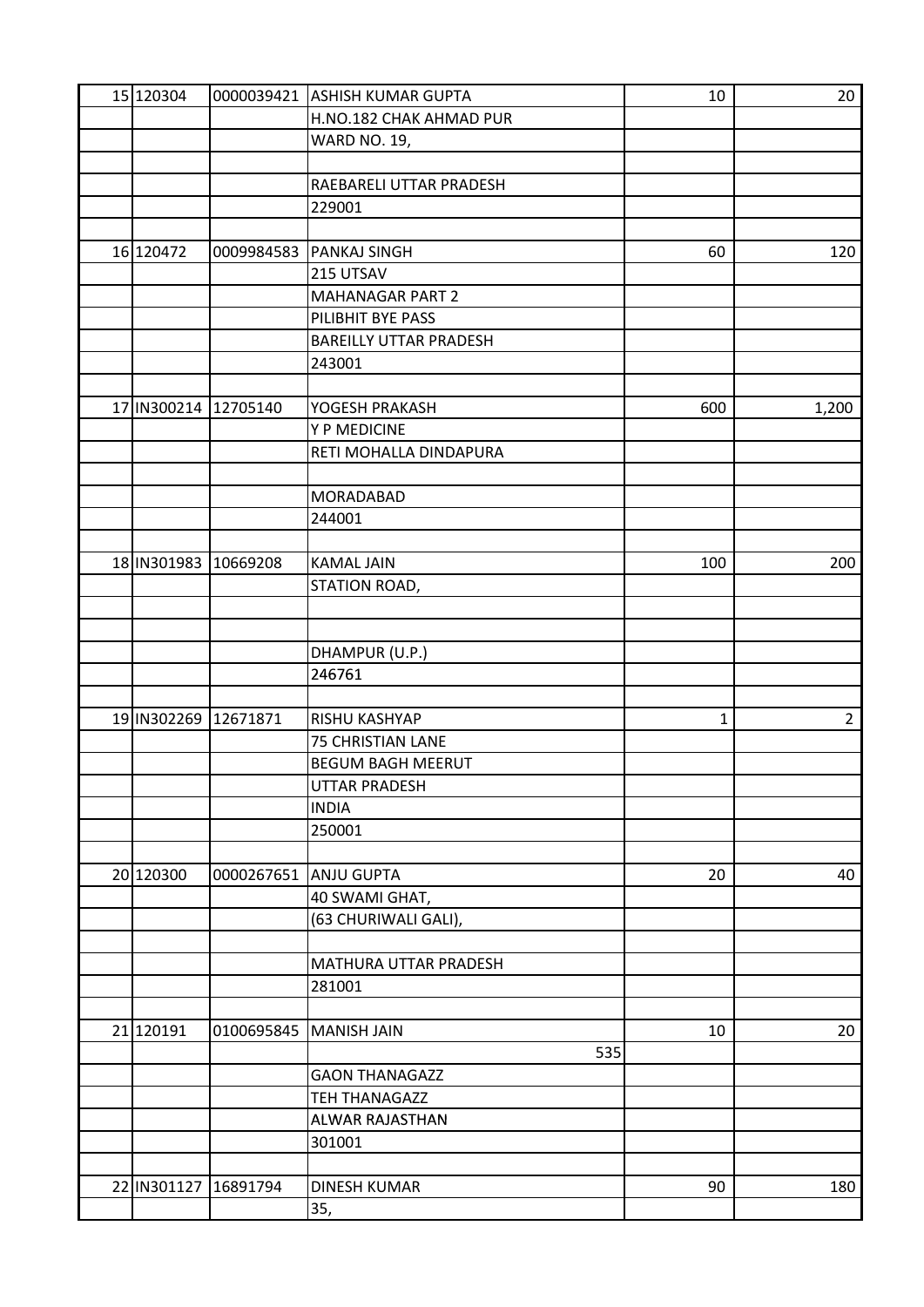|                      |          | SANJAY NAGAR,                              |    |     |
|----------------------|----------|--------------------------------------------|----|-----|
|                      |          | OPP. RAILWAY STATION,                      |    |     |
|                      |          | <b>ALWAR</b>                               |    |     |
|                      |          | 301001                                     |    |     |
|                      |          |                                            |    |     |
| 23 120177            |          | 0100549898 ROUNAK KARNAWAT                 | 90 | 180 |
|                      |          | 1402, PARTANIYO KA RASTA                   |    |     |
|                      |          | <b>JOHARI BAZAR</b>                        |    |     |
|                      |          |                                            |    |     |
|                      |          | <b>JAIPUR RAJASTHAN</b>                    |    |     |
|                      |          | 302003                                     |    |     |
|                      |          |                                            |    |     |
| 24 IN301330 20979036 |          | SEEMA DANGAYACH                            | 90 | 180 |
|                      |          | VILLAGE AND POST NINDAR                    |    |     |
|                      |          |                                            |    |     |
|                      |          | VIA V.K.I.A.                               |    |     |
|                      |          | <b>JAIPUR</b>                              |    |     |
|                      |          | 302013                                     |    |     |
|                      |          |                                            |    |     |
| 25 120177            |          | 0100062395 KOSHLYA VASDANI                 | 90 | 180 |
|                      |          | C/O LAXMAN DAS                             |    |     |
|                      |          |                                            |    |     |
|                      |          | SECTOR 11, PLOT NO 1284,<br>MALVIYA NAGAR, |    |     |
|                      |          | <b>JAIPUR RAJASTHAN</b>                    |    |     |
|                      |          | 302017                                     |    |     |
|                      |          |                                            |    |     |
| 26 120177            |          | 0100785928 SHAILESH GODIKA                 | 90 | 180 |
|                      |          | HOUSE NO 526                               |    |     |
|                      |          | SHANTI NAGAR OPP DURGAPURA                 |    |     |
|                      |          | <b>RAILWAY STATION</b>                     |    |     |
|                      |          | <b>JAIPUR RAJASTHAN</b>                    |    |     |
|                      |          |                                            |    |     |
|                      |          | 302018                                     |    |     |
| 27 120177            |          |                                            | 90 |     |
|                      |          | 0100688704 REKHA JAJOO<br>28 JAL KI GALI   |    | 180 |
|                      |          |                                            |    |     |
|                      |          | WARD NO 9                                  |    |     |
|                      |          | TH FULERA DIST JAIPUR                      |    |     |
|                      |          | <b>JAIPUR RAJASTHAN</b>                    |    |     |
|                      |          | 303604                                     |    |     |
|                      |          |                                            |    |     |
| 28 IN300394          | 13426594 | YOGESH BHARGAVA                            | 90 | 180 |
|                      |          | 20                                         |    |     |
|                      |          | <b>SBI COLONY</b>                          |    |     |
|                      |          | <b>POLICE LINES</b>                        |    |     |
|                      |          | <b>AJMER</b>                               |    |     |
|                      |          | 305001                                     |    |     |
|                      |          |                                            |    |     |
| 29 130176            |          | 0000104424 ABHISHEK MAHESHWARI             | 90 | 180 |
|                      |          | $D-41,$                                    |    |     |
|                      |          | <b>BASANT VIHAR,</b>                       |    |     |
|                      |          |                                            |    |     |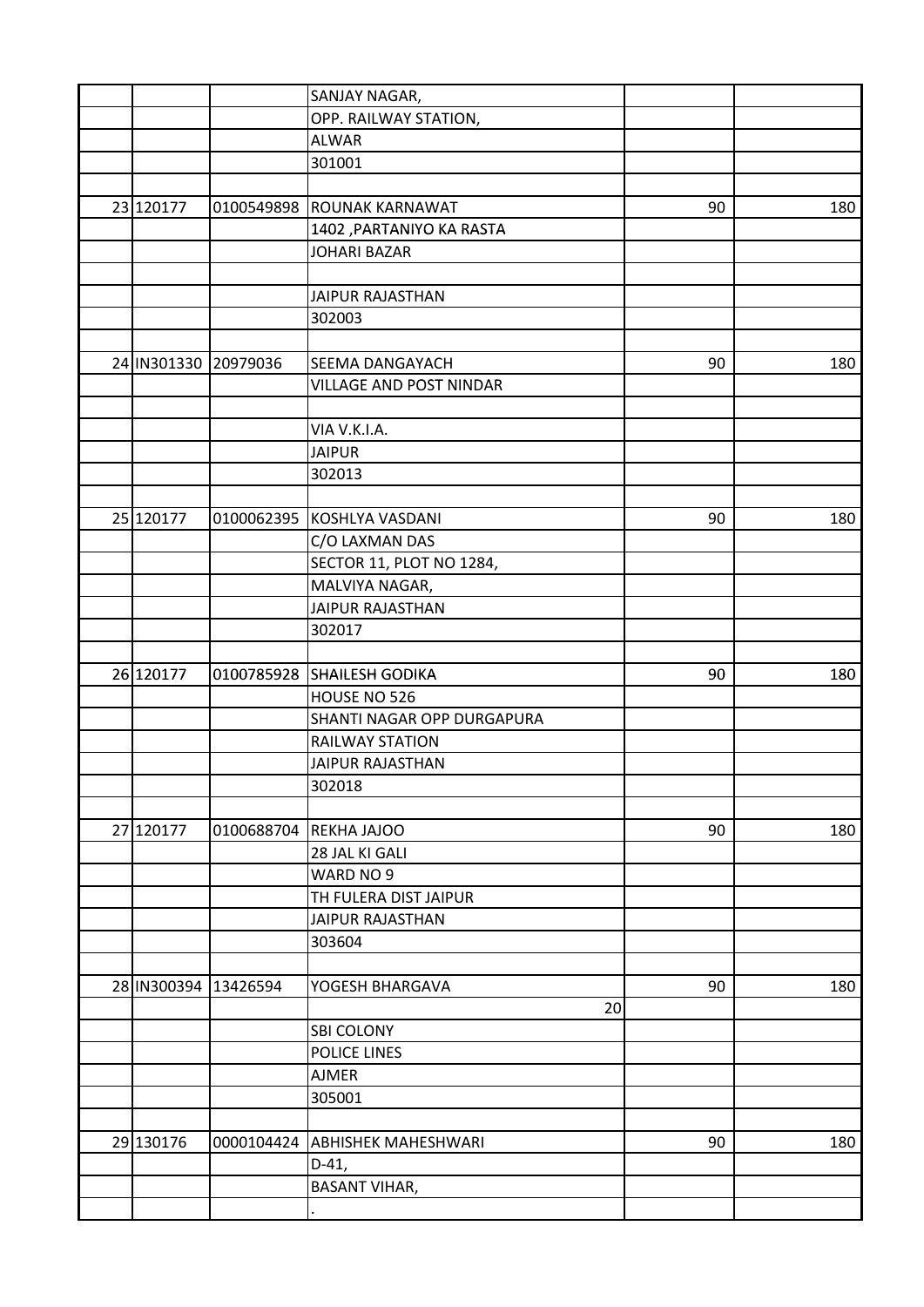|                      |          | <b>BHILWARA RAJASTHAN</b>        |     |     |
|----------------------|----------|----------------------------------|-----|-----|
|                      |          | 311001                           |     |     |
|                      |          |                                  |     |     |
| 30 IN303833 10197559 |          | <b>CHANDRA PRAKASH SOMANI</b>    | 50  | 100 |
|                      |          | SOMANIYO KA MOHALLA              |     |     |
|                      |          | WARD NO 17 GANGAPUR              |     |     |
|                      |          | <b>BHILWARA RAJASTHAN</b>        |     |     |
|                      |          | <b>GANGAPUR</b>                  |     |     |
|                      |          | 311801                           |     |     |
|                      |          |                                  |     |     |
| 31 130176            |          | 0000540152 GAJENDRA KUMAR CHIPAD | 42  | 84  |
|                      |          | <b>SALAMPURA ROAD</b>            |     |     |
|                      |          |                                  |     |     |
|                      |          |                                  |     |     |
|                      |          | PARTAPGARH RAJASTHAN             |     |     |
|                      |          | 312605                           |     |     |
|                      |          |                                  |     |     |
| 32 130176            |          | 0000672783   DARBARI LAL JAIN    | 30  | 60  |
|                      |          | 1 KH 9                           |     |     |
|                      |          | <b>SHANTI NAGAR</b>              |     |     |
|                      |          | HIRAW MAGARI SECT 5              |     |     |
|                      |          | <b>UDAIPUR RAJASTHAN</b>         |     |     |
|                      |          | 313002                           |     |     |
|                      |          |                                  |     |     |
| 33 IN301774          | 16377070 | <b>GAJA NAND GUPTA</b>           | 100 | 200 |
|                      |          | <b>CAMPUS QUATER</b>             |     |     |
|                      |          | <b>CHC SALUMBER</b>              |     |     |
|                      |          |                                  |     |     |
|                      |          | <b>UDAIPUR</b>                   |     |     |
|                      |          | 313027                           |     |     |
|                      |          |                                  |     |     |
| 34 IN301055 10508120 |          | KRISHAN GOPAL MEHTA              | 90  | 180 |
|                      |          | 255                              |     |     |
|                      |          | <b>SABJI MANDI</b>               |     |     |
|                      |          | <b>NAYAPURA</b>                  |     |     |
|                      |          |                                  |     |     |
|                      |          | <b>KOTA</b>                      |     |     |
|                      |          | 324001                           |     |     |
|                      |          |                                  |     |     |
| 35 IN300239 13284945 |          | RUPENDRA SINGH BHATI             | 100 | 200 |
|                      |          | <b>KARNI NAGAR</b>               |     |     |
|                      |          | GANDHI COLONY C/123              |     |     |
|                      |          | <b>NAGNECHJI ROAD</b>            |     |     |
|                      |          | <b>BIKANER</b>                   |     |     |
|                      |          | 334001                           |     |     |
|                      |          |                                  |     |     |
| 36 IN301127          | 15446587 | <b>SUMIT DAGA</b>                | 90  | 180 |
|                      |          | DAGA AND COMPANY                 |     |     |
|                      |          | <b>CHARTERED ACCOUNTANTS</b>     |     |     |
|                      |          | <b>GANGASHAHAR ROAD</b>          |     |     |
|                      |          | <b>BIKANER - RAJASTHAN</b>       |     |     |
|                      |          | 334001                           |     |     |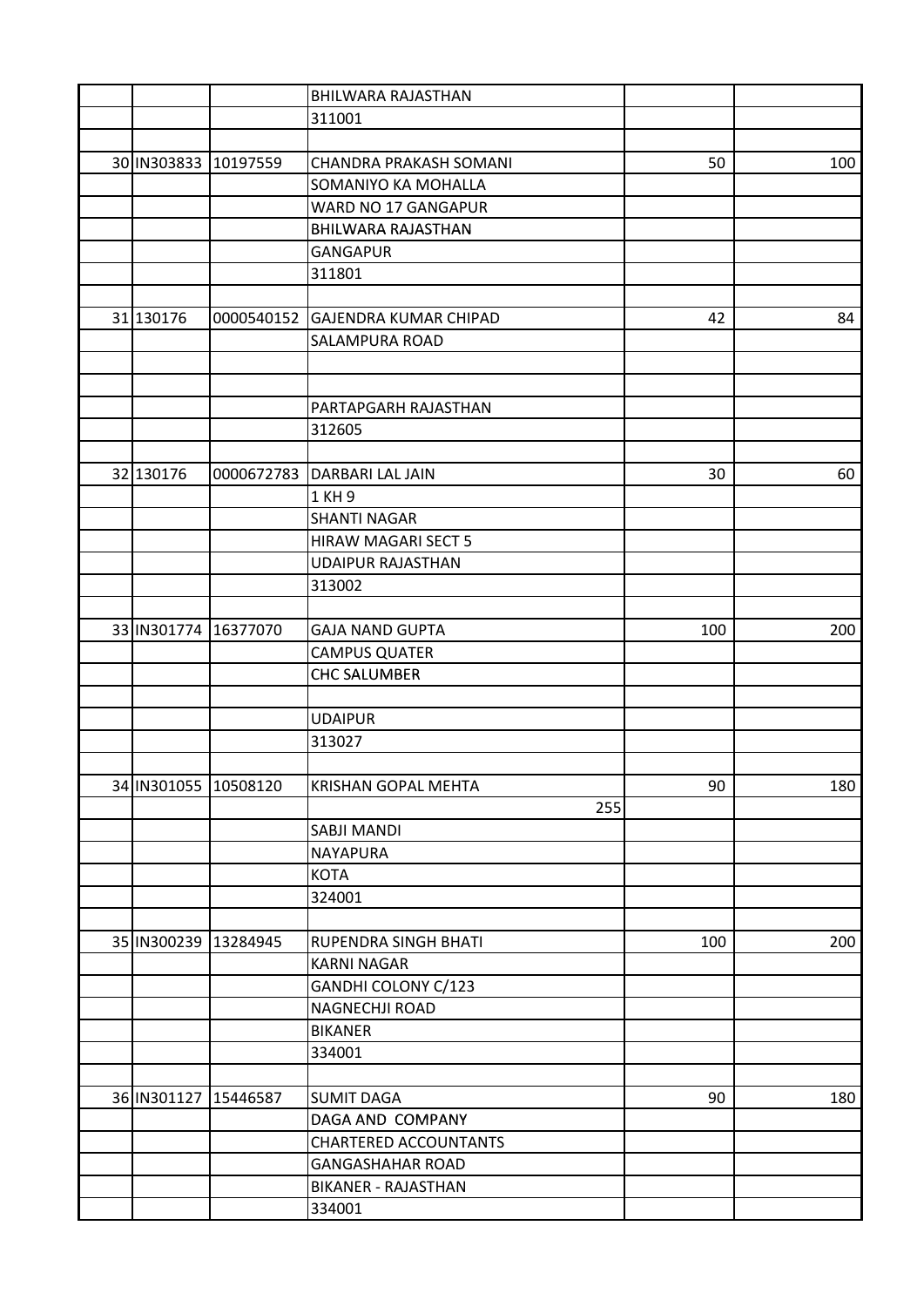| 37 120121            |          | 0100222506 MAHESH BALANI          | 90 | 180 |
|----------------------|----------|-----------------------------------|----|-----|
|                      |          | 3 KA-26                           |    |     |
|                      |          | <b>PAWAN PURI</b>                 |    |     |
|                      |          |                                   |    |     |
|                      |          | <b>BIKANER RAJ</b>                |    |     |
|                      |          | 334003                            |    |     |
|                      |          |                                   |    |     |
| 38 120121            |          | 0100217025 AASKARAN & SONS HUF    | 60 | 120 |
|                      |          | A-51, SHASTRI NAGAR               |    |     |
|                      |          |                                   |    |     |
|                      |          |                                   |    |     |
|                      |          | JODHPUR RAJ.                      |    |     |
|                      |          | 342003                            |    |     |
|                      |          |                                   |    |     |
| 39 IN300974          | 10157067 | <b>FRANCIS D'SOUZA</b>            | 45 | 90  |
|                      |          | GANGA APARTMENT,                  |    |     |
|                      |          | 2/5, COLLEGE WADI,                |    |     |
|                      |          | NR. KATHAWAR GYMKHANA,            |    |     |
|                      |          | RAJKOT.                           |    |     |
|                      |          | 360001                            |    |     |
|                      |          |                                   |    |     |
| 40 120332            |          | 0005991422 VEENA MANISH KHETANI   | 57 | 114 |
|                      |          | A-14 YUGDHARMA SANKUL             |    |     |
|                      |          | <b>NR GITA MANDIR</b>             |    |     |
|                      |          | <b>BHAKTINAGAR CIRCLE</b>         |    |     |
|                      |          | <b>RAJKOT GUJARAT</b>             |    |     |
|                      |          | 360001                            |    |     |
|                      |          |                                   |    |     |
| 41 IN301774 17909999 |          | RACHHADIYA DILIPKUMAR VALLABHBHAI | 90 | 180 |
|                      |          |                                   |    |     |
|                      |          | BHAVYA HARIDWAR PLOT NO 02        |    |     |
|                      |          | OPP SAGAR HALL                    |    |     |
|                      |          | <b>BLOCK NO.70 A</b>              |    |     |
|                      |          | <b>RAJKOT</b>                     |    |     |
|                      |          | 360001                            |    |     |
|                      |          |                                   |    |     |
| 42 IN301039 24185587 |          | MUKUND LAXMICHANDBHAI DELAWALA    | 90 | 180 |
|                      |          | PREMILA ROAD                      |    |     |
|                      |          | OPP PAREKH WATCH CO               |    |     |
|                      |          | REVAKUNJ                          |    |     |
|                      |          | <b>RAJKOT</b>                     |    |     |
|                      |          | 360001                            |    |     |
|                      |          |                                   |    |     |
| 43 IN300394          | 14509600 | HIRANI TILAKBHAI VRAJLALBHAI      | 90 | 180 |
|                      |          | <b>AMBA NIKETAN</b>               |    |     |
|                      |          | 9 NAVAL NAGAR                     |    |     |
|                      |          | <b>MAVDI ROAD</b>                 |    |     |
|                      |          | <b>RAJKOT</b>                     |    |     |
|                      |          | 360004                            |    |     |
|                      |          |                                   |    |     |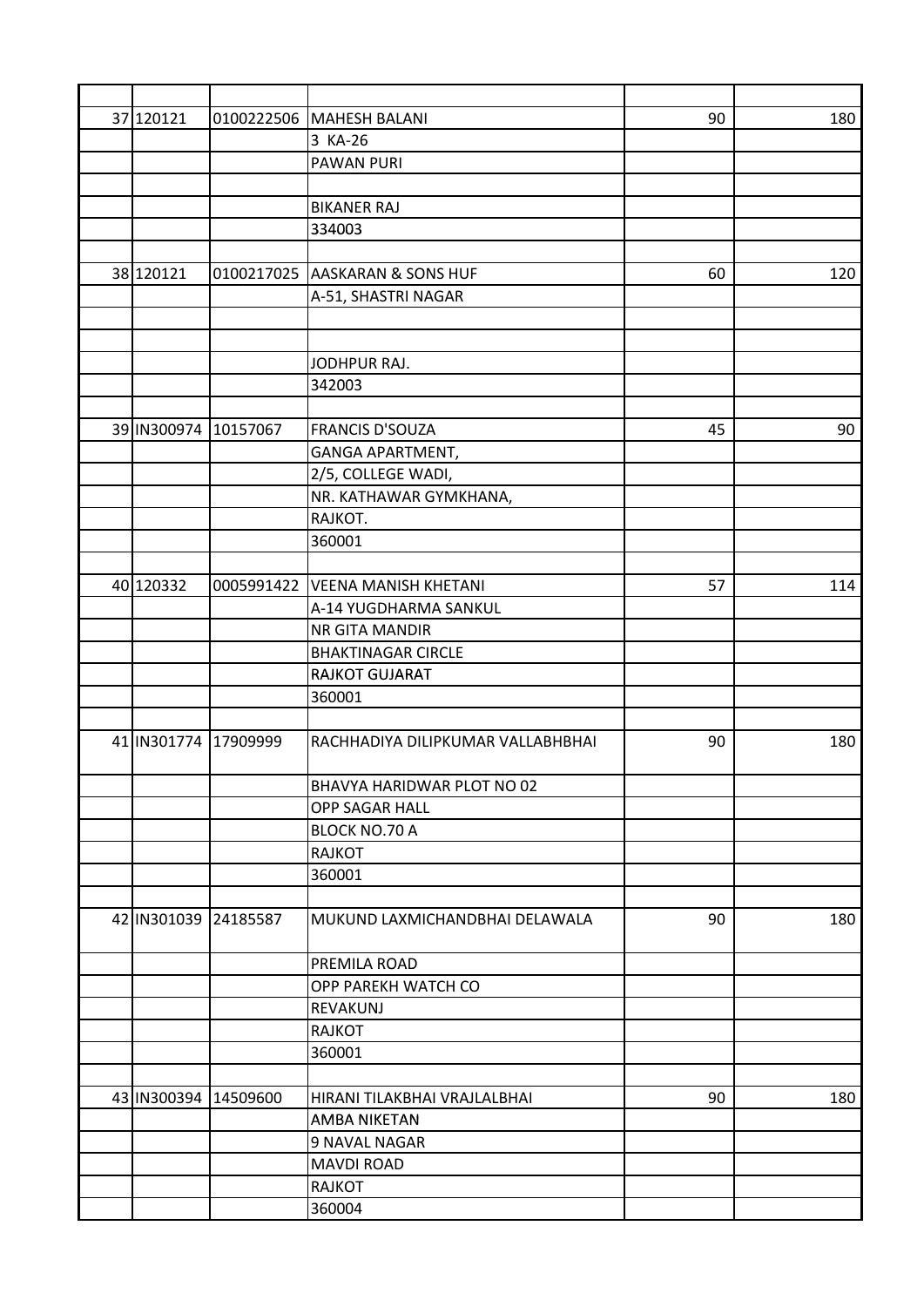| 44 IN300974 10318913 |          | RAJKUMAR G. BALVANI                        | 10  | 20  |
|----------------------|----------|--------------------------------------------|-----|-----|
|                      |          | HARI OM, BALANI NIVAS,                     |     |     |
|                      |          | HANSRAJNAGAR MAIN ROAD,                    |     |     |
|                      |          | NEAR SAGAR APPARTMENT,                     |     |     |
|                      |          | RAJKOT.                                    |     |     |
|                      |          | 360005                                     |     |     |
|                      |          |                                            |     |     |
| 45 120180            |          | 0000253361   VIREN BAKULBHAI MANEK         | 90  | 180 |
|                      |          | JASH 8 NILKANTH NAGAR                      |     |     |
|                      |          | 2/D HARI NAGAR UNI ROAD                    |     |     |
|                      |          | OPP PATEL KANYA CHHATRALAYA                |     |     |
|                      |          | RAJKOT GUJARAT                             |     |     |
|                      |          | 360005                                     |     |     |
|                      |          |                                            |     |     |
| 46 120180            |          | 0000278678 HITESHKUMAR BECHARBHAI KUNDARIA | 25  | 50  |
|                      |          | C/O JYOTI PAN                              |     |     |
|                      |          | <b>LIMDA CHOWK</b>                         |     |     |
|                      |          |                                            |     |     |
|                      |          | <b>JAMJODHPUR GUJARAT</b>                  |     |     |
|                      |          | 360530                                     |     |     |
|                      |          |                                            |     |     |
| 47 IN300974          | 10447543 | <b>ATUL MAKANLAL SHAH</b>                  | 90  | 180 |
|                      |          | MAHALAXMI CHOWK,                           |     |     |
|                      |          | NR. LADI'S SCHOOL,                         |     |     |
|                      |          | NAGAR DELI,                                |     |     |
|                      |          | JAMNAGAR.                                  |     |     |
|                      |          | 361001                                     |     |     |
|                      |          |                                            |     |     |
| 48 IN300974          | 10456212 | TULSIDAS NARANDAS RAMAIYA                  | 30  | 60  |
|                      |          | ANIL HANDLOOM STORES,                      |     |     |
|                      |          | CENTRAL BANK ROAD,                         |     |     |
|                      |          |                                            |     |     |
|                      |          | JAMNAGAR.                                  |     |     |
|                      |          | 361001                                     |     |     |
|                      |          |                                            |     |     |
| 49 120180            |          | 0000086290 SURESH BHIMJIBHAI PANKHANIA     | 100 | 200 |
|                      |          | <b>GANDHI NAGAR</b>                        |     |     |
|                      |          | $D-11$                                     |     |     |
|                      |          | <b>NEAR-RLY. STATION</b>                   |     |     |
|                      |          | <b>JAMNAGAR GUJARAT</b>                    |     |     |
|                      |          |                                            |     |     |
|                      |          | 361001                                     |     |     |
| 50 IN300974          | 11185261 | MANOJ RAMNIKLAL DOSHI                      | 90  | 180 |
|                      |          |                                            |     |     |
|                      |          | VIRORA BUILDING,                           |     |     |
|                      |          | RANJIEET BAUG,                             |     |     |
|                      |          | NR. PANCHVATI SOCIETY,                     |     |     |
|                      |          | JAMNAGAR.                                  |     |     |
|                      |          | 361002                                     |     |     |
|                      |          |                                            |     |     |
| 51 120132            |          | 0000317494   DIPAK CHHOTALAL BHATT         | 90  | 180 |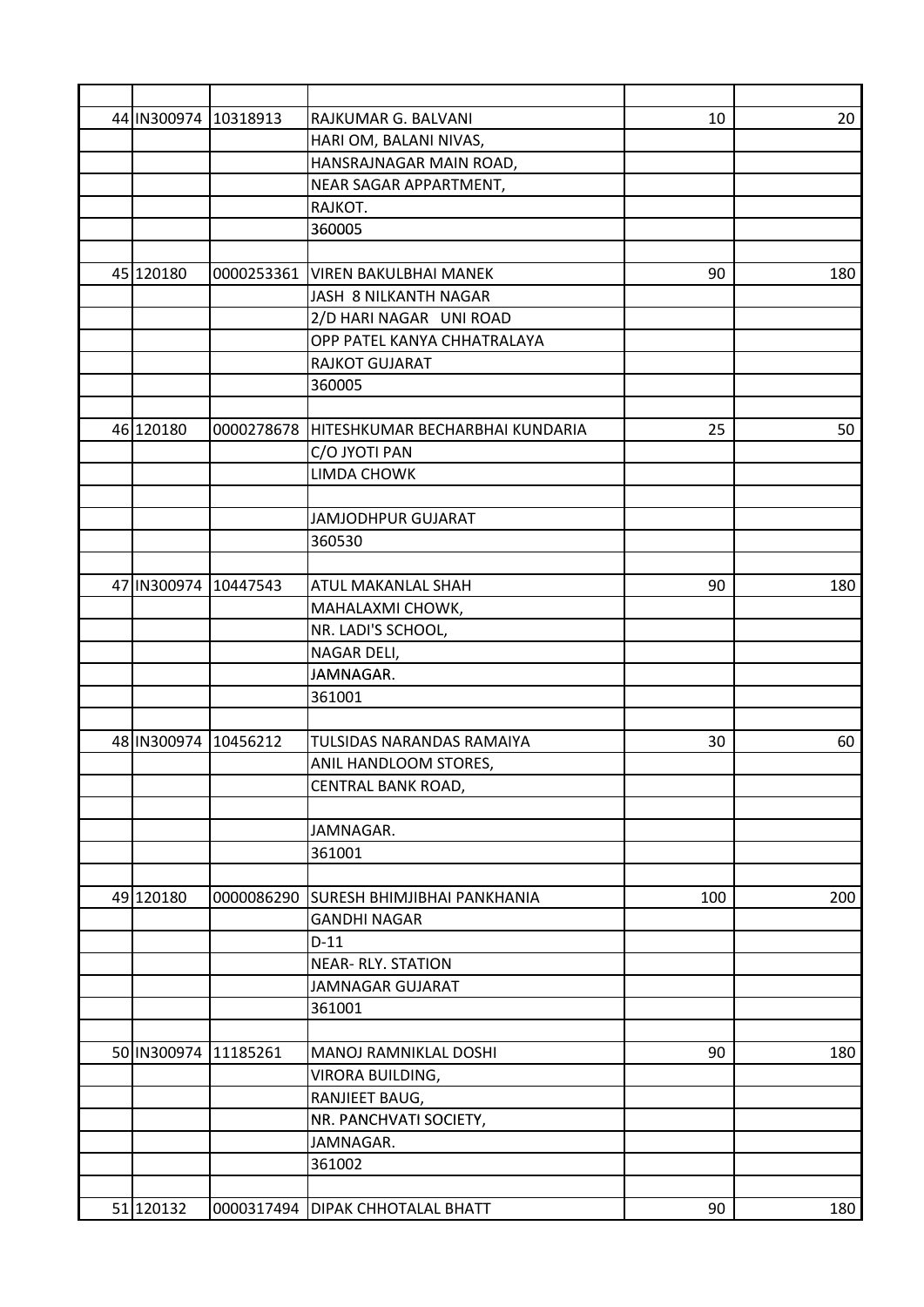|                      |          | C/O ARUNUDYOG, B-7                    |    |                |
|----------------------|----------|---------------------------------------|----|----------------|
|                      |          | M P SHAH INDUSTRIAL ESTATE            |    |                |
|                      |          | <b>SARU SECTION ROAD</b>              |    |                |
|                      |          | <b>JAMNAGAR GUJARAT</b>               |    |                |
|                      |          | 361002                                |    |                |
|                      |          |                                       |    |                |
| 52 120106            |          | 0001649426 TARLA ARVIND MEHTA         | 45 | 90             |
|                      |          | A-11/128                              |    |                |
|                      |          | RANJITNAGAR COLONY                    |    |                |
|                      |          | <b>B/H HATHI COLONY</b>               |    |                |
|                      |          | <b>JAMNAGAR GUJARAT</b>               |    |                |
|                      |          | 361005                                |    |                |
|                      |          |                                       |    |                |
| 53 130199            |          | 0000387865   VIPUL MUKUNDRAI YAGNIK   | 1  | $\overline{2}$ |
|                      |          | OPP.JAIN KANYA VIDHAYALAY             |    |                |
|                      |          | B-WING/402,45 DIGVIJAY PLOT           |    |                |
|                      |          | VIMALNATH APPARTMENT, JAMNAGAR        |    |                |
|                      |          | <b>JAMNAGAR GUJARAT</b>               |    |                |
|                      |          | 361005                                |    |                |
|                      |          |                                       |    |                |
| 54 IN301039 24249466 |          | <b>INDUBEN JATIN HARIA</b>            | 90 | 180            |
|                      |          | <b>NARESH KUNJ</b>                    |    |                |
|                      |          | 50 DIGVIJAY PLOT ST                   |    |                |
|                      |          | <b>JAMNAGAR</b>                       |    |                |
|                      |          | <b>JAMANGAR</b>                       |    |                |
|                      |          | 361005                                |    |                |
|                      |          |                                       |    |                |
| 55 120120            |          | 0000029728 JAYANTILAL BABULAL KATESIA | 90 | 180            |
|                      |          | RAJ PARK 2, PLOT NO. 44,              |    |                |
|                      |          | BEHIND OLD MENTAL HOSPITAL.           |    |                |
|                      |          | NR. SUBHASH BRIDGE,                   |    |                |
|                      |          | JAMNAGAR GUJARAT                      |    |                |
|                      |          | 361007                                |    |                |
|                      |          |                                       |    |                |
| 56 IN300974          | 10187540 | SUDHABEN YOGESHBHAI MEHTA             | 90 | 180            |
|                      |          | A 401 PARSHWANATH APPARTMENT          |    |                |
|                      |          | PALACE ROAD                           |    |                |
|                      |          |                                       |    |                |
|                      |          | <b>JAMNAGAR</b>                       |    |                |
|                      |          | 361008                                |    |                |
|                      |          |                                       |    |                |
| 57 IN301039 24014793 |          | DHIRESH DWARKADAS PATALIA             | 90 | 180            |
|                      |          | <b>MADHUBAN</b>                       |    |                |
|                      |          | 2/3 PATEL COLONY                      |    |                |
|                      |          | <b>JAMANGAR</b>                       |    |                |
|                      |          | <b>JAMNAGAR</b>                       |    |                |
|                      |          | 361008                                |    |                |
|                      |          |                                       |    |                |
| 58 120230            |          | 0000383206   USHABEN SHANTILAL PUJARA | 90 | 180            |
|                      |          | 5, PROF SOCIETY,                      |    |                |
|                      |          | NEAR ARTS COLLEGE,                    |    |                |
|                      |          |                                       |    |                |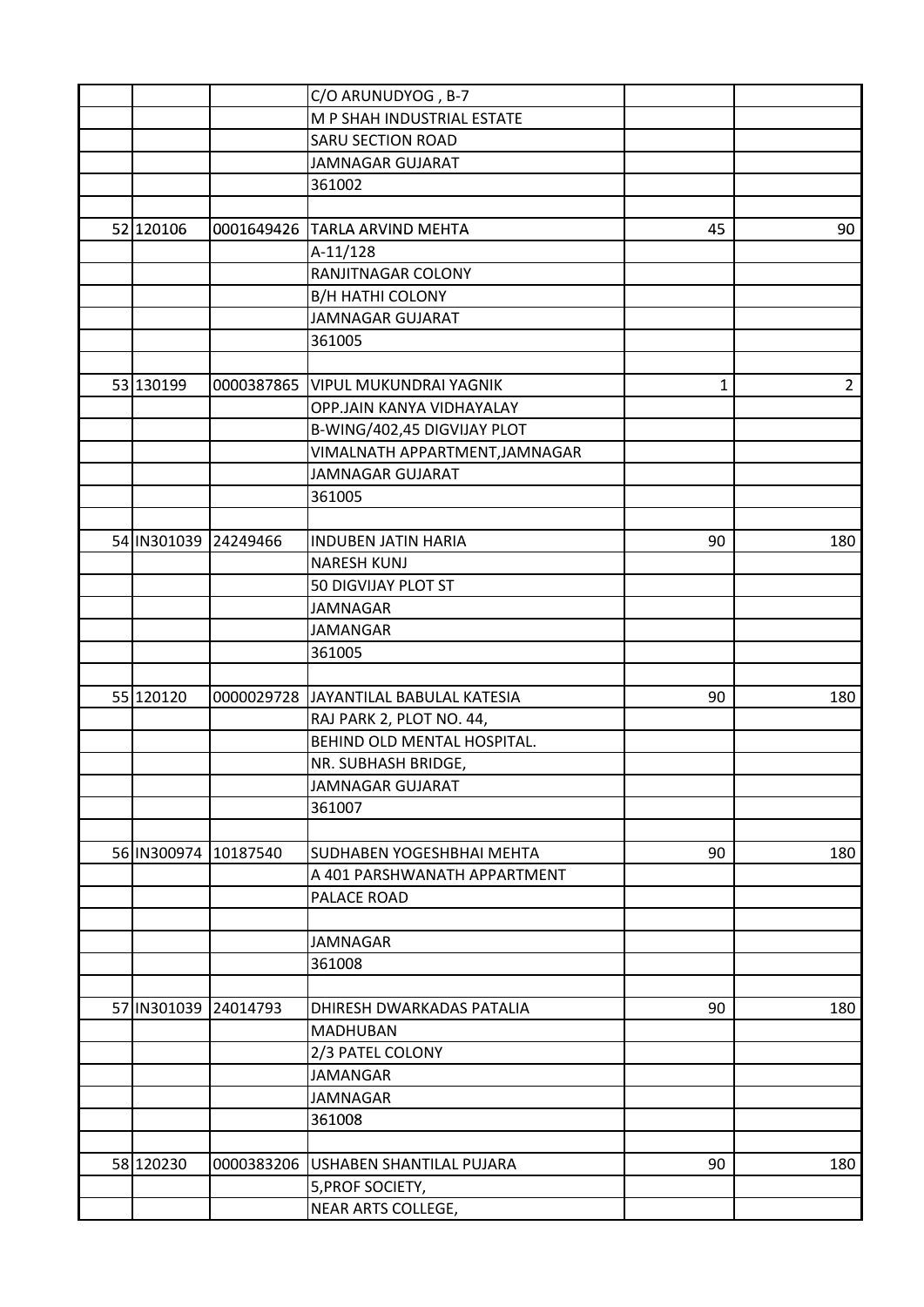|                      |          | SURENDRANAGAR                     |     |     |
|----------------------|----------|-----------------------------------|-----|-----|
|                      |          | <b>SURENDRANAGAR GUJARAT</b>      |     |     |
|                      |          | 363002                            |     |     |
|                      |          |                                   |     |     |
| 59 IN300974          | 10357708 | <b>JAYKANT SANGHVI</b>            | 50  | 100 |
|                      |          | 13, KRISHNA PARK,                 |     |     |
|                      |          | <b>BEHIND BUS STATION,</b>        |     |     |
|                      |          | NEAR DR. NILESH SANGHVI HOSPITAL, |     |     |
|                      |          | DHRANGADHRA.                      |     |     |
|                      |          | 363310                            |     |     |
|                      |          |                                   |     |     |
| 60 IN300974 10862549 |          | SEJALBEN DINESHBHAI MEHTA         | 90  | 180 |
|                      |          | PLOT NO. 1852/AB-2,               |     |     |
|                      |          | NR. GOPAL NURSING HOME,           |     |     |
|                      |          | ATABHAI ROAD,                     |     |     |
|                      |          | <b>BHAVNAGAR.</b>                 |     |     |
|                      |          | 364001                            |     |     |
|                      |          |                                   |     |     |
| 61 IN300974          | 11661792 | <b>ANKITA H RAJYAGURU</b>         | 35  | 70  |
|                      |          | M-6, 7085, LAKSHMINARAYAN FLAT,   |     |     |
|                      |          |                                   |     |     |
|                      |          | BEHIND GAYATRI NAGAR,             |     |     |
|                      |          |                                   |     |     |
|                      |          | <b>BHAVNAGAR</b>                  |     |     |
|                      |          | 364001                            |     |     |
|                      |          |                                   |     |     |
| 62 IN300974          | 11573831 | SHIRIN ASGARALI KAPASI            | 90  | 180 |
|                      |          | NEW BAZAR,                        |     |     |
|                      |          |                                   |     |     |
|                      |          |                                   |     |     |
|                      |          | <b>TALAJA</b>                     |     |     |
|                      |          | 364140                            |     |     |
|                      |          |                                   |     |     |
| 63 IN300214          | 15013121 | <b>MUKESH GUPTA</b>               | 200 | 400 |
|                      |          | <b>8 ROYAL PEARL</b>              |     |     |
|                      |          | <b>SAMA SAVLI ROAD</b>            |     |     |
|                      |          | <b>NEAR VEMALI TALAV</b>          |     |     |
|                      |          | VEMALI, GUJARAT                   |     |     |
|                      |          | 390008                            |     |     |
|                      |          |                                   |     |     |
| 64 IN300343 10127749 |          | MAHESHKUMAR MALABHAI PARMAR       | 40  | 80  |
|                      |          | 82/1-KOTHI NO WAS                 |     |     |
|                      |          | OPP MADHURAM CINEMA               |     |     |
|                      |          | <b>GHEEKANTH ROAD SHAHPUR</b>     |     |     |
|                      |          | AHMEDABAD                         |     |     |
|                      |          | 380001                            |     |     |
|                      |          |                                   |     |     |
| 65 IN301233          | 10135566 | PATEL AMBALAL HIRDAS              | 90  | 180 |
|                      |          | 6, SOMNATH NAGAR SOCIETY          |     |     |
|                      |          | <b>CAMP ROAD</b>                  |     |     |
|                      |          | SHAHIBAUG, ASARWA                 |     |     |
|                      |          | AHMEDABAD                         |     |     |
|                      |          |                                   |     |     |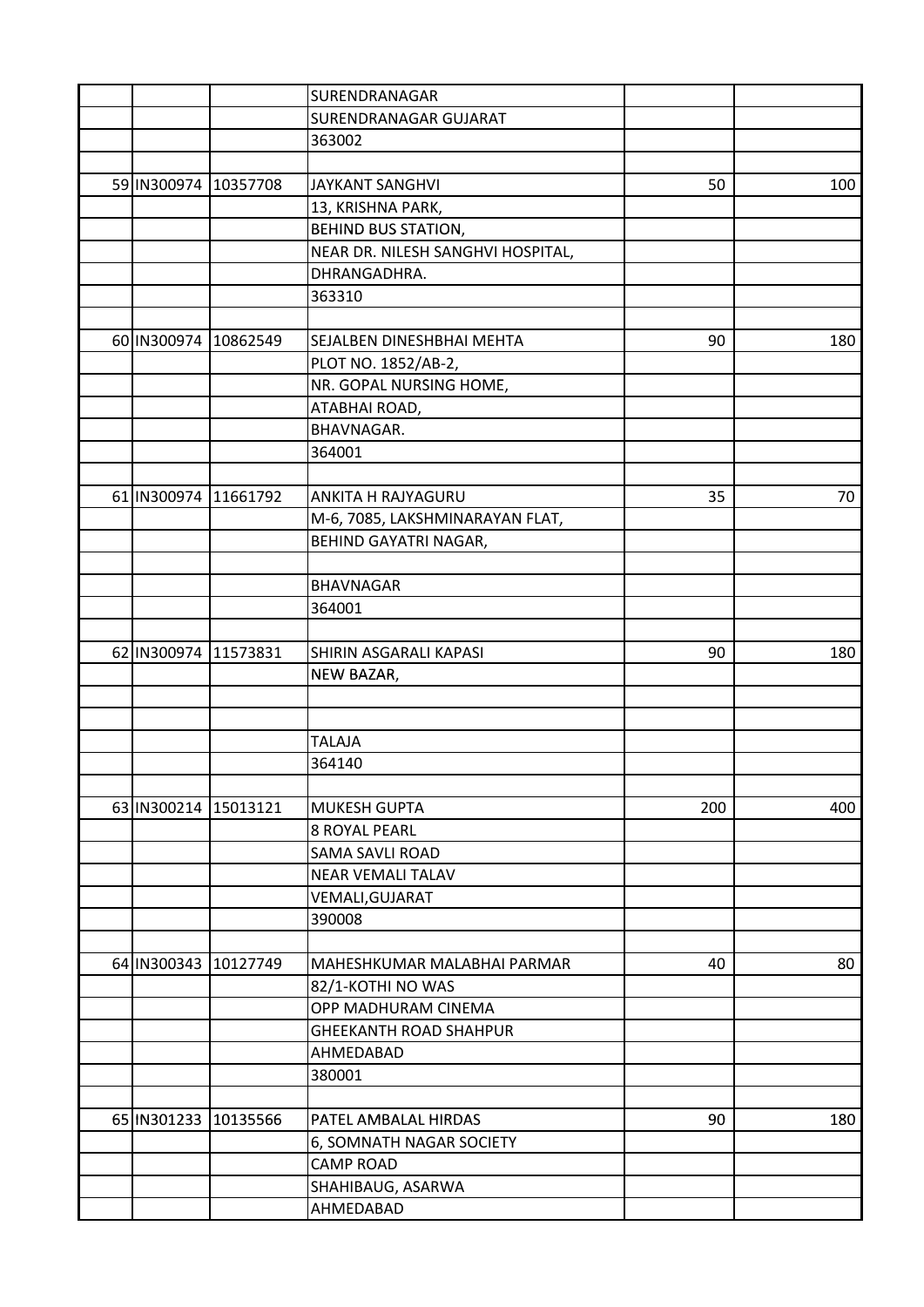|                      |          | 380004                               |    |     |
|----------------------|----------|--------------------------------------|----|-----|
|                      |          |                                      |    |     |
| 66 IN300343          | 10315778 | SMITA BHARATBHAI SHAH                | 90 | 180 |
|                      |          | 103, SHALIBHADRA TOWER,              |    |     |
|                      |          | SATHANAK VASI SOCIETY,               |    |     |
|                      |          | OPP.KESHARKUNJ FLAT, NARANPURA,      |    |     |
|                      |          | AHMEDABAD.                           |    |     |
|                      |          | 380013                               |    |     |
|                      |          |                                      |    |     |
| 67 IN300343          | 11028184 | KANDARP VALMIKBHAI DHEBAR            | 90 | 180 |
|                      |          | 6, SOMNATH NAGAR SOCIETY,            |    |     |
|                      |          | NR. NARANPURA,                       |    |     |
|                      |          |                                      |    |     |
|                      |          | AHMEDABAD.                           |    |     |
|                      |          |                                      |    |     |
|                      |          | 380013                               |    |     |
|                      |          |                                      |    |     |
| 68 IN301276 30360795 |          | DHANVANTRAI J SHUKLA                 | 90 | 180 |
|                      |          | <b>22 AAKRUTI SOCIETY</b>            |    |     |
|                      |          | <b>NEAR VIVEKANAND FLATS</b>         |    |     |
|                      |          | SATELLITE ROAD JODHPUR CHAR RASTA    |    |     |
|                      |          | AHMEDABAD                            |    |     |
|                      |          | 380015                               |    |     |
|                      |          |                                      |    |     |
| 69 120132            |          | 0001291375 CHANDRIKA B RATHOD        | 90 | 180 |
|                      |          | F/2 UDAY SOC OPP RLY STN             |    |     |
|                      |          | VEJALPUR                             |    |     |
|                      |          |                                      |    |     |
|                      |          | AHMEDABAD GUJARAT                    |    |     |
|                      |          | 380051                               |    |     |
|                      |          |                                      |    |     |
| 70 IN301485 10125596 |          | PATEL RAKESHBHAI CHATURBHAI          | 90 | 180 |
|                      |          | 1, ISHAN PARK                        |    |     |
|                      |          | NR PRABHU PARK OPP A M GARDEN        |    |     |
|                      |          | <b>NARODA</b>                        |    |     |
|                      |          | AHMEDABAD                            |    |     |
|                      |          | 382330                               |    |     |
|                      |          |                                      |    |     |
| 71 120332            |          | 0006523471 ROHINI UMESHBHAI PATEL    | 79 | 158 |
|                      |          | <b>60 GANGOTRI TENAMENTS</b>         |    |     |
|                      |          | <b>B/S GOPINATH BUNGLOWS OPP</b>     |    |     |
|                      |          | DIPAK SCHOOL NICOL                   |    |     |
|                      |          | AHMEDABAD GUJARAT                    |    |     |
|                      |          | 382415                               |    |     |
|                      |          |                                      |    |     |
| 72 120332            |          | 0006420203 RESHMA HARESHBHAI TRIVEDI | 70 | 140 |
|                      |          | <b>14 TRIVEDI TWINS</b>              |    |     |
|                      |          | <b>SLOA VILLAGE</b>                  |    |     |
|                      |          |                                      |    |     |
|                      |          | AHMEDABAD GUJARAT                    |    |     |
|                      |          | 382428                               |    |     |
|                      |          |                                      |    |     |
|                      |          |                                      |    |     |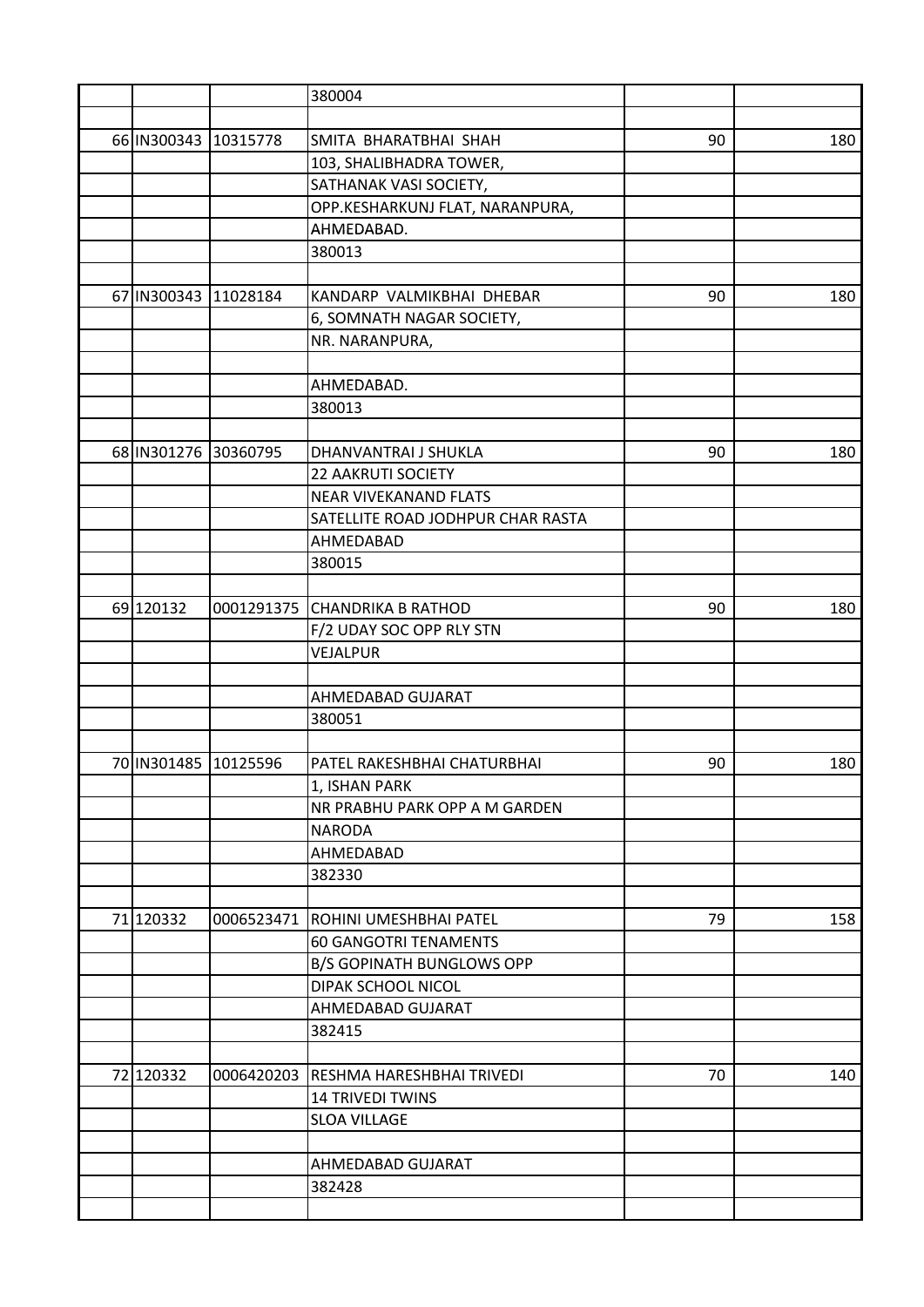| 73 IN301233 10015119 |            | PATEL VIKRAMKUMAR DHAYABHAI    | 90 | 180            |
|----------------------|------------|--------------------------------|----|----------------|
|                      |            | KAMDHENU SOCIETY,              |    |                |
|                      |            | NR. JYOTI SCHOOL,              |    |                |
|                      |            | KALYANPURA,                    |    |                |
|                      |            | KALOL (N.G.)                   |    |                |
|                      |            | 382721                         |    |                |
|                      |            |                                |    |                |
| 74 120332            |            | 0000971985 MINA PAPPU DOLATRAM | 90 | 180            |
|                      |            | <b>31 SHREENATH SOCIETY</b>    |    |                |
|                      |            | NR RADHESHYAM NAGAR            |    |                |
|                      |            | <b>DIST GANDHINAGAR</b>        |    |                |
|                      |            | KALOL N GUJ GUJARAT            |    |                |
|                      |            | 382721                         |    |                |
|                      |            |                                |    |                |
| 75 IN300214          | 11437983   | <b>SHAH MAULIKKUMAR J</b>      | 15 | 30             |
|                      |            | PILAJI GUNJ                    |    |                |
|                      |            | <b>BUDHDHI NIVAS</b>           |    |                |
|                      |            |                                |    |                |
|                      |            | <b>MEHSANA</b>                 |    |                |
|                      |            | 384001                         |    |                |
|                      |            |                                |    |                |
| 76 IN300513 15469746 |            | <b>ASHUTOSH R MOHANIYA</b>     | 1  | $\overline{2}$ |
|                      |            | LALCHAND NI KHADAKI            |    |                |
|                      |            | <b>STATION ROAD</b>            |    |                |
|                      |            | <b>MEHSANA</b>                 |    |                |
|                      |            |                                |    |                |
|                      |            | <b>GUAJRAT</b><br>384001       |    |                |
|                      |            |                                |    |                |
| 77 120109            | 0004310925 | <b>DHAVAL H PRAJAPATI</b>      | 90 | 180            |
|                      |            | 39 A JAY ASHIRVAD SOCIETY      |    |                |
|                      |            | NR BAJAJ SHOW ROOM             |    |                |
|                      |            |                                |    |                |
|                      |            | <b>HIGHWAY NR NAGALPUR</b>     |    |                |
|                      |            | <b>MEHSANA GUJRAT</b>          |    |                |
|                      |            | 384002                         |    |                |
|                      |            |                                |    |                |
| 78 IN301276 30327785 |            | PATEL SANJAYKUMAR KANJIBHAI    | 90 | 180            |
|                      |            | 5 ANANDNAGAR SOCIETY           |    |                |
|                      |            | OPP RADHANPUR JAKAT NAKA       |    |                |
|                      |            | <b>MEHSANA</b>                 |    |                |
|                      |            | <b>MEHSANA</b>                 |    |                |
|                      |            | 384002                         |    |                |
|                      |            |                                |    |                |
| 79 IN301276 30379659 |            | ASHOKKUMAR POPATLAL SHAH       | 20 | 40             |
|                      |            | <b>182 KAPIL PARK SOCIETY</b>  |    |                |
|                      |            | <b>NR RITURAJ FLAT</b>         |    |                |
|                      |            | T B ROAD                       |    |                |
|                      |            | <b>MEHSANA</b>                 |    |                |
|                      |            | 384002                         |    |                |
|                      |            |                                |    |                |
| 80 IN301276 30402394 |            | JALPA ASHESH PARIKH            | 90 | 180            |
|                      |            | <b>20 VAIBHAV PARK SOCIETY</b> |    |                |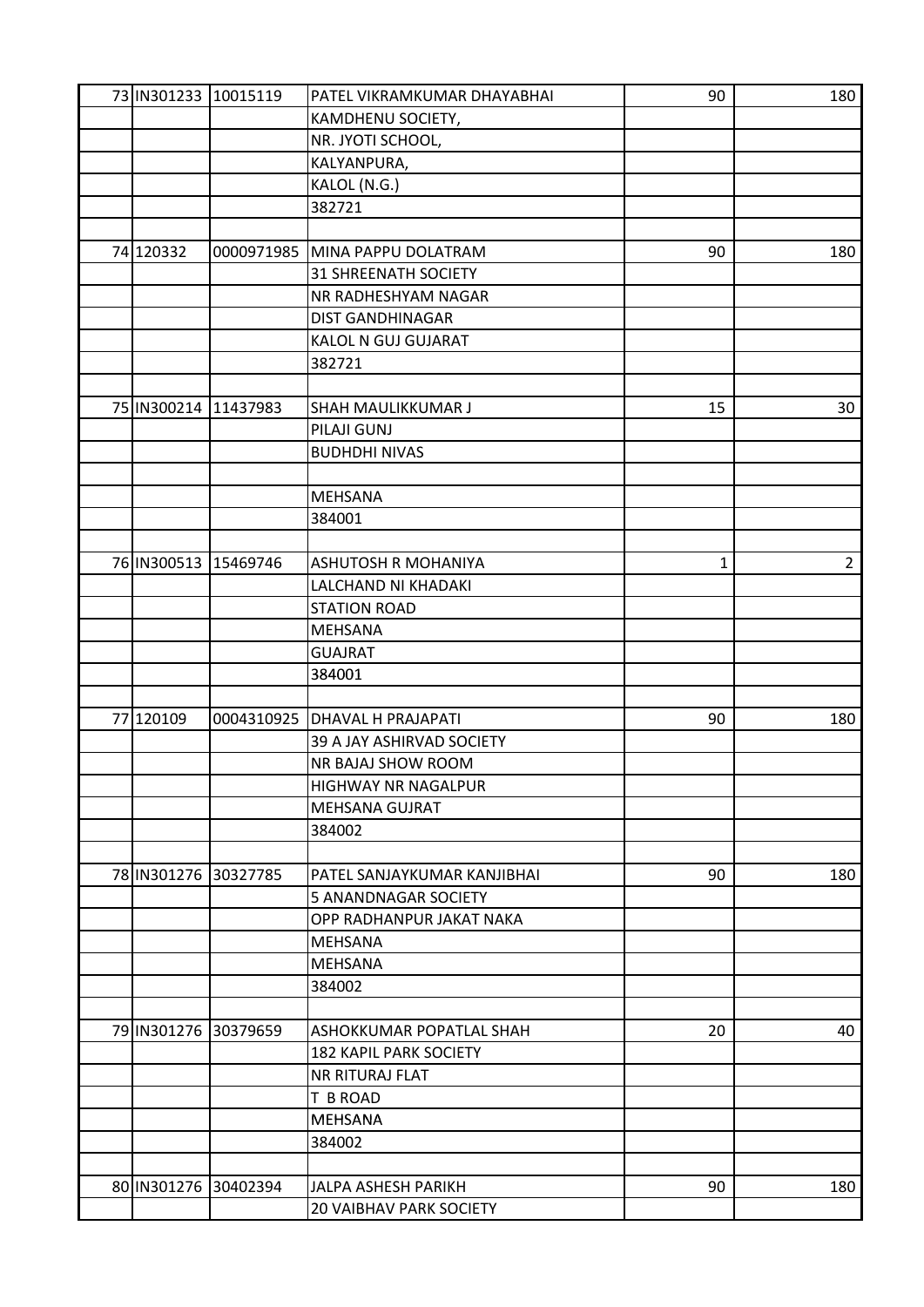|                      |                      | B/H PASHABHAI PETROL PUMP HIGHWAY     |    |     |
|----------------------|----------------------|---------------------------------------|----|-----|
|                      |                      | <b>NAGALPUR</b>                       |    |     |
|                      |                      | <b>MEHSANA</b>                        |    |     |
|                      |                      |                                       |    |     |
|                      |                      | 384002                                |    |     |
|                      | 81 IN301233 10215259 | PATEL ROSHNIBEN BRIJESHKUMAR          | 25 | 50  |
|                      |                      | 5, RAMKRISHNA SOCIETY                 |    |     |
|                      |                      |                                       |    |     |
|                      |                      | NR. EYE HOSPITAL ROAD                 |    |     |
|                      |                      | UNJHA (N.G.)                          |    |     |
|                      |                      | 384170                                |    |     |
|                      |                      |                                       |    |     |
| 82 IN301233          | 10306219             | PATEL SUREKHABEN VISHNUBHAI           | 90 | 180 |
|                      |                      | <b>UDAYA NAGAR</b>                    |    |     |
|                      |                      | B/S. SWAMINARAYAN SOCIETY             |    |     |
|                      |                      | AT - TA - UNJHA                       |    |     |
|                      |                      | DIST - MEHSANA (N.G.)                 |    |     |
|                      |                      | 384170                                |    |     |
|                      |                      |                                       |    |     |
| 83 120191            |                      | 0101707031 HEENABEN NARAYANDAS PATEL  | 90 | 180 |
|                      |                      | 3-9-78, MANGALJI NO KHOCHO            |    |     |
|                      |                      | MOTOMADH MEVDIVAD                     |    |     |
|                      |                      | MAHOLLOT, CHORO                       |    |     |
|                      |                      | <b>MEHSANA GUJARAT</b>                |    |     |
|                      |                      | 384170                                |    |     |
| 84 IN300343          | 20035321             | PATEL HARSHA NIMESHBHAI               | 90 | 180 |
|                      |                      | 2, SHREE RAM PARK                     |    |     |
|                      |                      | <b>SECOND NALA</b>                    |    |     |
|                      |                      |                                       |    |     |
|                      |                      | PATAN.                                |    |     |
|                      |                      | 384265                                |    |     |
|                      |                      |                                       |    |     |
| 85 IN300343 20044709 |                      | <b>MODI URVI</b>                      | 90 | 180 |
|                      |                      | <b>THREE GATE</b>                     |    |     |
|                      |                      | <b>GHEEKANTA</b>                      |    |     |
|                      |                      | OPP. UNION BANK                       |    |     |
|                      |                      | PATAN - (N.G.)                        |    |     |
|                      |                      | 384265                                |    |     |
|                      |                      |                                       |    |     |
| 86 120277            |                      | 0000445711 RAVIKUMAR HARIPRASAD PATEL | 10 | 20  |
|                      |                      | <b>54 FATEBAG PALACE</b>              |    |     |
|                      |                      |                                       |    |     |
|                      |                      | LUNAWADA GUJARAT                      |    |     |
|                      |                      | 389230                                |    |     |
|                      |                      |                                       |    |     |
| 87 IN300757          | 10496340             | NIMISHKUMAR VINODCHANDRA SHAH         | 90 | 180 |
|                      |                      | 1 GANGOTRI SOCIETY                    |    |     |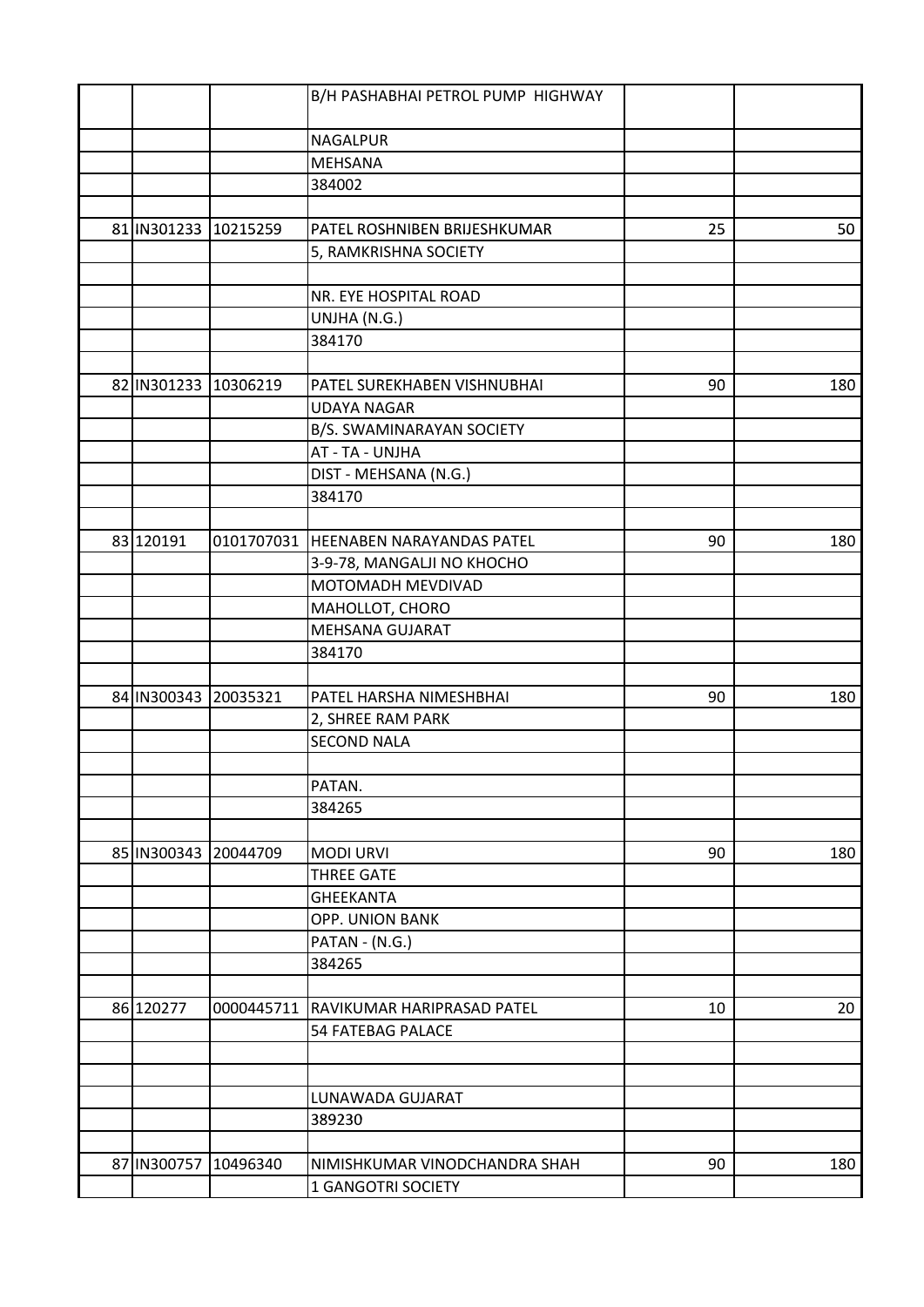|           |            | PRATIKSHA OLD PADRA NR TAGORE NAGAR |                |     |
|-----------|------------|-------------------------------------|----------------|-----|
|           |            |                                     |                |     |
|           |            |                                     |                |     |
|           |            | <b>BARODA</b>                       |                |     |
|           |            | 390015                              |                |     |
|           |            |                                     |                |     |
| 88 120472 |            | 0010840225 MANGESH M DESHMUKH       | 10             | 20  |
|           |            | A 56 D                              |                |     |
|           |            | <b>ONGC COLONY</b>                  |                |     |
|           |            | ANKLESHWAR                          |                |     |
|           |            | ANKLESHWAR GUJARAT                  |                |     |
|           |            | 393010                              |                |     |
|           |            |                                     |                |     |
| 89 120332 | 0002759557 | USHABEN GIRISHBHAI PRAJAPATI        | 28             | 56  |
|           |            | <b>44 GOVIND PARK</b>               |                |     |
|           |            | <b>KOSAD KOSAD</b>                  |                |     |
|           |            | <b>TA- CHORYASI</b>                 |                |     |
|           |            | <b>SURAT GUJARAT</b>                |                |     |
|           |            | 394107                              |                |     |
|           |            |                                     |                |     |
| 90 120489 |            | 0000086767 AKINKUMAR A PATEL        | $\overline{2}$ | 4   |
|           |            | AT PO KAVITHA                       |                |     |
|           |            | <b>TAL MAHUVA</b>                   |                |     |
|           |            | <b>SURAT</b>                        |                |     |
|           |            | <b>SURAT GUJARAT</b>                |                |     |
|           |            |                                     |                |     |
|           |            | 394350                              |                |     |
| 91 120440 |            |                                     |                |     |
|           | 0000006534 | <b>DHARMISTH BHIKHUBHAI DESAI</b>   | 20             | 40  |
|           |            | 54                                  |                |     |
|           |            | LALJI MANDIR,                       |                |     |
|           |            | GANDEVI, DIST. NAVSARI              |                |     |
|           |            | <b>SURAT GUJARAT</b>                |                |     |
|           |            | 394601                              |                |     |
|           |            |                                     |                |     |
| 92 120447 | 0002396994 | <b>RITU MALIK</b>                   | 45             | 90  |
|           |            | F 604 R N A REGENCY PARK            |                |     |
|           |            | M G ROAD                            |                |     |
|           |            | <b>KANDIVALI WEST</b>               |                |     |
|           |            | MUMBAI MAHARASHTRA                  |                |     |
|           |            | 400067                              |                |     |
|           |            |                                     |                |     |
| 93 120106 | 0000123659 | Suman Murarilal Sureka              | 90             | 180 |
|           |            | 5/A/303                             |                |     |
|           |            | Mulji Nagar                         |                |     |
|           |            | Borivali (W)                        |                |     |
|           |            | Mumbai Maharashtra                  |                |     |
|           |            | 400092                              |                |     |
|           |            |                                     |                |     |
| 94 120497 | 0000001659 | <b>SAVITA ANIL AHUJA</b>            | 90             | 180 |
|           |            | 10/11, SANGAM, OPP.CINEMAX,         |                |     |
|           |            | LOKHANDWALA LINK ROAD,              |                |     |
|           |            |                                     |                |     |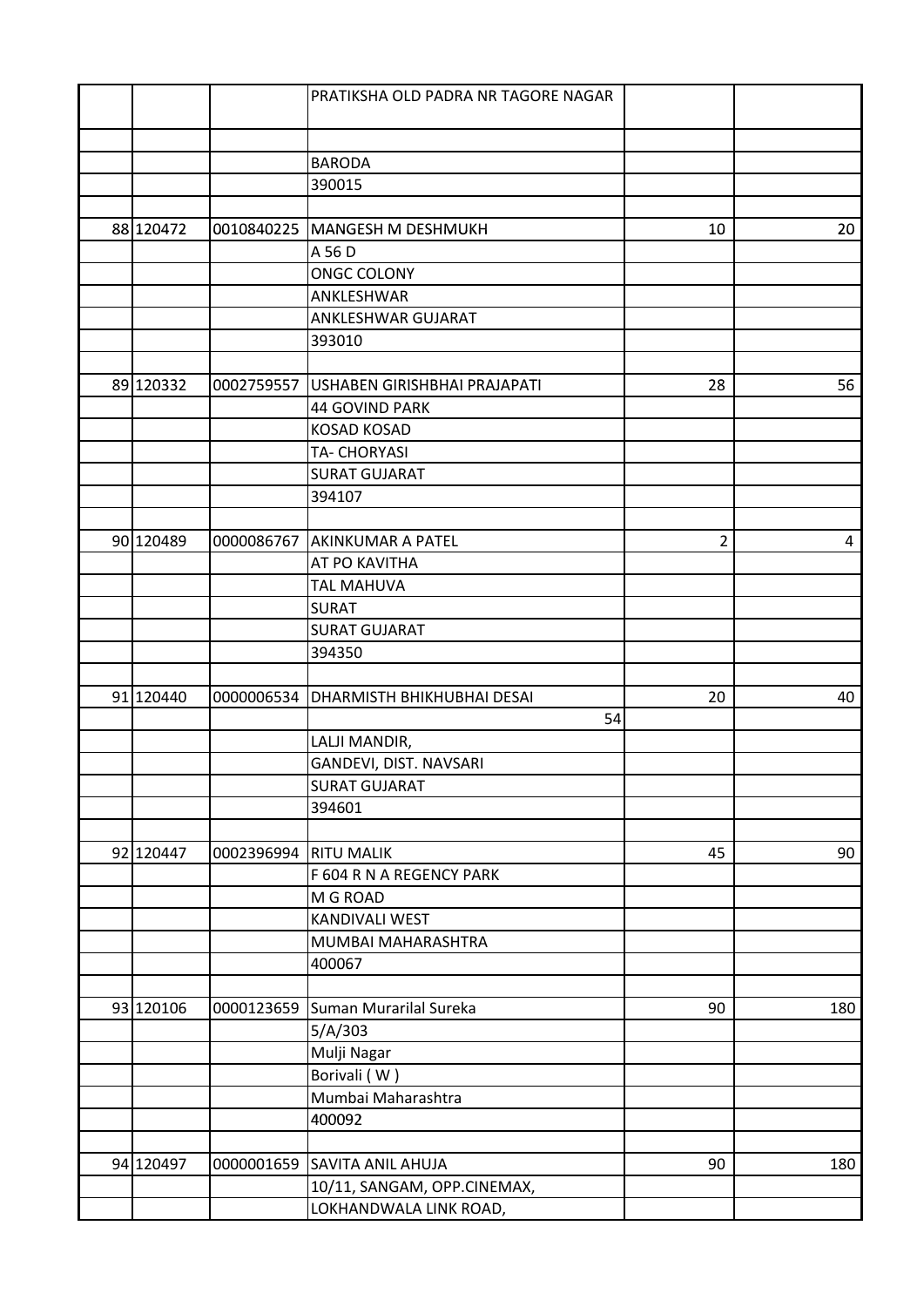|                         | OSHIWARA,                            |     |       |
|-------------------------|--------------------------------------|-----|-------|
|                         | MUMBAI MAHARSHTRA                    |     |       |
|                         | 400102                               |     |       |
|                         |                                      |     |       |
| 95 120360               | 0000676422 PARIKSHIT SUBHASH PHATAK  | 45  | 90    |
|                         | 137 SHUKRAWAR PETH                   |     |       |
|                         | <b>SHINDE ALI</b>                    |     |       |
|                         | NR KELKAR MUSIAM                     |     |       |
|                         | PUNE MAHARASHTRA                     |     |       |
|                         | 411002                               |     |       |
|                         |                                      |     |       |
| 96 IN301774 16603963    | RAJESH R CHAUDHARI                   | 9   | 18    |
|                         | A3/306 RAKSHAK NAGAR GOLD            |     |       |
|                         | <b>KHARADI</b>                       |     |       |
|                         |                                      |     |       |
|                         | <b>PUNE</b>                          |     |       |
|                         |                                      |     |       |
|                         | 411014                               |     |       |
|                         |                                      |     |       |
| 97 IN300214 14233025    | PARESH SHARMA                        | 88  | 176   |
|                         | POLARIS F 301/302 SATELLITE TOWERS   |     |       |
|                         | KOREGAON PARK MUNDHWA RD             |     |       |
|                         | <b>MUNDHWA</b>                       |     |       |
|                         |                                      |     |       |
|                         | PUNE MAHARASHTRA                     |     |       |
|                         | 411036                               |     |       |
|                         |                                      |     |       |
| 98 IN300214 12270248    | RAJESH D VAIDYA                      | 5   | 10    |
|                         | A-204 ELYSTUM                        |     |       |
|                         | NEAR PINK CITY & 16 NO               |     |       |
|                         | <b>BUS STOP WAKAD</b>                |     |       |
|                         | PUNE, MAHARASHTRA                    |     |       |
|                         | 411057                               |     |       |
|                         |                                      |     |       |
| 99 120472               | 0011224591 UNDE DATTATRAYA TULSHIRAM | 637 | 1,274 |
|                         | 94                                   |     |       |
|                         | <b>TAKALI KAZI</b>                   |     |       |
|                         | <b>TAKALI KAZI</b>                   |     |       |
|                         | <b>AHMEDNAGAR Maharashtra</b>        |     |       |
|                         | 414002                               |     |       |
|                         |                                      |     |       |
| 100 120360              | 0001290348 SHINGADE SUSHANT POPAT.   | 44  | 88    |
|                         | A/P 82 YALAMARAVADIGAONTHAN          |     |       |
|                         | YALAMARAVADI GAONTHAN                |     |       |
|                         | SHINGADEVASTIGRAM YALAMARAVADI       |     |       |
|                         | SATARA MAHARASHTRA                   |     |       |
|                         | 415507                               |     |       |
|                         |                                      |     |       |
| 101   IN301330 21397122 | LATA GOUTAM BAFNA                    | 50  | 100   |
|                         | 60 MOHANBAG                          |     |       |
|                         | SARASWATINAGAR                       |     |       |
|                         |                                      |     |       |
|                         | VISHRAMBAG                           |     |       |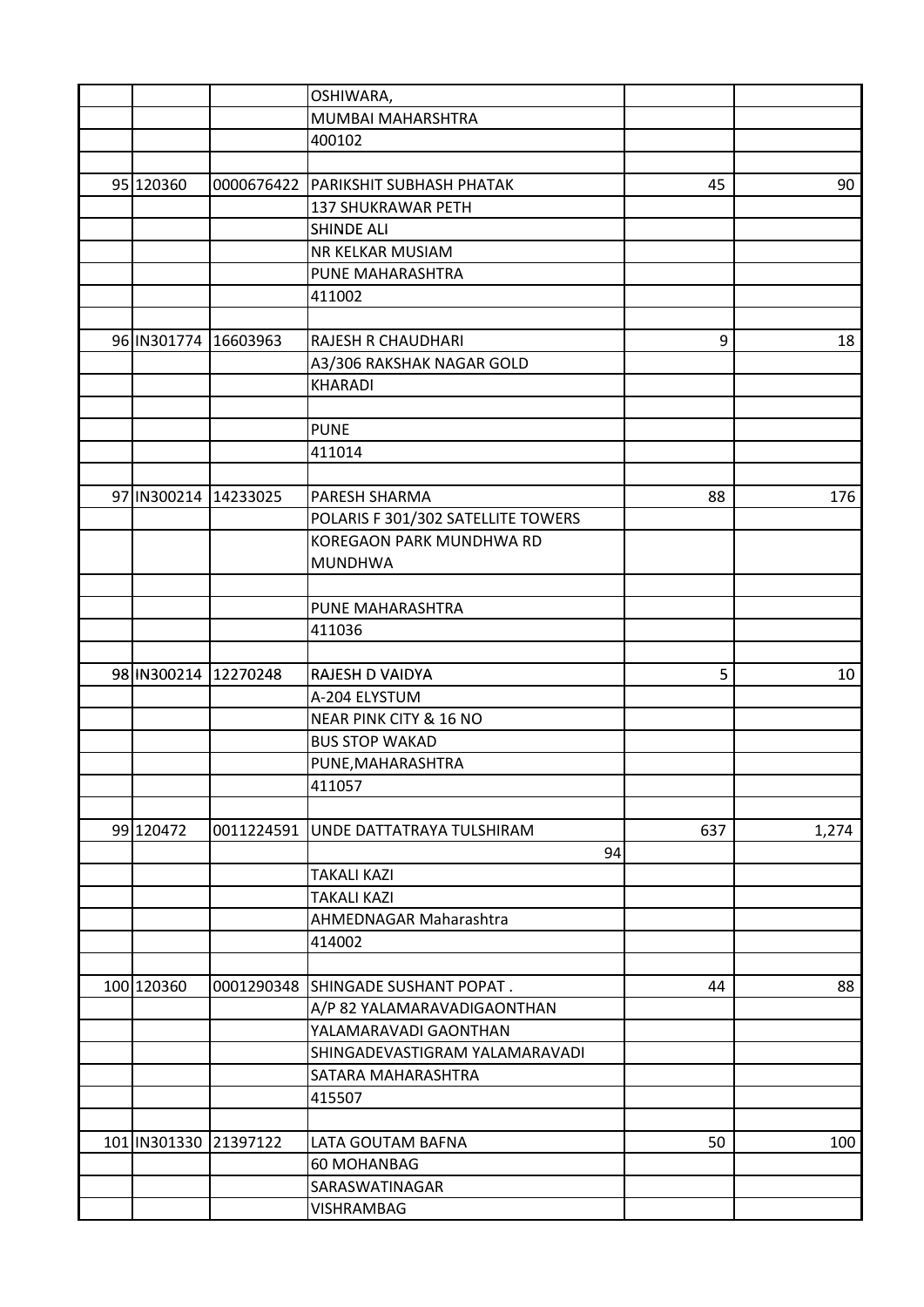|                       |            | SANGLI                           |     |     |
|-----------------------|------------|----------------------------------|-----|-----|
|                       |            | 416415                           |     |     |
|                       |            |                                  |     |     |
| 102 IN300239 11552746 |            | SHANKARRAO BAJIRAO BHALERAO      | 15  | 30  |
|                       |            | AT POST VADNER (BHAIRAV)         |     |     |
|                       |            | TAL. CHANDWAD                    |     |     |
|                       |            | <b>DIST. NASIK</b>               |     |     |
|                       |            |                                  |     |     |
|                       |            | 423111                           |     |     |
|                       |            |                                  |     |     |
| 103 120106            |            | 0100209217   PRAVIN K BHAPKAR    | 10  | 20  |
|                       |            | FLAT NO 13 INDRAPRASTHA          |     |     |
|                       |            | APARTMANT PAWANSUT NAGAR         |     |     |
|                       |            | <b>NAGPUR</b>                    |     |     |
|                       |            | NAGPUR MAHARASHTRA               |     |     |
|                       |            | 440009                           |     |     |
|                       |            |                                  |     |     |
| 104 120437            | 0000221321 | NEHARULAL KHATAKCHAND RAJPAL     | 25  | 50  |
|                       |            | At Post Paoni                    |     |     |
|                       |            | <b>Tah Ramtek</b>                |     |     |
|                       |            | Dist Nagpur                      |     |     |
|                       |            | Nagpur MAHARASHTRA               |     |     |
|                       |            | 441106                           |     |     |
|                       |            |                                  |     |     |
| 105 120109            |            | 0000123320 LILADHAR IYDANJI KELA | 90  | 180 |
|                       |            |                                  |     |     |
|                       |            | CHITRAKOOT,<br>RAMNAGAR,         |     |     |
|                       |            |                                  |     |     |
|                       |            | AKOLA MAHARASHTRA                |     |     |
|                       |            | 444001                           |     |     |
|                       |            |                                  |     |     |
| 106 130358            |            | 0000061446 MEERA MANOJ TIWARI    | 3   | 6   |
|                       |            | <b>GORAKSHAN ROAD</b>            |     |     |
|                       |            |                                  |     |     |
|                       |            | NEAR LAXMI KIRANA SHOP           |     |     |
|                       |            | <b>KIRTI NAGAR</b>               |     |     |
|                       |            | <b>AKOLA Maharashtra</b>         |     |     |
|                       |            | 444001                           |     |     |
|                       |            |                                  |     |     |
| 107 IN301983          | 10656448   | NITISHA JHAWAR                   | 20  | 40  |
|                       |            | 229, BAJRANG NAGAR,              |     |     |
|                       |            |                                  |     |     |
|                       |            |                                  |     |     |
|                       |            | INDORE (M.P.)                    |     |     |
|                       |            | 452001                           |     |     |
|                       |            |                                  |     |     |
| 108 120333            |            | 0000526099 NIDHI MAHESHWARI      | 100 | 200 |
|                       |            | D 114 FIRDAOS NAGAR              |     |     |
|                       |            | NEAR D I G BUNGLOW SQUARE        |     |     |
|                       |            | <b>BERASIA ROAD</b>              |     |     |
|                       |            | <b>BHOPAL MADHYA PRADESH</b>     |     |     |
|                       |            | 462001                           |     |     |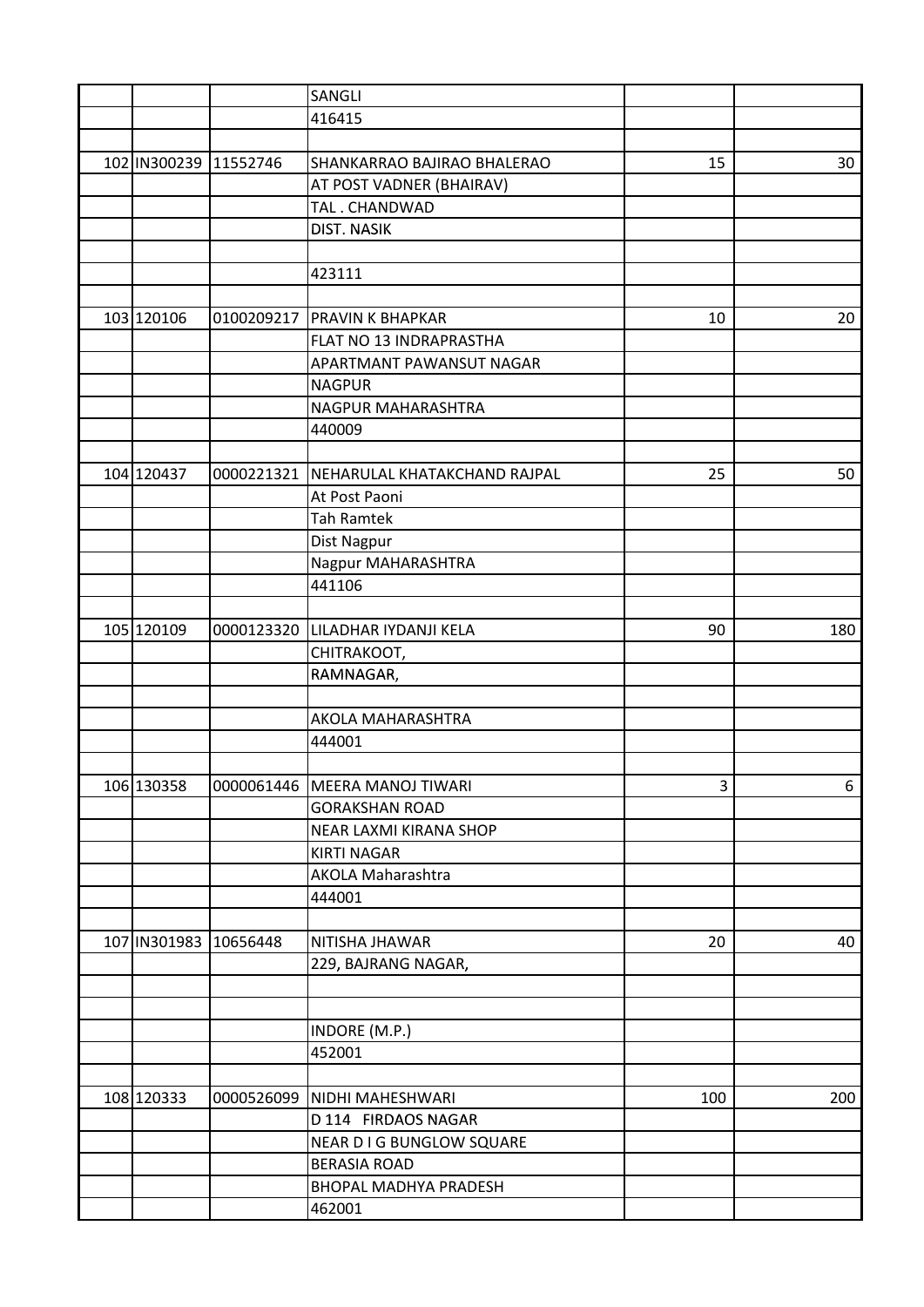|     | 109 IN301330 18811102     |          | <b>SHAKUN BHATTAD</b>              | 1   | $2^{\circ}$ |
|-----|---------------------------|----------|------------------------------------|-----|-------------|
|     |                           |          | 33                                 |     |             |
|     |                           |          | <b>RACHNA NAGAR</b>                |     |             |
|     |                           |          | <b>GOVINDPURA</b>                  |     |             |
|     |                           |          | <b>BHOPAL MP</b>                   |     |             |
|     |                           |          | 462023                             |     |             |
|     |                           |          |                                    |     |             |
|     | 110 120315                |          | 0000201821 JYOTI KUMAR             | 4   | 8           |
|     |                           |          | FLAT NO 105                        |     |             |
|     |                           |          | <b>MANBHUM SUMUKHA APTS INDIAN</b> |     |             |
|     |                           |          | AIRLINES COLONY ST 3 BEGUMPET      |     |             |
|     |                           |          | SECUNDERABAD TELANGANA             |     |             |
|     |                           |          | 500016                             |     |             |
|     |                           |          |                                    |     |             |
|     | 111 IN301604              | 11225117 | SWAPNA TUMMALA                     | 15  | 30          |
|     |                           |          | H NO 1 3 124 2 1                   |     |             |
|     |                           |          | <b>SHASTRI NAGAR</b>               |     |             |
|     |                           |          | <b>NIRMAL 504106</b>               |     |             |
|     |                           |          | <b>NIRMAL</b>                      |     |             |
|     |                           |          | 504106                             |     |             |
|     |                           |          |                                    |     |             |
| 112 |                           |          | SCC9500002 ADEPU VARALAXMI         | 100 | 200         |
|     |                           |          | H NO 16-10-165                     |     |             |
|     |                           |          | <b>MEDAR BASTI</b>                 |     |             |
|     |                           |          | <b>KARIMNAGAR</b>                  |     |             |
|     |                           |          | GODAVARIKHANI ANDHRA PRADESH INDIA |     |             |
|     |                           |          |                                    |     |             |
|     |                           |          | 505209                             |     |             |
|     |                           |          |                                    |     |             |
|     | 113 IN302863              | 10058787 | MANJIRI VAIDYA CHOUDHARI           | 10  | 20          |
|     |                           |          | Q NO B-26 SECTOR-2                 |     |             |
|     |                           |          | <b>VITTAL NAGAR</b>                |     |             |
|     |                           |          | <b>GODAVARIKHANI</b>               |     |             |
|     |                           |          | <b>KARIMNAGAR (DIST)</b>           |     |             |
|     |                           |          | 505214                             |     |             |
|     |                           |          |                                    |     |             |
|     | 114   IN300513   18445770 |          | <b>SYED MUKRAM</b>                 | 1   | $2^{\circ}$ |
|     |                           |          | APPAYYARAJUPETA V & P              |     |             |
|     |                           |          | PULLAMPET M MASJID STREET          |     |             |
|     |                           |          |                                    |     |             |
|     |                           |          | RAJAMPET ANDHRA PRADESH INDIA      |     |             |
|     |                           |          | 516107                             |     |             |
|     |                           |          |                                    |     |             |
|     | 115 IN300513 17080112     |          | K JANARDHAN REDDY                  | 90  | 180         |
|     |                           |          | PARAMTHMA DAARI                    |     |             |
|     |                           |          | NEAR SIVALAYAM MADANAPALLE         |     |             |
|     |                           |          | <b>CHITTOOR DIST</b>               |     |             |
|     |                           |          | MADANAPALLE ANDHRA PRADESH         |     |             |
|     |                           |          | 517325                             |     |             |
|     |                           |          |                                    |     |             |
|     |                           |          |                                    |     |             |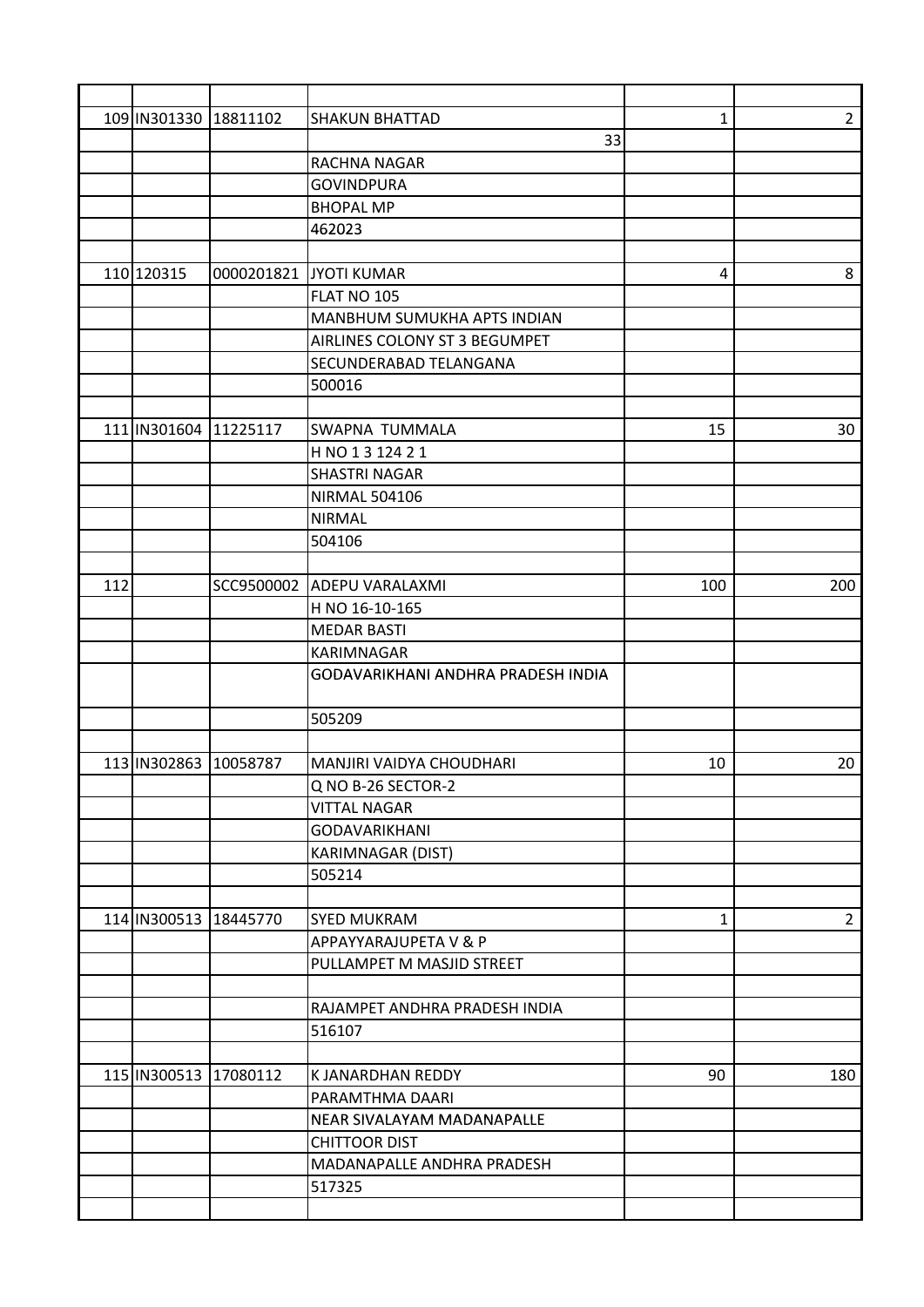| 116 IN302324 10800284 |          | <b>SUNITHA CHITTOORY</b>         | 100 | 200 |
|-----------------------|----------|----------------------------------|-----|-----|
|                       |          | 43-7-20                          |     |     |
|                       |          | <b>RATNA RAJU TOWERS</b>         |     |     |
|                       |          | OLD POST OFFICE STREET           |     |     |
|                       |          | KAKINADA, EAST GODAVARI DIST, AP |     |     |
|                       |          | 533001                           |     |     |
|                       |          |                                  |     |     |
| 117 IN300239 15160623 |          | KRUPALAKSHMI                     | 5   | 10  |
|                       |          | <b>BILIKERE HOBALI</b>           |     |     |
|                       |          | <b>HUNSUR TALUK</b>              |     |     |
|                       |          | <b>BILIKERE HUNSUR</b>           |     |     |
|                       |          | <b>MYSORE</b>                    |     |     |
|                       |          | 571103                           |     |     |
|                       |          |                                  |     |     |
| 118 IN300239          | 30037054 | <b>ASHOK KUMAR</b>               | 50  | 100 |
|                       |          | 1641/1SHANKAR NIVASA             |     |     |
|                       |          | FIRST CROSS NORTHEN EXTENSION    |     |     |
|                       |          | HASSAN POST HASSAN               |     |     |
|                       |          | <b>KARNATAKA</b>                 |     |     |
|                       |          | 573201                           |     |     |
|                       |          |                                  |     |     |
| 119 120447            |          | 0001448814 V SENTHIL KUMAR       | 10  | 20  |
|                       |          | NO <sub>7</sub>                  |     |     |
|                       |          | ELLAIYA ST                       |     |     |
|                       |          |                                  |     |     |
|                       |          | KUMBAKONAM TAMILN ADU            |     |     |
|                       |          | 612001                           |     |     |
|                       |          |                                  |     |     |
| 120 IN300394 13539414 |          | S SWAMINATHAN                    | 15  | 30  |
|                       |          | $5/625 - B$                      |     |     |
|                       |          | <b>KAMBAR STREET</b>             |     |     |
|                       |          |                                  |     |     |
|                       |          | SALEM                            |     |     |
|                       |          | 636005                           |     |     |
|                       |          |                                  |     |     |
| 121 IN300239 12106319 |          | SINDHU HARILAL                   | 85  | 170 |
|                       |          | <b>KUNNATHU HOUSE</b>            |     |     |
|                       |          | PALLARIMANGALAM PO               |     |     |
|                       |          | <b>MAVELIKARA</b>                |     |     |
|                       |          |                                  |     |     |
|                       |          | 690107                           |     |     |
|                       |          |                                  |     |     |
| 122 IN301774 11049643 |          | SAMARENDRA NATH RAY              | 10  | 20  |
|                       |          | 8/7 DEBOMITA APARTMENT           |     |     |
|                       |          | <b>GROUND FLOOR</b>              |     |     |
|                       |          | <b>CHINAR PARK SOUTH</b>         |     |     |
|                       |          | <b>KOLKATA</b>                   |     |     |
|                       |          | 700059                           |     |     |
|                       |          |                                  |     |     |
| 123 IN301774 11050101 |          | <b>KAMALA RAY</b>                | 10  | 20  |
|                       |          | Aug-47                           |     |     |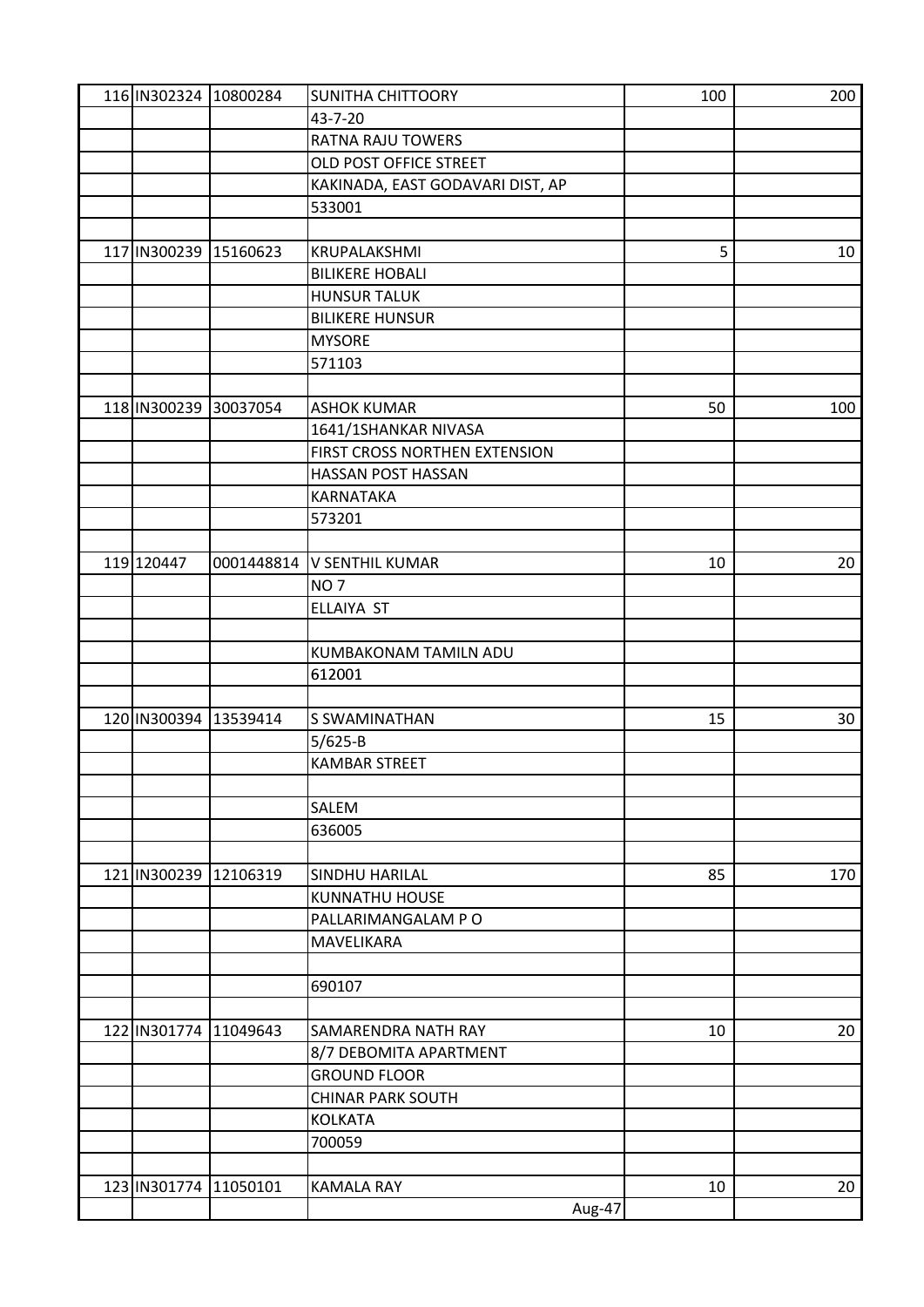|              |            | DEBOMITA APARTMENT GRND FLR               |     |     |
|--------------|------------|-------------------------------------------|-----|-----|
|              |            | <b>CHINAR PARK</b>                        |     |     |
|              |            | <b>KOLKATA</b>                            |     |     |
|              |            | 700059                                    |     |     |
|              |            |                                           |     |     |
| 124 120345   |            | 0000252811 AMIT KUMAR BHUTIA              | 90  | 180 |
|              |            | JC-1/2, BAGUIATI RAJARHAT-GOPALPUR(M)     |     |     |
|              |            | <b>ASWINI NAGAR</b>                       |     |     |
|              |            | <b>NORTH 24 PARGANAS</b>                  |     |     |
|              |            | NORTH 24 PARGANAS WEST BENGAL             |     |     |
|              |            | 700159                                    |     |     |
|              |            |                                           |     |     |
| 125 IN302105 | 10329934   | <b>KALYAN CHAUDHURI</b>                   | 90  | 180 |
|              |            | 834/1, SARAT CHATTERJEE ROAD,             |     |     |
|              |            | HOWRAH,                                   |     |     |
|              |            |                                           |     |     |
|              |            | <b>WEST BENGAL</b>                        |     |     |
|              |            | 711104                                    |     |     |
|              |            |                                           |     |     |
| 126 IN300513 | 16260052   | ANIRUDDHA MUKHERJEE                       | 162 | 324 |
|              |            | C/O ASHOK KUMAR MUKHERJEE                 |     |     |
|              |            | <b>INFRONT OF BHOLANATH DAS GIRLS SCH</b> |     |     |
|              |            | ROY PARA LANE NARUA                       |     |     |
|              |            | CHANDENNAGORE WEST BENGAL                 |     |     |
|              |            | 712136                                    |     |     |
|              |            |                                           |     |     |
| 127 120447   |            | 0005769514 TARA PADA BERA                 | 10  | 20  |
|              |            | <b>NACHIPUR NACHIPUR NO 6</b>             |     |     |
|              |            | <b>KESHIARY KESHIARY</b>                  |     |     |
|              |            | <b>MIDNAPUR</b>                           |     |     |
|              |            | MIDNAPUR WEST BENGAL                      |     |     |
|              |            | 721133                                    |     |     |
|              |            |                                           |     |     |
| 128 IN300773 | 10262635   | <b>GOPAL PERIWAL</b>                      | 30  | 60  |
|              |            | VILL.+P.O.- BELDA                         |     |     |
|              |            |                                           |     |     |
|              |            |                                           |     |     |
|              |            | DIST.- PASCHIM MIDNAPUR                   |     |     |
|              |            | 721424                                    |     |     |
|              |            |                                           |     |     |
| 129 IN300159 | 10824738   | PRASUN CHITLANGIA                         | 90  | 180 |
|              |            | S/O- P. CHITLANGIA,                       |     |     |
|              |            | SOUTH BALUCHAR, P.S.-E/BAZAR,             |     |     |
|              |            | P.O.DIST-MALDA(W.B.),                     |     |     |
|              |            | <b>WEST BENGAL.</b>                       |     |     |
|              |            | 732101                                    |     |     |
|              |            |                                           |     |     |
| 130 120384   | 0000183589 | <b>TAPAS RANJAN CHATTOPADHYAY</b>         | 100 | 200 |
|              |            | <b>BELDANGA</b>                           |     |     |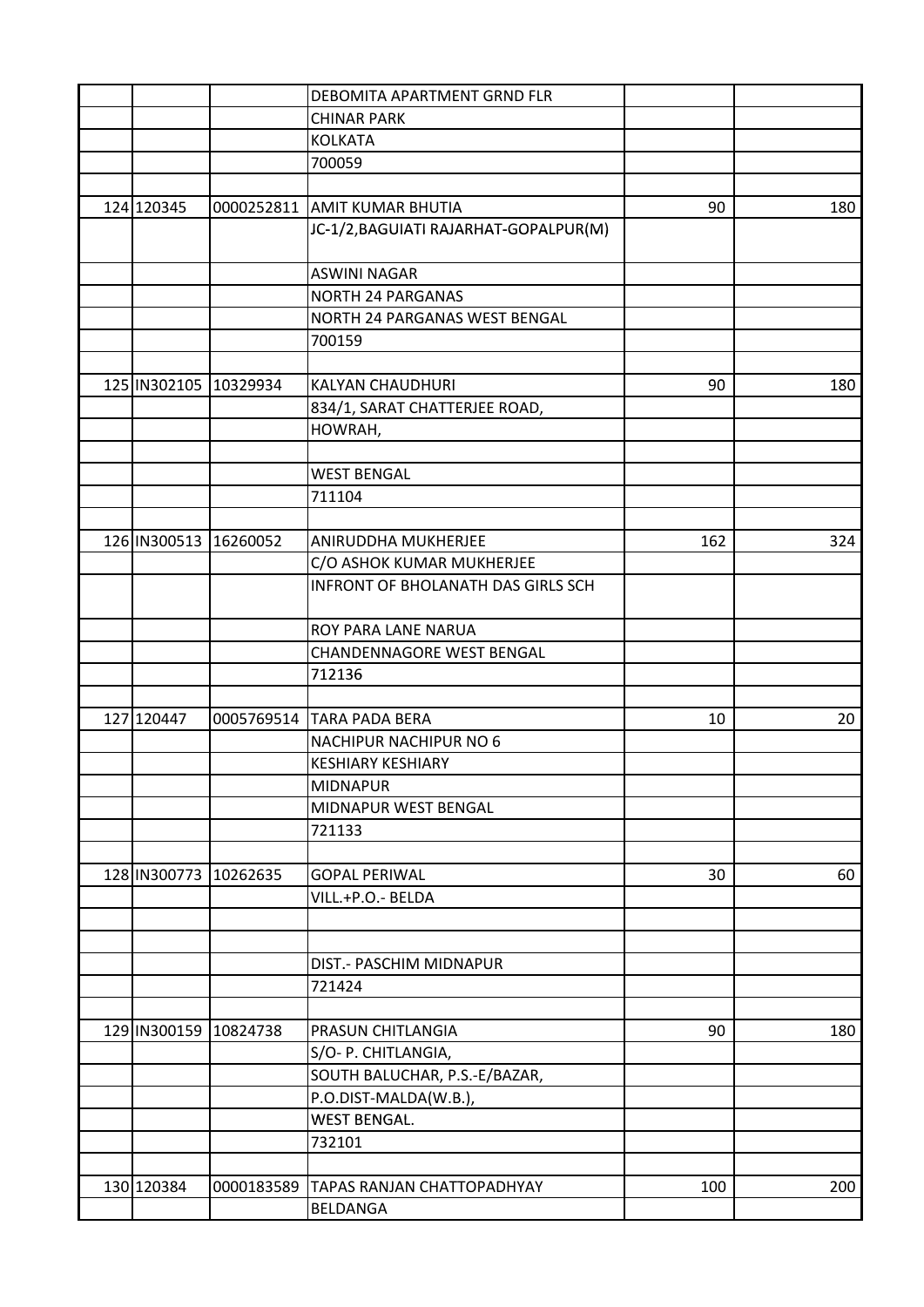|                       |            | <b>CHATTERJEE PARA</b>         |     |     |
|-----------------------|------------|--------------------------------|-----|-----|
|                       |            | WARD-13, BELDANGA              |     |     |
|                       |            | MURSHIDABAD WEST BENGAL        |     |     |
|                       |            | 742133                         |     |     |
|                       |            |                                |     |     |
| 131 IN302324 11052272 |            | <b>DIPA MUNDRA</b>             | 10  | 20  |
|                       |            | <b>MAIN ROAD</b>               |     |     |
|                       |            | <b>RAMBHA</b>                  |     |     |
|                       |            | GANJAM                         |     |     |
|                       |            | <b>ODISHA</b>                  |     |     |
|                       |            | 761028                         |     |     |
|                       |            |                                |     |     |
| 132 IN300513          | 13716712   | <b>SUKOMAL DASH</b>            | 100 | 200 |
|                       |            | <b>COLLEGE ROAD</b>            |     |     |
|                       |            | <b>BARGARH</b>                 |     |     |
|                       |            |                                |     |     |
|                       |            | <b>ORISSA</b>                  |     |     |
|                       |            | 768028                         |     |     |
|                       |            |                                |     |     |
| 133 IN302269 13170921 |            | <b>SUPTA CHOWDHURY</b>         | 32  | 64  |
|                       |            | <b>SUBHASHNAGAR SILCHAR 4</b>  |     |     |
|                       |            | <b>SILCHAR</b>                 |     |     |
|                       |            | <b>ASSAM</b>                   |     |     |
|                       |            | <b>INDIA</b>                   |     |     |
|                       |            | 788004                         |     |     |
|                       |            |                                |     |     |
| 134 120109            |            | 2600335271   MANOJ KUMAR GUPTA | 90  | 180 |
|                       |            | <b>DUKHI SAH ROAD</b>          |     |     |
|                       |            | <b>JHOUSAGARHI</b>             |     |     |
|                       |            |                                |     |     |
|                       |            | <b>DEOGHAR JHARKHAND</b>       |     |     |
|                       |            | 814112                         |     |     |
|                       |            |                                |     |     |
| 135 120109            |            | 2600119310 RAJNI BATHWAL       | 90  | 180 |
|                       |            | <b>INDIA TRADING COMPANY</b>   |     |     |
|                       |            | <b>LAKE ROAD</b>               |     |     |
|                       |            |                                |     |     |
|                       |            | RANCHI JHARKHAND               |     |     |
|                       |            | 834001                         |     |     |
|                       |            |                                |     |     |
| 136 120177            |            | 0100069143   MALINI AGARWAL    | 90  | 180 |
|                       |            | C/O SANJAY AGARWAL             |     |     |
|                       |            | U-3, JDA FLATS,                |     |     |
|                       |            | SETHI COLONY,                  |     |     |
|                       |            | <b>JAIPUR RAJASTHAN</b>        |     |     |
|                       |            |                                |     |     |
|                       |            |                                |     |     |
| 137 120177            | 0100423547 | HARI SHANKAR GHIYA             | 90  | 180 |
|                       |            | 35, VAISHNO DEVI NAGAR         |     |     |
|                       |            | <b>JHOTWARA</b>                |     |     |
|                       |            |                                |     |     |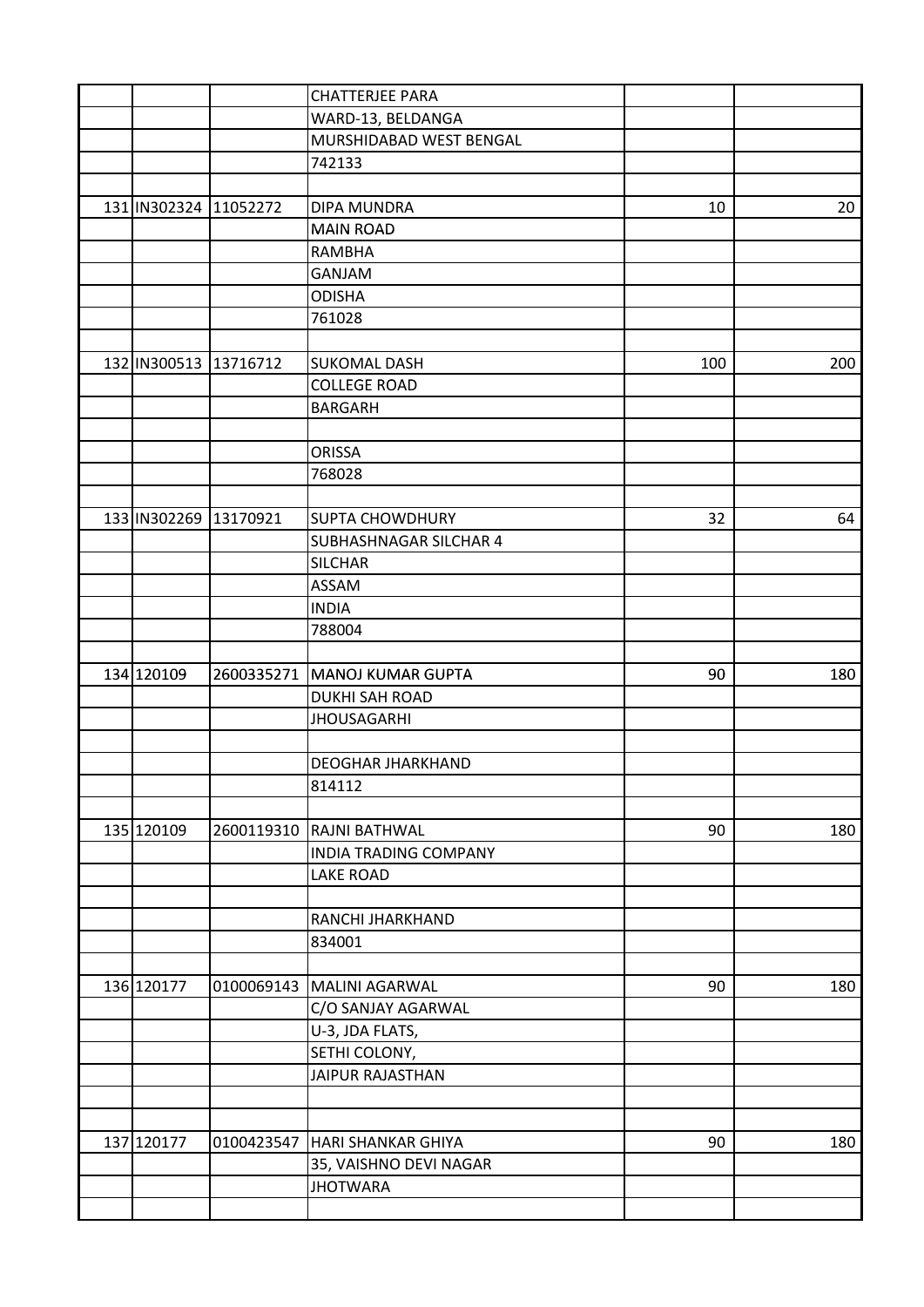|                       |          | <b>JAIPUR RAJASTHAN</b>              |     |     |
|-----------------------|----------|--------------------------------------|-----|-----|
|                       |          | 302002                               |     |     |
|                       |          |                                      |     |     |
| 138 120206            |          | 0000844018 GENUINE BUILDWELL PVT LTD | 100 | 200 |
|                       |          | 204                                  |     |     |
|                       |          | 6/1191 NAIWALA                       |     |     |
|                       |          | <b>KAROL BAGH</b>                    |     |     |
|                       |          | NEW DELHI DELHI                      |     |     |
|                       |          | 110005                               |     |     |
|                       |          |                                      |     |     |
| 139 IN301428 10087184 |          | POOJA CHAUHAN                        | 10  | 20  |
|                       |          | <b>HOUSE NO. 1517</b>                |     |     |
|                       |          | <b>G-BLOCK, JAHANGIR PURI</b>        |     |     |
|                       |          | BHALSWA, N.S. MANDI                  |     |     |
|                       |          | <b>DELHI</b>                         |     |     |
|                       |          | 110033                               |     |     |
|                       |          |                                      |     |     |
| 140 120109            |          | 0006294033 GAURAV BAMMI.             | 20  | 40  |
|                       |          |                                      |     |     |
|                       |          | H.NO-B-116                           |     |     |
|                       |          | <b>GROUND FLOOR</b>                  |     |     |
|                       |          | <b>ASHOK VIHAR PHASE-1</b>           |     |     |
|                       |          | <b>DELHI DELHI</b>                   |     |     |
|                       |          | 110052                               |     |     |
|                       |          |                                      |     |     |
| 141 IN302943          | 10024165 | <b>SUNIL KUMAR JAIN</b>              | 90  | 180 |
|                       |          | $D-254$                              |     |     |
|                       |          | <b>PRASHANT VIHAR</b>                |     |     |
|                       |          |                                      |     |     |
|                       |          | <b>DELHI</b>                         |     |     |
|                       |          | 110085                               |     |     |
|                       |          |                                      |     |     |
| 142 IN300206 10911094 |          | <b>GEETANJALI JAIN</b>               | 90  | 180 |
|                       |          | <b>BT - 29</b>                       |     |     |
|                       |          | SHALIMAR BAGH                        |     |     |
|                       |          |                                      |     |     |
|                       |          | <b>DELHI</b>                         |     |     |
|                       |          | 110088                               |     |     |
|                       |          |                                      |     |     |
| 143 IN300394 19278027 |          | <b>LALIT KUMAR</b>                   | 5   | 10  |
|                       |          | <b>NO 30-C</b>                       |     |     |
|                       |          | <b>RBI STAFF QUARTER</b>             |     |     |
|                       |          | <b>SHALIMAR BAGH</b>                 |     |     |
|                       |          | <b>NEW DELHI</b>                     |     |     |
|                       |          | 110088                               |     |     |
|                       |          |                                      |     |     |
| 144 120360            |          | 0002069256 NAVJEET KHATANA           | 25  | 50  |
|                       |          | <b>H NO E 30</b>                     |     |     |
|                       |          | <b>SGM NAGAR</b>                     |     |     |
|                       |          | <b>BADKHAL</b>                       |     |     |
|                       |          | FARIDABAD HARYANA                    |     |     |
|                       |          | 121001                               |     |     |
|                       |          |                                      |     |     |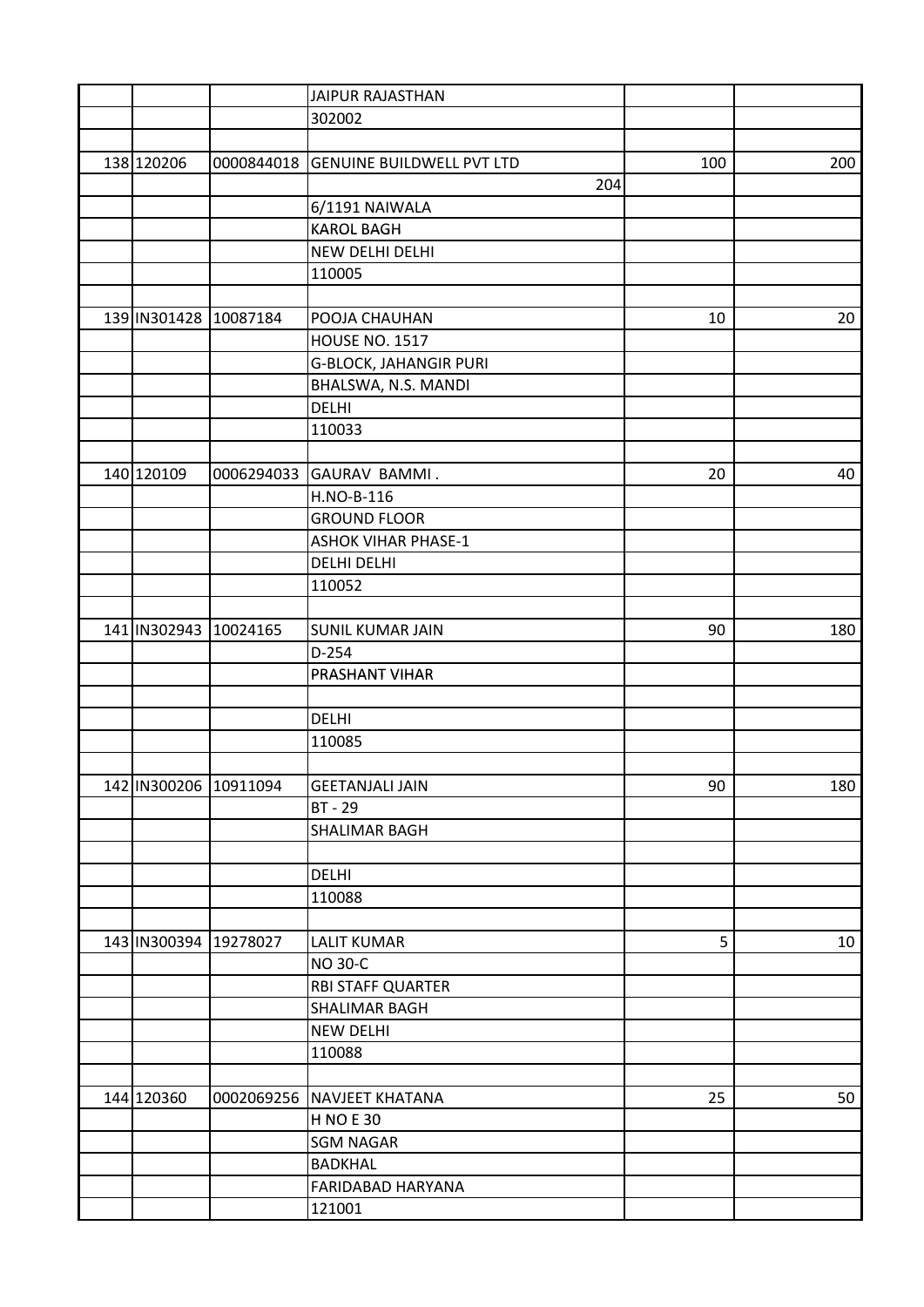| 145 120191                |            | 0100429241 SONIA BAJAJ (HUF) | 90  | 180 |
|---------------------------|------------|------------------------------|-----|-----|
|                           |            | HOUSE NO. 849                |     |     |
|                           |            | SECTOR - 28                  |     |     |
|                           |            |                              |     |     |
|                           |            | <b>FARIDABAD HARYANA</b>     |     |     |
|                           |            | 121008                       |     |     |
|                           |            |                              |     |     |
| 146 IN300513 20706174     |            | <b>RITIKA</b>                | 44  | 88  |
|                           |            | <b>I 47 SECOND FLOOR</b>     |     |     |
|                           |            | <b>SOUTH CITY 2</b>          |     |     |
|                           |            |                              |     |     |
|                           |            | <b>GURGAON HARYANA</b>       |     |     |
|                           |            | 122018                       |     |     |
|                           |            |                              |     |     |
| 147 IN303108 10088026     |            | <b>MAANYA JAIN</b>           | 90  | 180 |
|                           |            | HOUSE NO. 655                |     |     |
|                           |            | POLICE LINE AREA             |     |     |
|                           |            | <b>HISAR</b>                 |     |     |
|                           |            | <b>HARYANA</b>               |     |     |
|                           |            | 125001                       |     |     |
|                           |            |                              |     |     |
| 148 IN301774              | 10839322   | <b>VIMLA BAJAJ</b>           | 5   | 10  |
|                           |            | 5/70 SECTOR 2                |     |     |
|                           |            | RAJINDER NAGAR               |     |     |
|                           |            | <b>SAHIBABAD</b>             |     |     |
|                           |            |                              |     |     |
|                           |            | <b>GHAZIABAD</b><br>201005   |     |     |
|                           |            |                              |     |     |
| 149 IN300394              | 19468765   | <b>DEEPA GROVER</b>          | 20  | 40  |
|                           |            | J-1 OPP NIRANKARI JEWELLERS  |     |     |
|                           |            |                              |     |     |
|                           |            | KESHAV NAGAR                 |     |     |
|                           |            | <b>NIMAISH CAMP</b>          |     |     |
|                           |            | SAHARANPUR                   |     |     |
|                           |            | 247001                       |     |     |
|                           |            |                              |     |     |
| 150 120472                | 0012605297 | <b>ASHISH SHARMA</b>         | 20  | 40  |
|                           |            | 3 A1 AWAS VIKAS              |     |     |
|                           |            | <b>NEAR MAVI KALAN</b>       |     |     |
|                           |            | <b>DELHI ROAD</b>            |     |     |
|                           |            | SAHARANPUR UTTAR PRADESH     |     |     |
|                           |            | 247001                       |     |     |
|                           |            |                              |     |     |
| 151 120335                |            | 0002124308 SABIHA ASAD       | 150 | 300 |
|                           |            | H NO 19                      |     |     |
|                           |            | <b>DUN PALM CITY</b>         |     |     |
|                           |            | DEHRADUN                     |     |     |
|                           |            | DEHRADUN UTTARAKHAND         |     |     |
|                           |            | 248001                       |     |     |
|                           |            |                              |     |     |
| 152   IN300118   11360850 |            | <b>NIKITA GOYAL</b>          | 90  | 180 |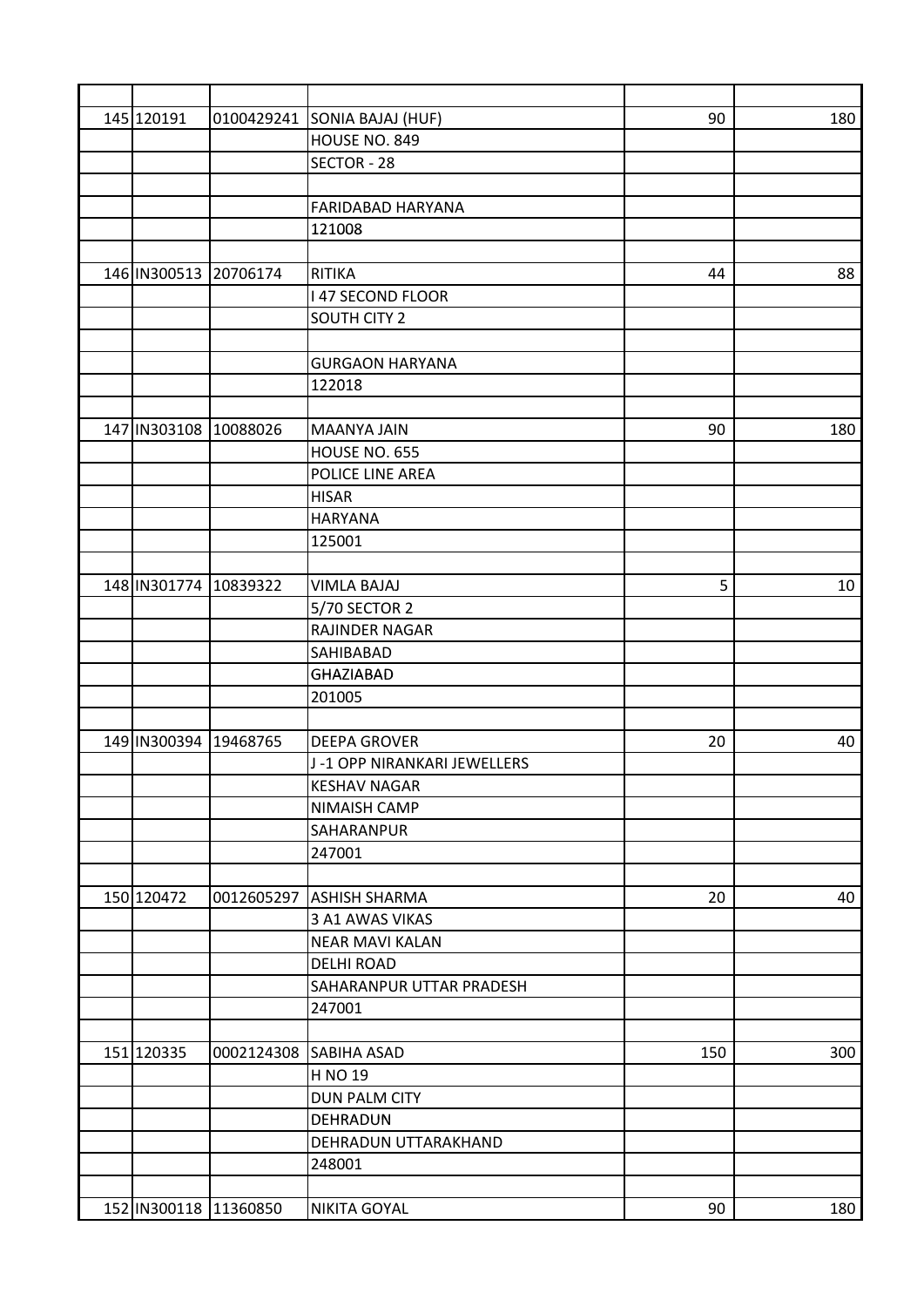|                       |            | 38/51                              |     |       |
|-----------------------|------------|------------------------------------|-----|-------|
|                       |            | <b>MOTIKUNJ</b>                    |     |       |
|                       |            | <b>LOHAMANDI</b>                   |     |       |
|                       |            | <b>AGRA</b>                        |     |       |
|                       |            | 282002                             |     |       |
|                       |            |                                    |     |       |
| 153 120177            | 0100848367 | <b>RASHMI KHANDELWAL</b>           | 90  | 180   |
|                       |            | 123/331 AGARWAL FARM               |     |       |
|                       |            | <b>MANSAROVAR</b>                  |     |       |
|                       |            | <b>JAIPUR</b>                      |     |       |
|                       |            | <b>JAIPUR RAJASTHAN</b>            |     |       |
|                       |            | 302020                             |     |       |
|                       |            |                                    |     |       |
| 154 IN301774          | 18972701   | <b>KRATIKA DHAMANI</b>             | 100 | 200   |
|                       |            | 8 MANVA JI KA BAG MOTI             |     |       |
|                       |            | <b>DUNGRI ROAD JAWAHAR</b>         |     |       |
|                       |            | <b>NAGAR</b>                       |     |       |
|                       |            | <b>JAIPUR</b>                      |     |       |
|                       |            | 302004                             |     |       |
|                       |            |                                    |     |       |
| 155 IN301160 30463751 |            | <b>SUMAN KHANDELWAL</b>            | 75  | 150   |
|                       |            | 72                                 |     |       |
|                       |            | SHYAMPURI                          |     |       |
|                       |            | <b>JHOTWARA</b>                    |     |       |
|                       |            | JAIPUR (RAJ.)                      |     |       |
|                       |            | 302012                             |     |       |
|                       |            |                                    |     |       |
| 156 IN302105          | 10690869   | <b>BHISHMA BHARGAVA</b>            | 25  | 50    |
|                       |            | B-203, RAJENDRA MARG               |     |       |
|                       |            | <b>BAPUNAGAR</b>                   |     |       |
|                       |            |                                    |     |       |
|                       |            |                                    |     |       |
|                       |            | <b>JAIPUR</b>                      |     |       |
|                       |            | 302015                             |     |       |
|                       |            |                                    |     |       |
| 157 IN306114 20058829 |            | <b>SEEMA TAK</b>                   | 90  | 180   |
|                       |            | PLOT NO 8 LANE 1 S B VIHAR         |     |       |
|                       |            | NEAR MAHIMA ELITE SWEJ FARM SODALA |     |       |
|                       |            |                                    |     |       |
|                       |            | NEAR SANGANER ROAD SHYAM NAGAR     |     |       |
|                       |            | <b>JAIPUR</b>                      |     |       |
|                       |            | 302019                             |     |       |
|                       |            |                                    |     |       |
| 158 IN306114 20074542 |            | <b>NIDHI TAK</b>                   | 90  | 180   |
|                       |            | PLOT NO 8 LANE 1 S B VIHAR         |     |       |
|                       |            | NEAR MAHIMA ELITE SODALA           |     |       |
|                       |            | SWEJ FARM NEAR SANGANER ROAD       |     |       |
|                       |            | <b>JAIPUR</b>                      |     |       |
|                       |            | 302019                             |     |       |
|                       |            |                                    |     |       |
| 159 IN302105 10574524 |            | <b>PUNEET SINGHAL</b>              | 800 | 1,600 |
|                       |            | C-399, LAL PYAU K PASS, LAL BADI,  |     |       |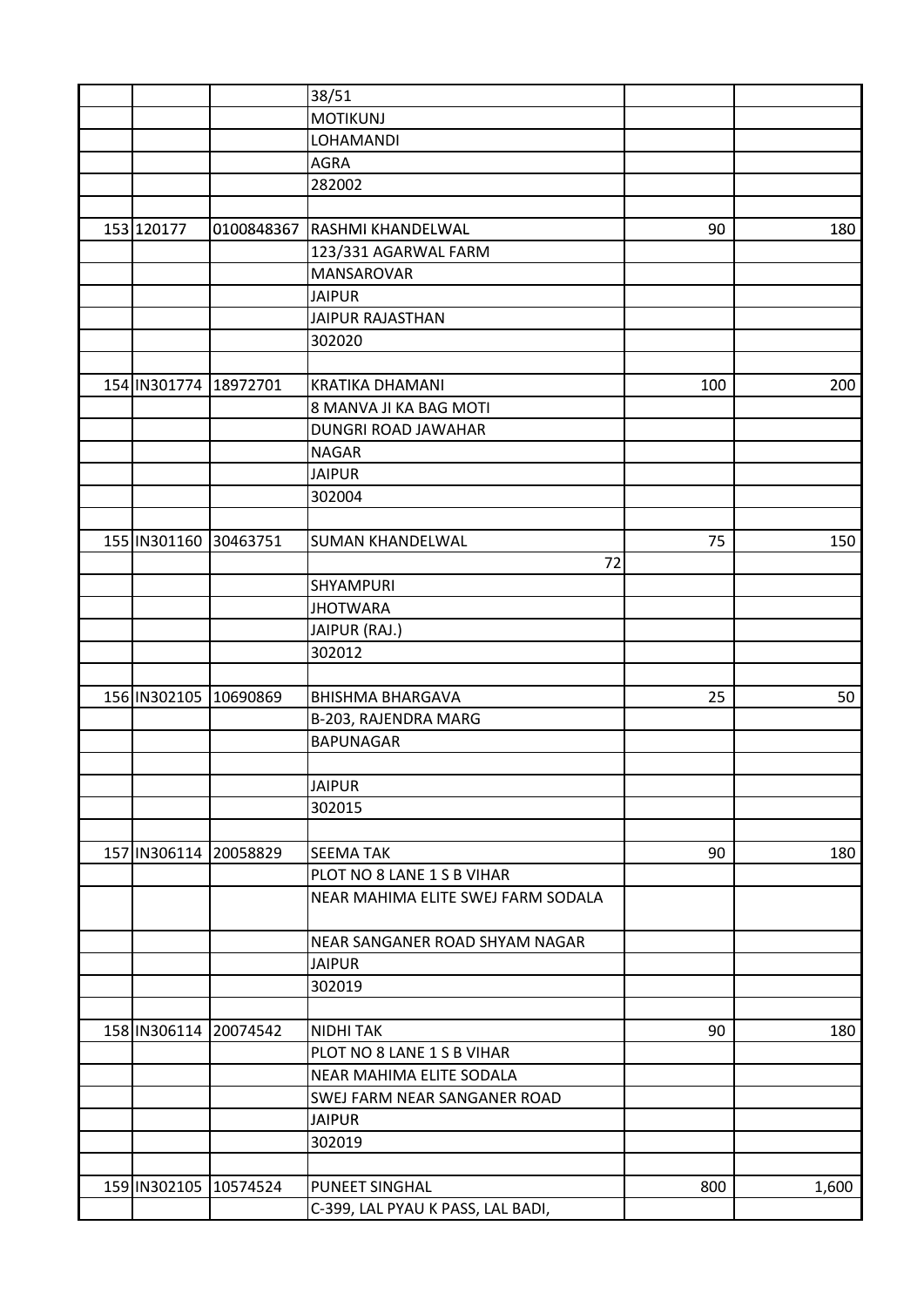|                       |            | PAREEK COLLEGE ROAD,                 |     |     |
|-----------------------|------------|--------------------------------------|-----|-----|
|                       |            | <b>BANI PARK</b>                     |     |     |
|                       |            | <b>JAIPUR</b>                        |     |     |
|                       |            | 302016                               |     |     |
|                       |            |                                      |     |     |
| 160 IN301160 30225370 |            | <b>GHANSHYAM TAMBI</b>               | 90  | 180 |
|                       |            | $C-33$                               |     |     |
|                       |            | <b>SIKAR HOUSE</b>                   |     |     |
|                       |            | OUT SIDE OF CHANDPOLE                |     |     |
|                       |            | <b>JAIPUR</b>                        |     |     |
|                       |            | 302016                               |     |     |
|                       |            |                                      |     |     |
| 161 IN301774          | 18912960   | RIJU PRAGYA JAIN                     | 10  | 20  |
|                       |            | 116 GYATRI NAGAR A                   |     |     |
|                       |            | <b>MAHARANI FARM</b>                 |     |     |
|                       |            |                                      |     |     |
|                       |            | <b>JAIPUR</b>                        |     |     |
|                       |            | 302018                               |     |     |
|                       |            |                                      |     |     |
| 162 IN301160          | 30261811   | <b>ABDUL RASHEED</b>                 | 90  | 180 |
|                       |            | 31/68/7                              |     |     |
|                       |            | <b>VARUN PATH</b>                    |     |     |
|                       |            | MANSAROVAR                           |     |     |
|                       |            | JAIPUR (RAJ.)                        |     |     |
|                       |            | 302020                               |     |     |
|                       |            |                                      |     |     |
| 163 IN301160 30404202 |            | RADHIKA KHANDELWAL                   | 90  | 180 |
|                       |            | 76                                   |     |     |
|                       |            | <b>MARUDHAR NAGAR</b>                |     |     |
|                       |            | DCM, AJMER ROAD                      |     |     |
|                       |            | <b>JAIPUR</b>                        |     |     |
|                       |            | 302024                               |     |     |
|                       |            |                                      |     |     |
| 164 IN301774 10891043 |            | <b>MUKESH PANDEY</b>                 | 100 | 200 |
|                       |            | S/O C B PANDEY KIRTI STAMBHA KE PASS |     |     |
|                       |            |                                      |     |     |
|                       |            | <b>SHRI KISHNA BLOK</b>              |     |     |
|                       |            | NAGAR PARISAD KE PASS WARD NO 40     |     |     |
|                       |            | <b>BIKANER</b>                       |     |     |
|                       |            | 334001                               |     |     |
|                       |            |                                      |     |     |
| 165 120685            |            | 0000028514 SUNITA PUROHIT            | 90  | 180 |
|                       |            | SHREYA VILLA II-C-193                |     |     |
|                       |            | MURLIDHAR VYAS NAGAR                 |     |     |
|                       |            | <b>BEHIND MAUSAM VIBHAG</b>          |     |     |
|                       |            | <b>BIKANER RAJASTHAN</b>             |     |     |
|                       |            | 334004                               |     |     |
|                       |            |                                      |     |     |
| 166 120109            | 0000137629 | <b>SANGITA BHANDARI</b>              | 90  | 180 |
|                       |            | <b>BANAVATO KA BAS</b>               |     |     |
|                       |            | <b>CITY POLICE</b>                   |     |     |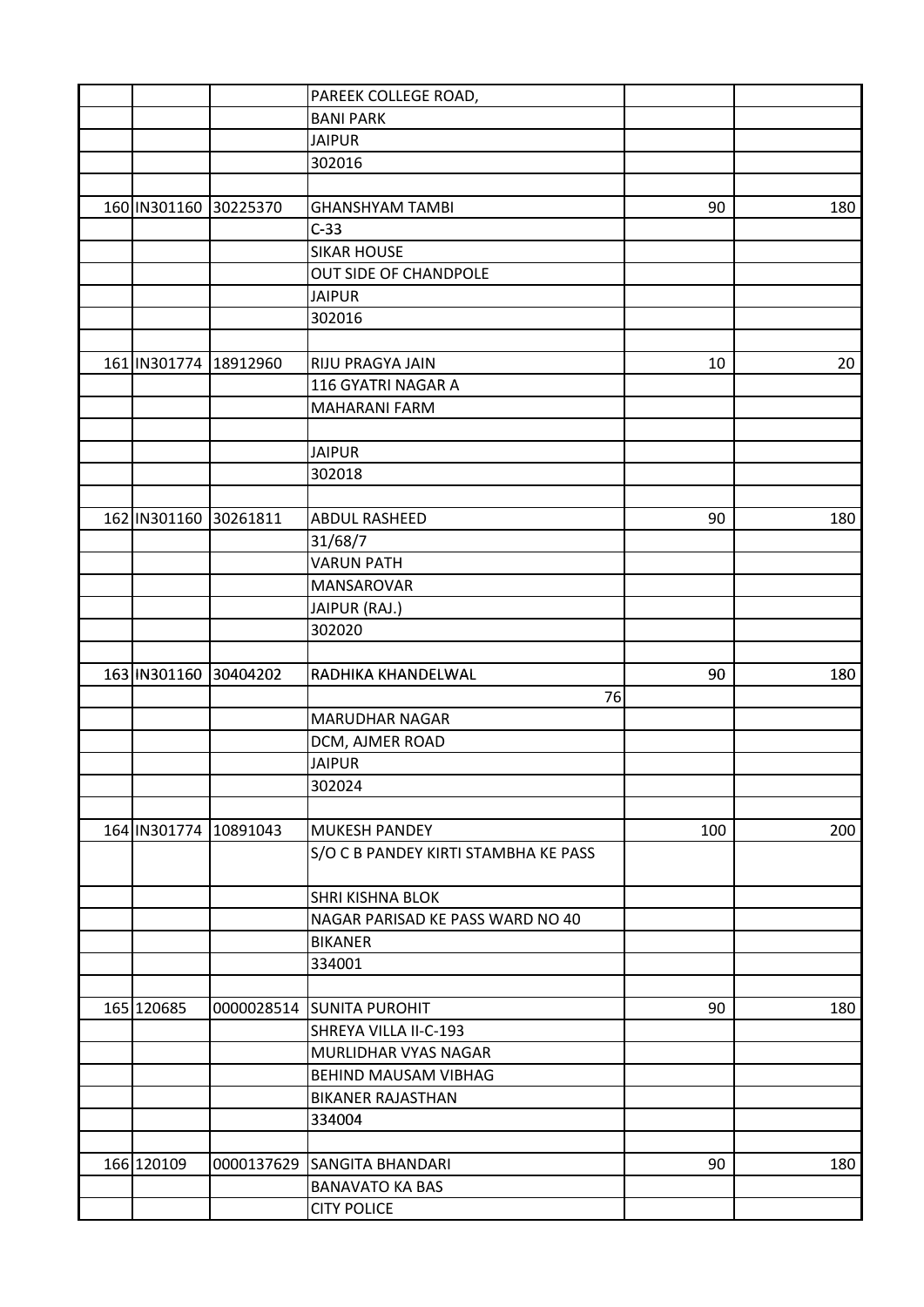|                       |                       | JODHPUR RAJASTHAN                   |    |     |
|-----------------------|-----------------------|-------------------------------------|----|-----|
|                       |                       | 342001                              |    |     |
|                       |                       |                                     |    |     |
| 167 120137            |                       | 0000195782 MAINA DEVI MALPANI       | 90 | 180 |
|                       |                       | <b>BEHIND MAHAMANDIR</b>            |    |     |
|                       |                       | <b>RAILWAY STATION</b>              |    |     |
|                       |                       |                                     |    |     |
|                       |                       | JODHPUR RAJASTHAN                   |    |     |
|                       |                       | 342001                              |    |     |
|                       |                       |                                     |    |     |
| 168 120566            |                       | 0000033341   VASANTLAL M SONCHHATRA | 90 | 180 |
|                       |                       | SHRI HARI 7 RAGHUVIR PARA           |    |     |
|                       |                       | <b>NEAR TRIKON BAUG</b>             |    |     |
|                       |                       |                                     |    |     |
|                       |                       | RAJKOT GUJARAT                      |    |     |
|                       |                       | 360001                              |    |     |
|                       |                       |                                     |    |     |
| 169 IN300974          | 10737244              | <b>DIPEN B. KANABAR</b>             | 90 | 180 |
|                       |                       | JALARAM KRUPA,                      |    |     |
|                       |                       | RAMVIHAR SOCIETY,                   |    |     |
|                       |                       | NANA MOVA MAIN ROAD,                |    |     |
|                       |                       | RAJKOT.                             |    |     |
|                       |                       | 360002                              |    |     |
|                       |                       |                                     |    |     |
| 170 IN300974          | 11614109              | VAGHADIA DILIP JAGDISHBHAI          | 40 | 80  |
|                       |                       | A-9, HEMJIT APPARTMENT,             |    |     |
|                       |                       | 6, MILPARA,                         |    |     |
|                       |                       |                                     |    |     |
|                       |                       | <b>RAJKOT</b>                       |    |     |
|                       |                       | 360002                              |    |     |
|                       |                       |                                     |    |     |
|                       | 171 IN302201 11522196 | <b>LAKHANI DHARABEN S</b>           | 40 | 80  |
|                       |                       | PLOT NO. 543                        |    |     |
|                       |                       | <b>ARDESH SOCIETY</b>               |    |     |
|                       |                       | <b>VIJAYRAJ NAGAR</b>               |    |     |
|                       |                       | <b>BHAVNAGAR</b>                    |    |     |
|                       |                       | 364003                              |    |     |
|                       |                       |                                     |    |     |
| 172 IN303052 10792751 |                       | RASHMIBEN SHIRISHKUMAR PANDYA       | 25 | 50  |
|                       |                       |                                     |    |     |
|                       |                       | C-101, ABHISHEK APPARTMENT          |    |     |
|                       |                       | OPP GANESH VIDHYALAY                |    |     |
|                       |                       | <b>NAVA VADAJ</b>                   |    |     |
|                       |                       | AHMEDABAD                           |    |     |
|                       |                       | 380013                              |    |     |
|                       |                       |                                     |    |     |
| 173 IN300757          | 11106081              | <b>SHITAL SAPLE</b>                 | 25 | 50  |
|                       |                       | <b>18 ANGAN APTS</b>                |    |     |
|                       |                       | B/H L J COLLEGE OF COMMERCE         |    |     |
|                       |                       | <b>VASTRAPUR</b>                    |    |     |
|                       |                       | AHMEDABAD                           |    |     |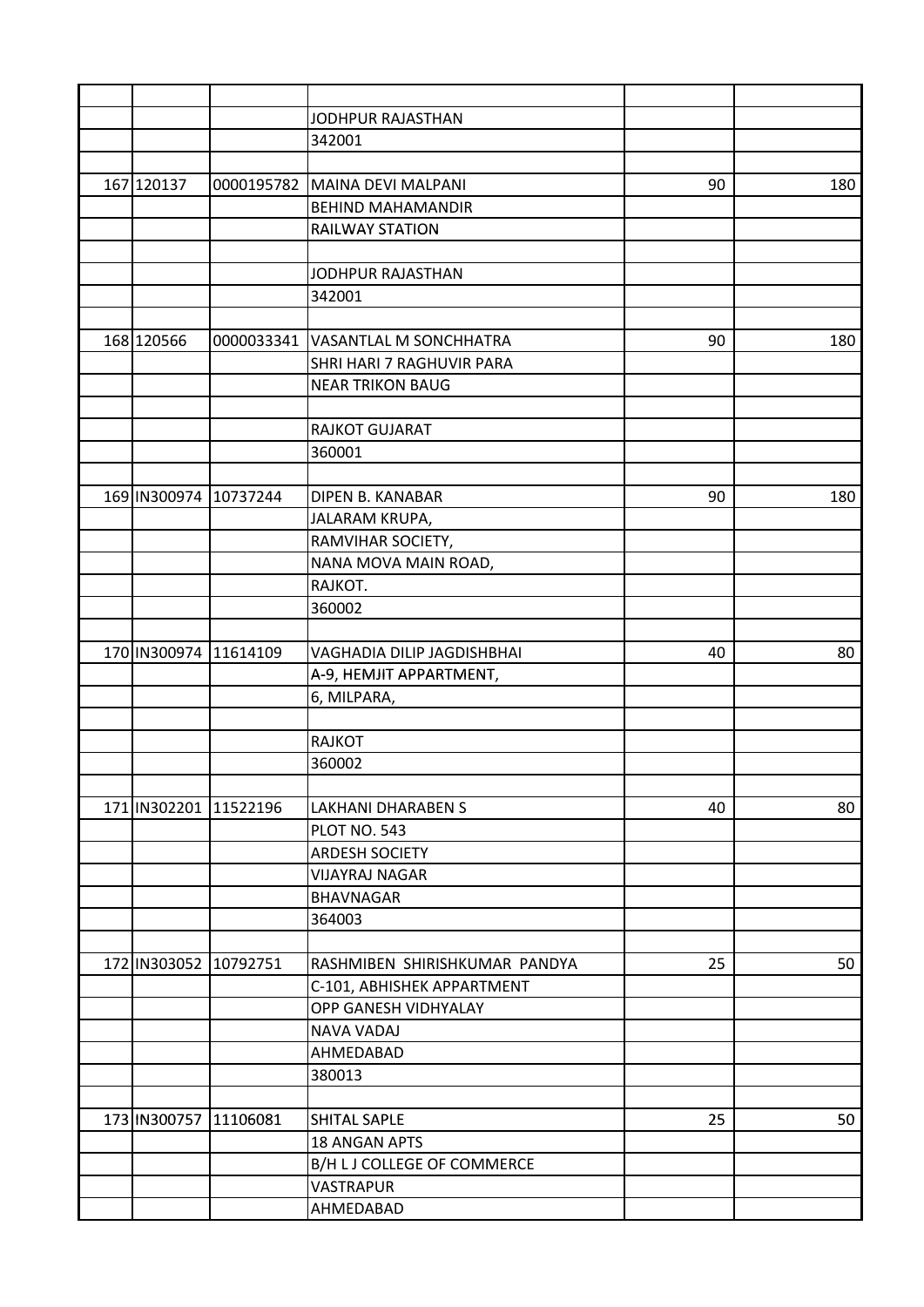|                       |            | 380015                         |    |     |
|-----------------------|------------|--------------------------------|----|-----|
|                       |            |                                |    |     |
| 174 IN301485 10555707 |            | RAMI VISHAL VINODBHAI          | 6  | 12  |
|                       |            | <b>GHEEWALI CHALI</b>          |    |     |
|                       |            | <b>ASARWA</b>                  |    |     |
|                       |            |                                |    |     |
|                       |            | AHMEDABAD                      |    |     |
|                       |            | 380016                         |    |     |
|                       |            |                                |    |     |
| 175 IN300982          | 10042234   | PURVI NIRAV DANI               | 90 | 180 |
|                       |            | 801, SUMMIT-2, 100FT ROAD      |    |     |
|                       |            | NR.SHALIGRAM-2                 |    |     |
|                       |            | <b>SATELLITE</b>               |    |     |
|                       |            | AHMEDABAD                      |    |     |
|                       |            | 380015                         |    |     |
|                       |            |                                |    |     |
| 176 120614            |            | 0000094773   MAGANBHAI R DARJI | 90 | 180 |
|                       |            | A/11 SURYA COMPLEX STATUS      |    |     |
|                       |            | OPP AMCO BANK                  |    |     |
|                       |            | <b>GURUKUL ROAD MEMNAGAR</b>   |    |     |
|                       |            | AHMEDABAD GUJARAT              |    |     |
|                       |            | 380052                         |    |     |
|                       |            |                                |    |     |
| 177 IN301485          | 10838183   | <b>ASEEM JAYENDRA BHAVSAR</b>  | 90 | 180 |
|                       |            | B, 1501 PAARIJAT ECLAT         |    |     |
|                       |            | <b>B/H ISCON TEMPLE</b>        |    |     |
|                       |            | OFF S G HIGHWAY                |    |     |
|                       |            | AHMEDABAD (GUJARAT)            |    |     |
|                       |            | 380058                         |    |     |
|                       |            |                                |    |     |
| 178 IN300343 10006038 |            | RATILAL B. MODH                | 25 | 50  |
|                       |            | 58, ALKAPURI SOCIETY           |    |     |
|                       |            | <b>NEAR SUPER SCHOOL</b>       |    |     |
|                       |            | GHATLODIA,                     |    |     |
|                       |            | AHMEDABAD                      |    |     |
|                       |            | 380061                         |    |     |
|                       |            |                                |    |     |
| 179 120701            | 0000021114 | KAMLESH KISHOR ABICHANDANI     | 90 | 180 |
|                       |            | D/7, NAVDURGA SOCIETY,         |    |     |
|                       |            | SAIJPUR BOGHA PATIA,           |    |     |
|                       |            |                                |    |     |
|                       |            | AHMEDABAD GUJARAT              |    |     |
|                       |            | 382345                         |    |     |
|                       |            |                                |    |     |
| 180 120472            | 0009574987 | <b>VITHALDAS K PATEL</b>       | 90 | 180 |
|                       |            | JAY YOGESHWAR SOCIETY          |    |     |
|                       |            | <b>SOCIETY NAGAR</b>           |    |     |
|                       |            | <b>HIMATNAGAR</b>              |    |     |
|                       |            | HIMATNAGAR GUJARAT             |    |     |
|                       |            | 383001                         |    |     |
|                       |            |                                |    |     |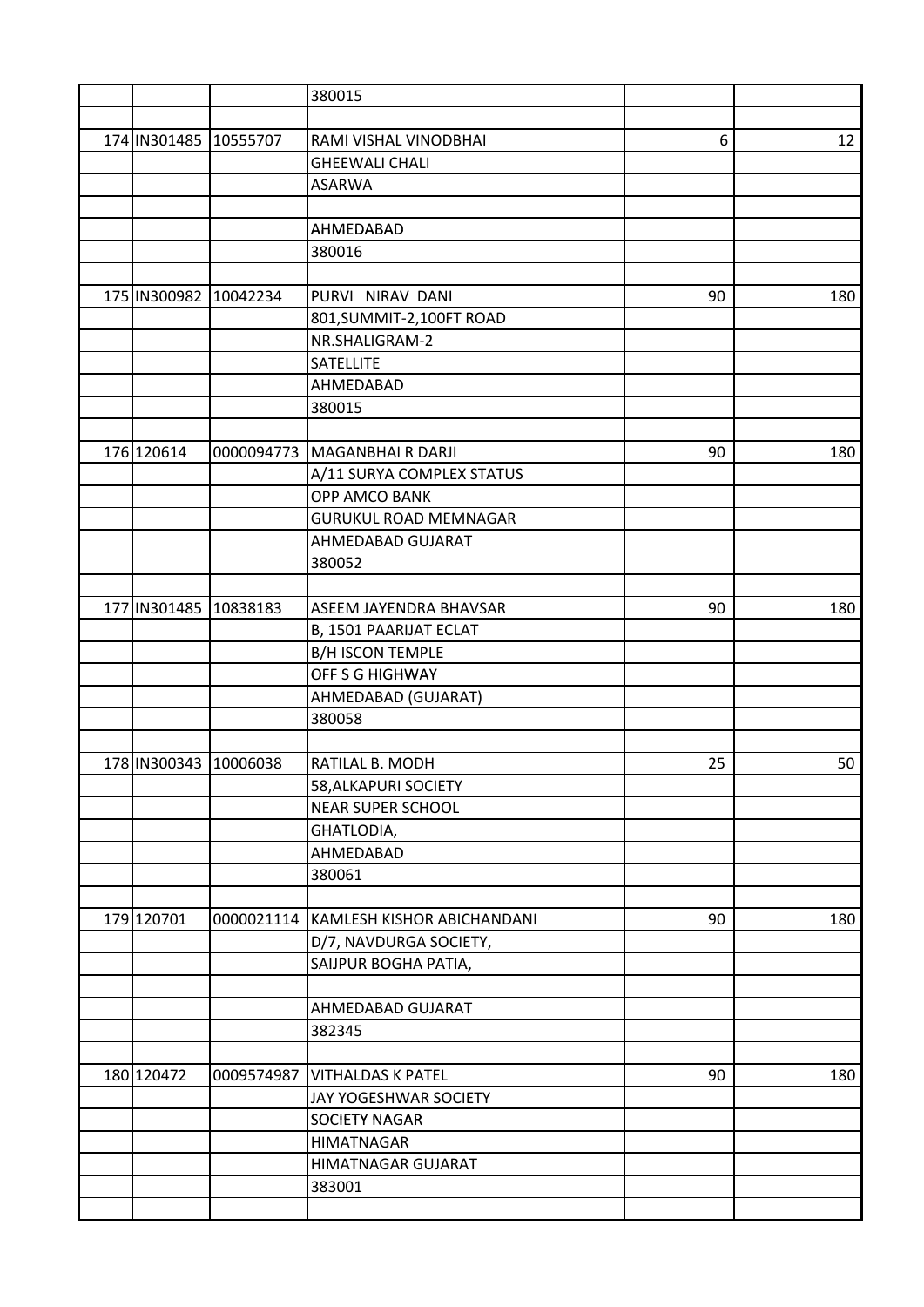| 181 IN300343 20074641 |          | JOSHI GAURANGBHAI PRAVINBHAI     | 50  | 100            |
|-----------------------|----------|----------------------------------|-----|----------------|
|                       |          | 8-13-54 NAGARWADA NA NAKE        |     |                |
|                       |          | <b>PATAN</b>                     |     |                |
|                       |          | <b>DIST-PATAN</b>                |     |                |
|                       |          | PATAN - (N.G.)                   |     |                |
|                       |          | 384265                           |     |                |
|                       |          |                                  |     |                |
| 182 120428            |          | 0000051602 AMIT SHANTILAL PATEL  | 90  | 180            |
|                       |          | D-3, SHREEJI PARK SOCIETY        |     |                |
|                       |          | <b>NEW SAMA ROAD</b>             |     |                |
|                       |          | NR, CHANKYAPURI CHAR RASTA       |     |                |
|                       |          | VADODARA GUJARAT                 |     |                |
|                       |          | 390008                           |     |                |
|                       |          |                                  |     |                |
| 183 IN300183          | 10980315 | NILIMA DALAL                     | 80  | 160            |
|                       |          | 201-NEELDHARA FLATS B/H          |     |                |
|                       |          | H TAKSHASHILA B/H BHULKA BHAVAN  |     |                |
|                       |          | ANAND MAHAL ROAD ADAJAN          |     |                |
|                       |          |                                  |     |                |
|                       |          | <b>SURAT</b>                     |     |                |
|                       |          | 395009                           |     |                |
|                       |          |                                  |     |                |
| 184 120109            |          | 0005608838 BHARATIBEN DESAI.     | 40  | 80             |
|                       |          | 25, JALARAM NAGAR,               |     |                |
|                       |          | GRID ROAD,                       |     |                |
|                       |          | <b>NAVSARI</b>                   |     |                |
|                       |          | NAVSARI GUJARAT                  |     |                |
|                       |          | 396445                           |     |                |
|                       |          |                                  |     |                |
| 185 IN301143          | 10777624 | <b>MADHUSUDAN SARDA HUF</b>      | 1   | $\overline{2}$ |
|                       |          | 14/16 OVALWADI                   |     |                |
|                       |          | VITHALWADI 2ND FLOOR KALBADEVI   |     |                |
|                       |          | <b>MUMBAI</b>                    |     |                |
|                       |          | <b>MAHARASHTRA</b>               |     |                |
|                       |          | 400002                           |     |                |
|                       |          |                                  |     |                |
| 186 IN301151          | 22025237 | <b>NANKI P GURNANI</b>           | 250 | 500            |
|                       |          | C 11 46 KARMAKSHETRA             |     |                |
|                       |          | S S NAGAR KOLIWADA SION KOLIWADA |     |                |
|                       |          |                                  |     |                |
|                       |          | <b>MUMBAI</b>                    |     |                |
|                       |          | 400037                           |     |                |
|                       |          |                                  |     |                |
| 187 IN301549          | 15265778 | <b>CHITTARANJAN RATH</b>         | 90  | 180            |
|                       |          | A/703 HPCL OFFICERS APPT         |     |                |
|                       |          | G N BLOCK PLOT NO R8 R9          |     |                |
|                       |          | <b>BANDRA EAST</b>               |     |                |
|                       |          | <b>MUMBAI</b>                    |     |                |
|                       |          | 400051                           |     |                |
|                       |          |                                  |     |                |
| 188 IN301774          | 13919455 | <b>SUSHILKUMAR MAHATAM RAI</b>   | 15  | 30             |
|                       |          | R NO 23/B SAI SHRADHA MANDAL     |     |                |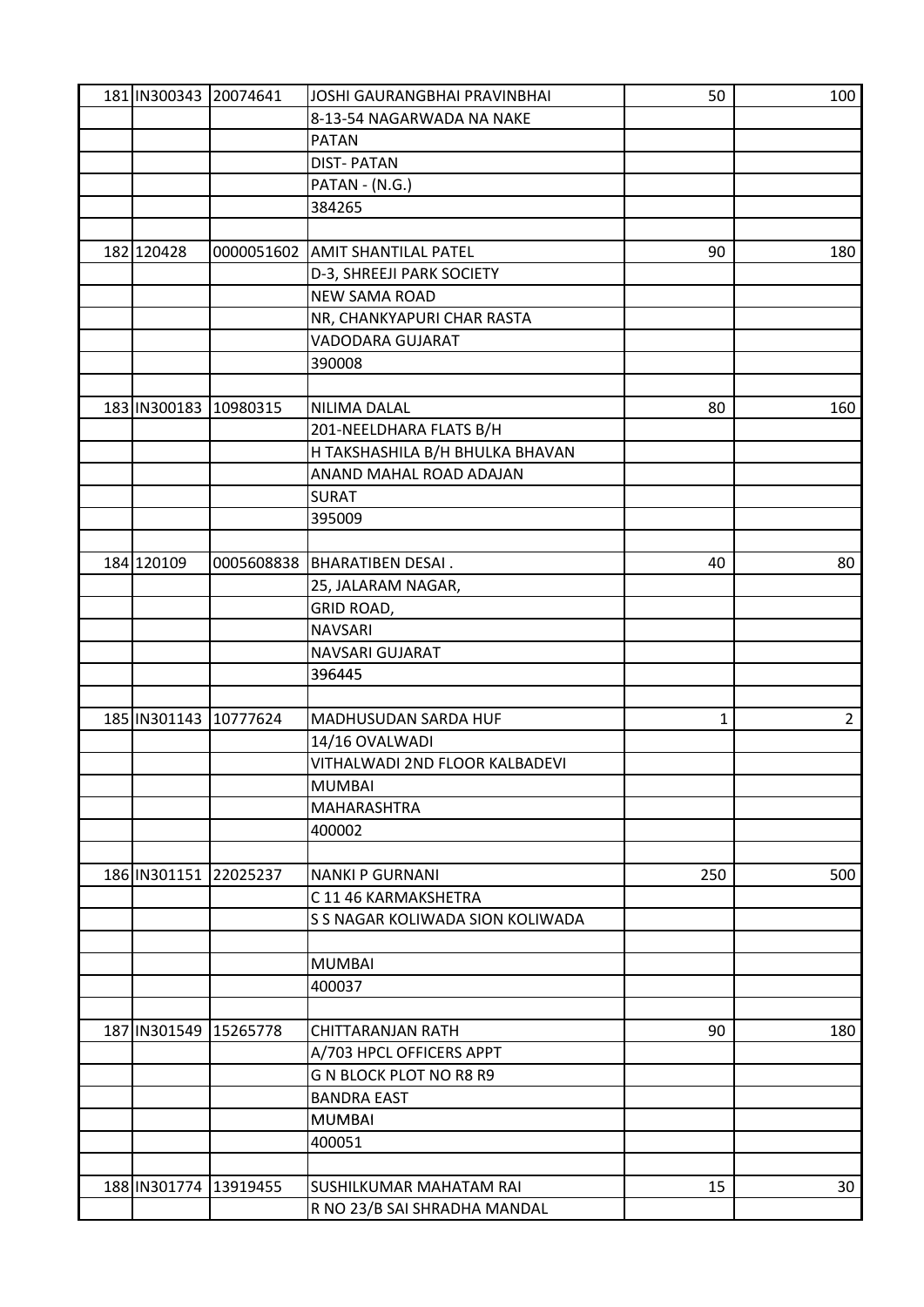|                       |            | <b>PRATAP NAGAR</b>                   |                |     |
|-----------------------|------------|---------------------------------------|----------------|-----|
|                       |            | <b>BHANDUP WEST</b>                   |                |     |
|                       |            | <b>MUMBAI</b>                         |                |     |
|                       |            | 400078                                |                |     |
|                       |            |                                       |                |     |
| 189 120129            |            | 0000035799  LALITABEN VASANTLAL SHETH | 150            | 300 |
|                       |            | B-6, MEHTA APT, CHANDRALOK SOC        |                |     |
|                       |            | PUNJABI LANE, L.T ROAD,               |                |     |
|                       |            | <b>BORIVALI (WEST)</b>                |                |     |
|                       |            | MUMBAI MAHARASHTRA                    |                |     |
|                       |            | 400092                                |                |     |
|                       |            |                                       |                |     |
| 190 IN300513 80320721 |            | CHHAYA VERSHIBHAI BHANUSHALI          | $\overline{7}$ | 14  |
|                       |            | A 301 OM MAHAVIR BAUG                 |                |     |
|                       |            | UTTAN ROAD CHANDMAL NAGAR             |                |     |
|                       |            | NEAR POLICE STATION BHAYANDAR W       |                |     |
|                       |            | THANE MAHARASHTRA                     |                |     |
|                       |            | 401101                                |                |     |
|                       |            |                                       |                |     |
| 191 120106            | 0002485004 | <b>ABHIJEET RAJAN VARTAK</b>          | 33             | 66  |
|                       |            | S/ORAJAN VARTAKSAGARSHETROAD          |                |     |
|                       |            | PETROLPUMPMEDICAL                     |                |     |
|                       |            | VASAI                                 |                |     |
|                       |            | THANE MAHARASHTRA                     |                |     |
|                       |            | 401207                                |                |     |
|                       |            |                                       |                |     |
| 192 IN300476 42506814 |            | <b>TRUPTI S BAHETI</b>                | 90             | 180 |
|                       |            | 5/1 CHANDRALOK APT                    |                |     |
|                       |            | 976/A GOKHALE NAGAR                   |                |     |
|                       |            |                                       |                |     |
|                       |            | <b>PUNE</b>                           |                |     |
|                       |            | 411016                                |                |     |
|                       |            |                                       |                |     |
| 193 IN300239 11481305 |            | RAJENDRA RAMCHANDRA BHADE             | 25             | 50  |
|                       |            | S NO 55/1/1/5A/5B/5C 401 SPARKLE      |                |     |
|                       |            | AVENUE CO OP HSG SOC PUNE SATARA RD   |                |     |
|                       |            |                                       |                |     |
|                       |            | <b>KATRAJ PUNE</b>                    |                |     |
|                       |            | <b>MAHARASHTRA</b>                    |                |     |
|                       |            | 411046                                |                |     |
|                       |            |                                       |                |     |
| 194 IN300513 21090480 |            | <b>BHAUSAHEB B PINGALE</b>            | 10             | 20  |
|                       |            | AT POST BHAMBARDE                     |                |     |
|                       |            | <b>TALUKA SHIRUR</b>                  |                |     |
|                       |            | <b>DIST PUNE</b>                      |                |     |
|                       |            | PUNE MAHARASHTRA                      |                |     |
|                       |            | 412209                                |                |     |
|                       |            |                                       |                |     |
| 195 IN301127          | 16036122   | JAYSHREE DEEPAKSINGH PARDESHI         | 5              | 10  |
|                       |            | 17,18 TRIMURTI COMPLEX                |                |     |
|                       |            | <b>TRIMURTI CHOWK</b>                 |                |     |
|                       |            |                                       |                |     |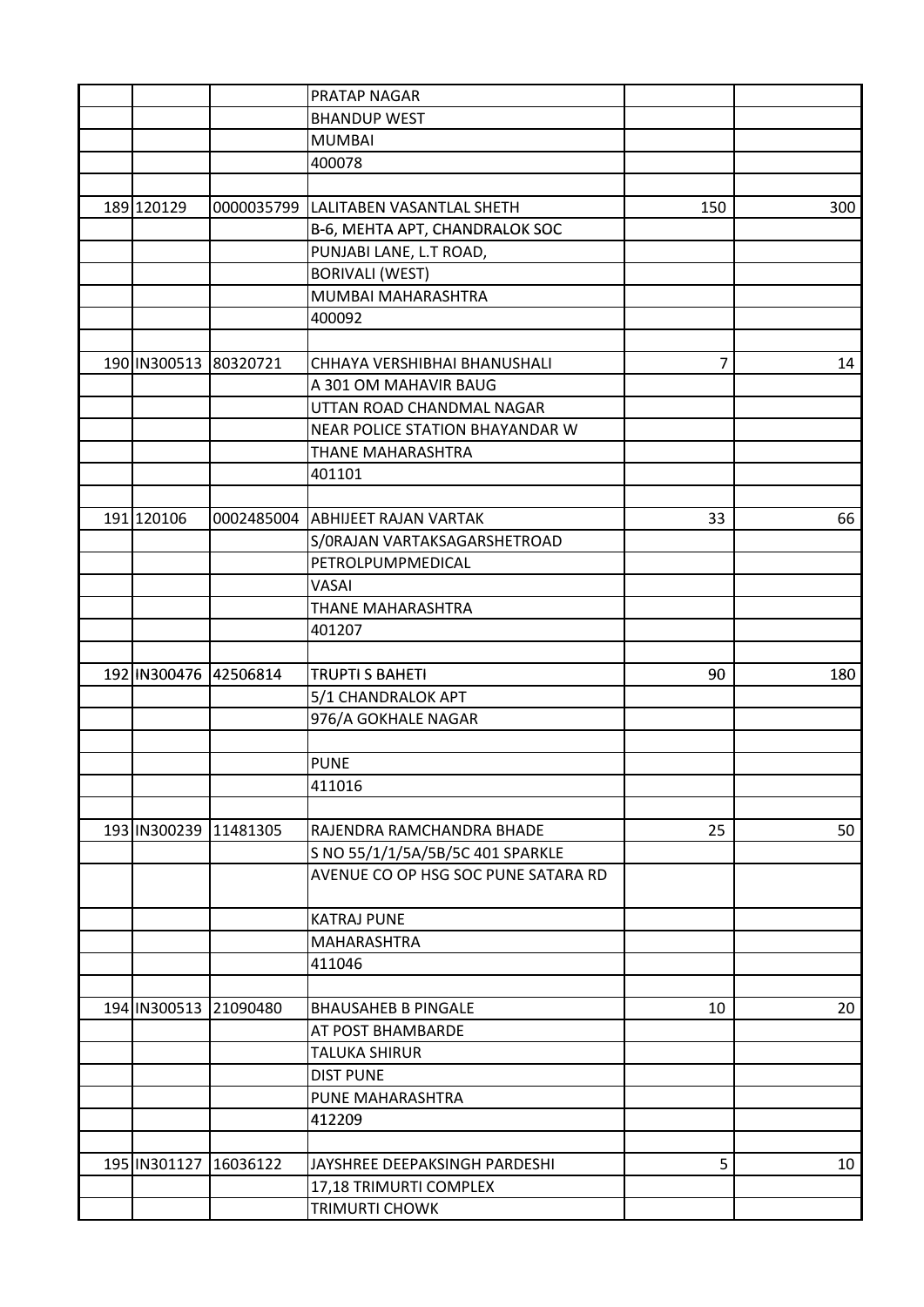|                           |            | <b>JAWAHAR COLONY</b>           |              |                |
|---------------------------|------------|---------------------------------|--------------|----------------|
|                           |            | AURANGABAD                      |              |                |
|                           |            | 431005                          |              |                |
|                           |            |                                 |              |                |
| 196 IN300214              | 11948121   | <b>SARVESH SURESH AGRAWAL</b>   | 20           | 40             |
|                           |            | <b>AJANTA OFFSETS</b>           |              |                |
|                           |            | 2-19-3 KADRABAD ROAD            |              |                |
|                           |            |                                 |              |                |
|                           |            | <b>JALANA</b>                   |              |                |
|                           |            | 431203                          |              |                |
|                           |            |                                 |              |                |
| 197 120332                |            | 0009786963 AKANKSHA ALREJA      | 30           | 60             |
|                           |            | C-15 SECOND FLOOR C - BLOCK     |              |                |
|                           |            | <b>EAST OF KAILASH</b>          |              |                |
|                           |            | <b>SOUTH DELHI</b>              |              |                |
|                           |            | NEW DELHI DELHI                 |              |                |
|                           |            | 110065                          |              |                |
|                           |            |                                 |              |                |
| 198 120133                | 0000414265 | <b>VINEET KUMAR SHARMA</b>      | 5            | 10             |
|                           |            | <b>TALAB MARG NR</b>            |              |                |
|                           |            | <b>VIVERANAND SCHOOL</b>        |              |                |
|                           |            | <b>CHOUBEY COLONY</b>           |              |                |
|                           |            | RAIPUR CHHATTISGARH             |              |                |
|                           |            | 492001                          |              |                |
|                           |            |                                 |              |                |
| 199 IN301774              |            |                                 | 5            |                |
|                           | 18827413   | ALLAUDDIN BUDHWANI              |              | 10             |
|                           |            | 5 8 39 404 HARMONY APT          |              |                |
|                           |            | FATEH SULTAN LANE NEAR MEDWIN   |              |                |
|                           |            | <b>HOSPITAL ABIDS NAMPALLY</b>  |              |                |
|                           |            | <b>HYDERABAD</b>                |              |                |
|                           |            | 500001                          |              |                |
|                           |            |                                 |              |                |
| 200 120514                | 0000079785 | <b>GOVIND RAM RATHI</b>         | $\mathbf{1}$ | $\overline{2}$ |
|                           |            | H.NO.3-4-247/2,                 |              |                |
|                           |            | STATION ROAD,                   |              |                |
|                           |            | KACHIGUDA,                      |              |                |
|                           |            | HYDERABAD ANDHRA PRADESH        |              |                |
|                           |            | 500027                          |              |                |
|                           |            |                                 |              |                |
| 201   IN300394   18985652 |            | <b>CJAYASREE</b>                | 7            | 14             |
|                           |            | H NO 1-9-709                    |              |                |
|                           |            | ROAD NO 3 BEHIND HOTEL NEBRASKA |              |                |
|                           |            | <b>ADIKMET</b>                  |              |                |
|                           |            | <b>HYDERABAD</b>                |              |                |
|                           |            | 500044                          |              |                |
|                           |            |                                 |              |                |
| 202 IN302734 10076769     |            | <b>SWATI RATHI</b>              | 50           | 100            |
|                           |            | H NO 4-2-900 OPP. BUS STOP      |              |                |
|                           |            | <b>RAMKOTE</b>                  |              |                |
|                           |            | <b>HYDERABAD</b>                |              |                |
|                           |            | <b>TELANGANA INDIA</b>          |              |                |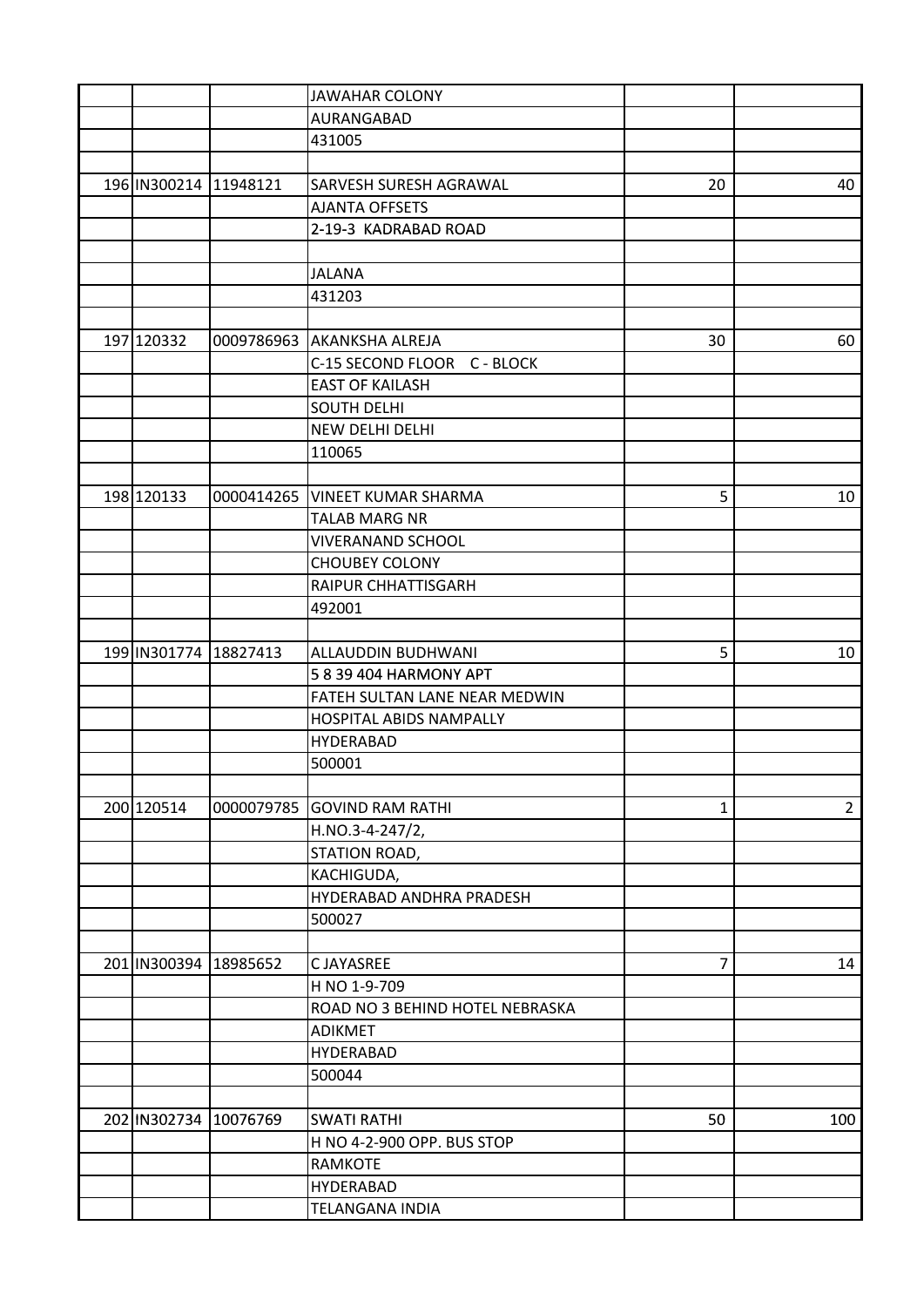|                       |            | 500195                          |    |                |
|-----------------------|------------|---------------------------------|----|----------------|
|                       |            |                                 |    |                |
| 203 120332            |            | 0009340196 NILAGIRI PRAVEENA    | 68 | 136            |
|                       |            | HOUSE NUMBER 1-7-869/301 SRI    |    |                |
|                       |            | KRISHNA RSDNY FLAT 301 B/H NEW  |    |                |
|                       |            | SCIENCE DEGREE CLGE HUNTER RD   |    |                |
|                       |            | WARANGAL ANDHRA PRADESH         |    |                |
|                       |            | 506001                          |    |                |
|                       |            |                                 |    |                |
| 204 120472            |            | 0000143489 ANURADHA R ULLAL     | 90 | 180            |
|                       |            | FLAT NO 13 PARESH APARTMENTS    |    |                |
|                       |            | NO 93 4TH MAIN MALLESHWARAM     |    |                |
|                       |            |                                 |    |                |
|                       |            | <b>BANGALORE KARNATAKA</b>      |    |                |
|                       |            | 560003                          |    |                |
|                       |            |                                 |    |                |
| 205 IN300239 13250750 |            | <b>SURYANARAYANA H S</b>        | 4  | 8              |
|                       |            | M/S SAR PRO CONSULTING          |    |                |
|                       |            | ENGINEER, GROUND FLOOR, 69/1 /1 |    |                |
|                       |            | SHANKAR MUTT ROAD, BASAVANAGUDI |    |                |
|                       |            |                                 |    |                |
|                       |            | <b>BANGALORE</b>                |    |                |
|                       |            | 560004                          |    |                |
|                       |            |                                 |    |                |
| 206 120472            |            | 0000047391 AMIT MANTHANWAR      | 15 | 30             |
|                       |            | <b>STATE BANK OF MYSORE</b>     |    |                |
|                       |            | HEAD OFFICE, ITSD,              |    |                |
|                       |            | K.G.ROAD                        |    |                |
|                       |            | <b>BANGALORE KARNATAKA</b>      |    |                |
|                       |            | 560009                          |    |                |
|                       |            |                                 |    |                |
| 207 IN300896 10266603 |            | RAMESH ROSHAN BORANA            | 1  | $\overline{2}$ |
|                       |            | NO 5 2ND CROSS                  |    |                |
|                       |            | MODEL COLONY                    |    |                |
|                       |            | <b>BANGALORE</b>                |    |                |
|                       |            | <b>BANGALORE</b>                |    |                |
|                       |            | 560022                          |    |                |
|                       |            |                                 |    |                |
| 208 120784            | 0000000771 | M NAGESH BHAT                   | 25 | 50             |
|                       |            | NO.77, SHIVANANDANAGAR          |    |                |
|                       |            | 7TH CROSS, MOODALAPALYA         |    |                |
|                       |            | <b>NEAR VIJAYA BANK ROAD</b>    |    |                |
|                       |            | <b>BANGALORE KARNATAKA</b>      |    |                |
|                       |            | 560072                          |    |                |
|                       |            |                                 |    |                |
| 209 IN300214 15512768 |            | JOSEPH JOACHIM                  | 35 | 70             |
|                       |            | 19-1 -1 DAVIS ROAD COOKE TOWN   |    |                |
|                       |            |                                 |    |                |
|                       |            |                                 |    |                |
|                       |            | <b>BANGALORE KARNATAKA</b>      |    |                |
|                       |            | 560084                          |    |                |
|                       |            |                                 |    |                |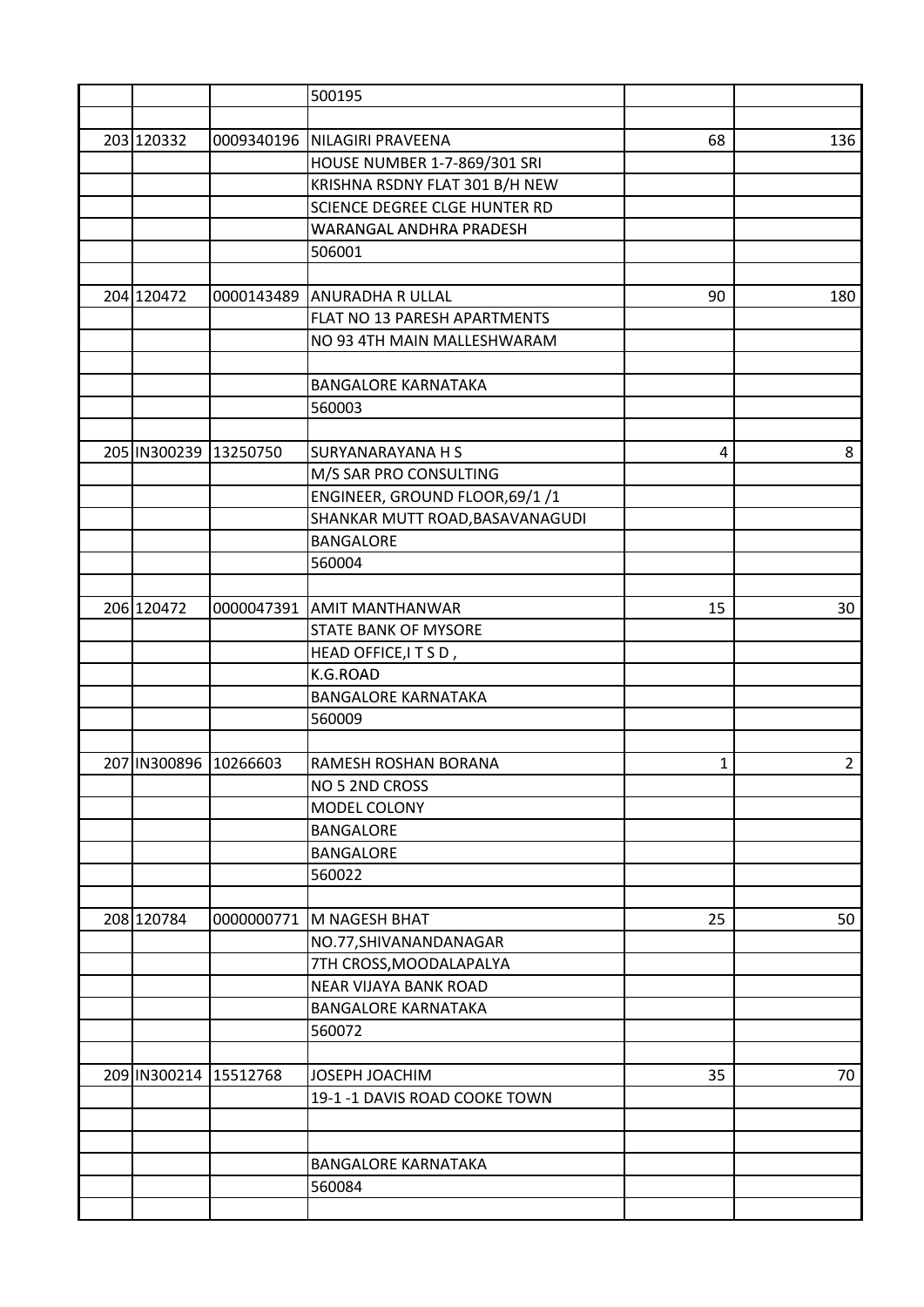| 210 IN301135 26706909 |          | <b>DINAKARA GUPTHA P</b>         | 90  | 180            |
|-----------------------|----------|----------------------------------|-----|----------------|
|                       |          | NO 15 60 FEET ROAD               |     |                |
|                       |          | <b>J C NAGAR</b>                 |     |                |
|                       |          | <b>KURUBARA HALLI</b>            |     |                |
|                       |          | <b>BANGALORE</b>                 |     |                |
|                       |          | 560086                           |     |                |
|                       |          |                                  |     |                |
| 211 IN300476 41523342 |          | H N SRIKANTA KUMAR               | 10  | 20             |
|                       |          | C/O M N PRINTERS                 |     |                |
|                       |          | NO 17 1ST MAIN 8TH CROSS         |     |                |
|                       |          | TENT ROAD MAHALAKSHMI LAYOUT     |     |                |
|                       |          | <b>BANGALORE</b>                 |     |                |
|                       |          | 560086                           |     |                |
|                       |          |                                  |     |                |
| 212 IN301637          | 41213045 | V C SUMATHI SUDHAKARAN           | 39  | 78             |
|                       |          |                                  |     |                |
|                       |          | PLOT 3056 FLAT H VIGNESH ENCLAVE |     |                |
|                       |          | 13TH MAIN ROAD Z BLOCK           |     |                |
|                       |          | ANNANAGAR                        |     |                |
|                       |          | <b>CHENNAI</b>                   |     |                |
|                       |          | 600040                           |     |                |
|                       |          |                                  |     |                |
| 213 120109            |          | 0006029679 ANANDAMMAL S.         | 220 | 440            |
|                       |          | 5/60 MEDAVAKKAM                  |     |                |
|                       |          | PATEL STREET, PASUMPON NAGAR     |     |                |
|                       |          | PERUMBAKKAM,                     |     |                |
|                       |          | KANCHEEPURAM TAMIL NADU          |     |                |
|                       |          | 600100                           |     |                |
|                       |          |                                  |     |                |
| 214 IN301774          | 18111475 | <b>G VINOTHKUMAR</b>             | 20  | 40             |
|                       |          | <b>NO 19A1</b>                   |     |                |
|                       |          | KARPAGANATHARKULAM               |     |                |
|                       |          | THIRUVARUR                       |     |                |
|                       |          | <b>THIRUVARUR</b>                |     |                |
|                       |          | 614703                           |     |                |
|                       |          |                                  |     |                |
| 215 IN301637          | 40263508 | <b>RAVEENDRAN P</b>              | 10  | 20             |
|                       |          | 147 JEEVA NAGAR OLD NO 32 A      |     |                |
|                       |          | <b>FIRST STREET</b>              |     |                |
|                       |          | <b>MADURAI</b>                   |     |                |
|                       |          |                                  |     |                |
|                       |          | <b>MADURAI</b>                   |     |                |
|                       |          | 625011                           |     |                |
|                       |          |                                  |     |                |
| 216 IN300239 15360285 |          | <b>SREEJITH PK</b>               | 1   | $\overline{2}$ |
|                       |          | P K HOUSE                        |     |                |
|                       |          | NEAR VENGARA RAILWAY GATE        |     |                |
|                       |          | <b>VENGARA PO</b>                |     |                |
|                       |          | <b>KANNUR</b>                    |     |                |
|                       |          | 670305                           |     |                |
|                       |          |                                  |     |                |
| 217 IN300239 13705118 |          | <b>SHONI G GEORGE</b>            | 10  | 20             |
|                       |          | <b>VEREELATHU JYOTHIS</b>        |     |                |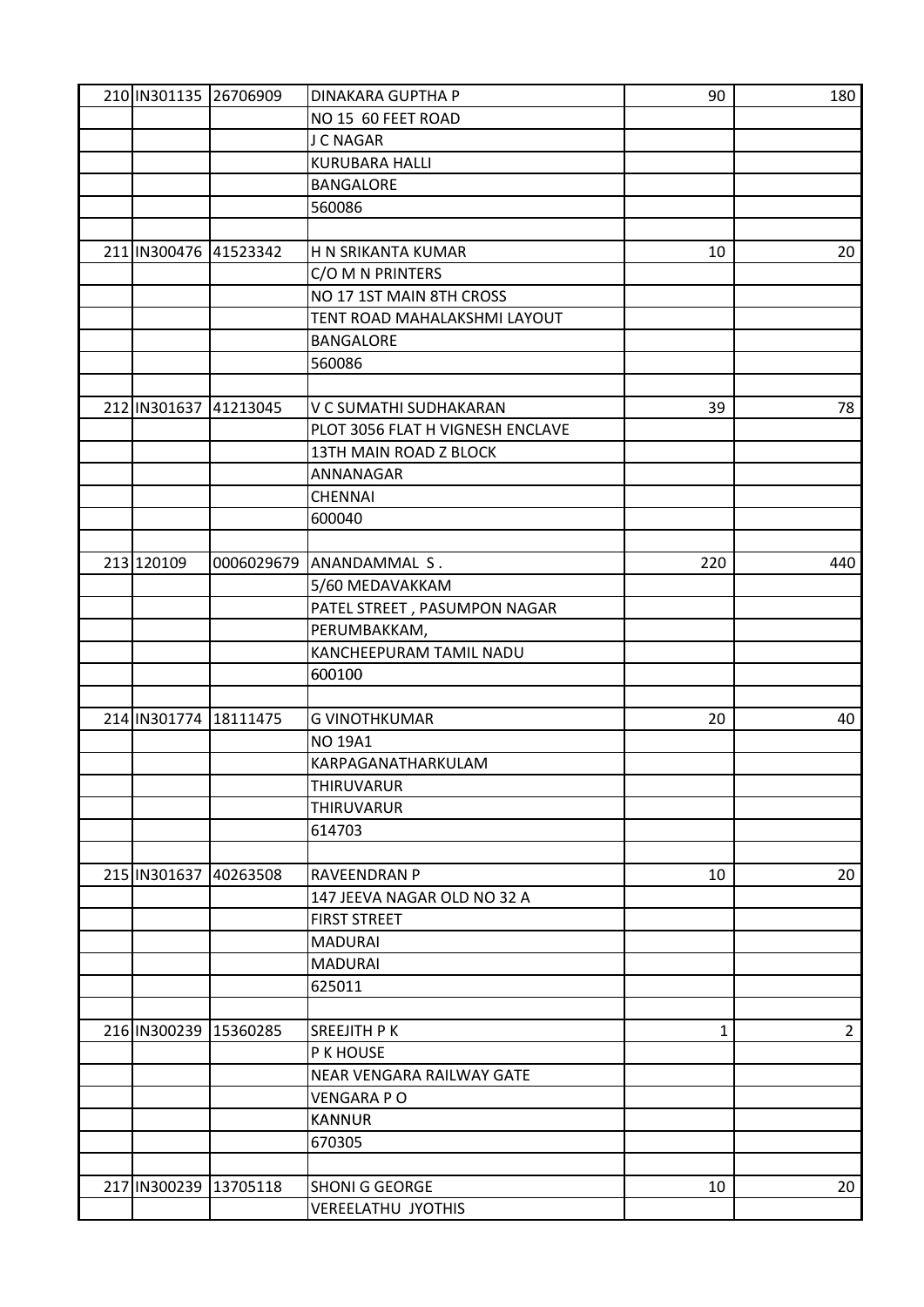|                       |          | THAMMANAM                              |     |     |
|-----------------------|----------|----------------------------------------|-----|-----|
|                       |          | THAMMANAM PO                           |     |     |
|                       |          | <b>ERNAKULAM</b>                       |     |     |
|                       |          | 682032                                 |     |     |
|                       |          |                                        |     |     |
| 218 IN301637 41599037 |          | <b>SARATH V RAJ</b>                    | 10  | 20  |
|                       |          | KADUVINAL                              |     |     |
|                       |          | THIRUMULLAVARAM                        |     |     |
|                       |          | <b>KOLLAM</b>                          |     |     |
|                       |          | <b>KERALA</b>                          |     |     |
|                       |          | 691012                                 |     |     |
|                       |          |                                        |     |     |
| 219 IN303212          | 10001971 | M L BHANSALI HUF                       | 100 | 200 |
|                       |          | 152/6 SALKIA SCHOOL ROAD               |     |     |
|                       |          | FLAT NO 102 1ST FLOOR                  |     |     |
|                       |          | HARDUTTA RAI CHAMARIA ROAD             |     |     |
|                       |          | <b>HOWRAH</b>                          |     |     |
|                       |          | 711101                                 |     |     |
|                       |          |                                        |     |     |
| 220 120685            |          | 0000127127 PRIYANKA SETHIA             | 90  | 180 |
|                       |          | BLOCK-G, FLAT NO. 301                  |     |     |
|                       |          | 493/B/18 G T ROAD                      |     |     |
|                       |          | SOUTH, VIKRAM VIHAR                    |     |     |
|                       |          | <b>HOWRAH WEST BENGAL</b>              |     |     |
|                       |          | 711102                                 |     |     |
|                       |          |                                        |     |     |
| 221 IN302189 10026263 |          | JEETENDRA KUMAR JHA                    | 25  | 50  |
|                       |          | <b>DHIRACHAK BANGALITOLA</b>           |     |     |
|                       |          | ANISABAD                               |     |     |
|                       |          |                                        |     |     |
|                       |          | <b>PATNA</b>                           |     |     |
|                       |          | 800002                                 |     |     |
|                       |          |                                        |     |     |
| 222 120573            |          | 0000271237   FAISAL BAVA KOZHIKKATTIL. | 180 | 360 |
|                       |          | PO BOX 6442                            |     |     |
|                       |          | U A E                                  |     |     |
|                       |          |                                        |     |     |
|                       |          | <b>DUBAI DUBAI</b>                     |     |     |
|                       |          | 111111                                 |     |     |
|                       |          |                                        |     |     |
| 223 IN300966          | 10385964 | <b>SUCHETA SHAH</b>                    | 50  | 100 |
|                       |          | 117                                    |     |     |
|                       |          | <b>SAHYOG APARTMENTS</b>               |     |     |
|                       |          | <b>MAYUR VIHAR PHASE-1</b>             |     |     |
|                       |          | <b>NEW DELHI</b>                       |     |     |
|                       |          | 110091                                 |     |     |
|                       |          |                                        |     |     |
| 224 120191            |          | 0100808759 ANKIT GUPTA                 | 20  | 40  |
|                       |          | $D-105$                                |     |     |
|                       |          | <b>KAMLA NAGAR</b>                     |     |     |
|                       |          |                                        |     |     |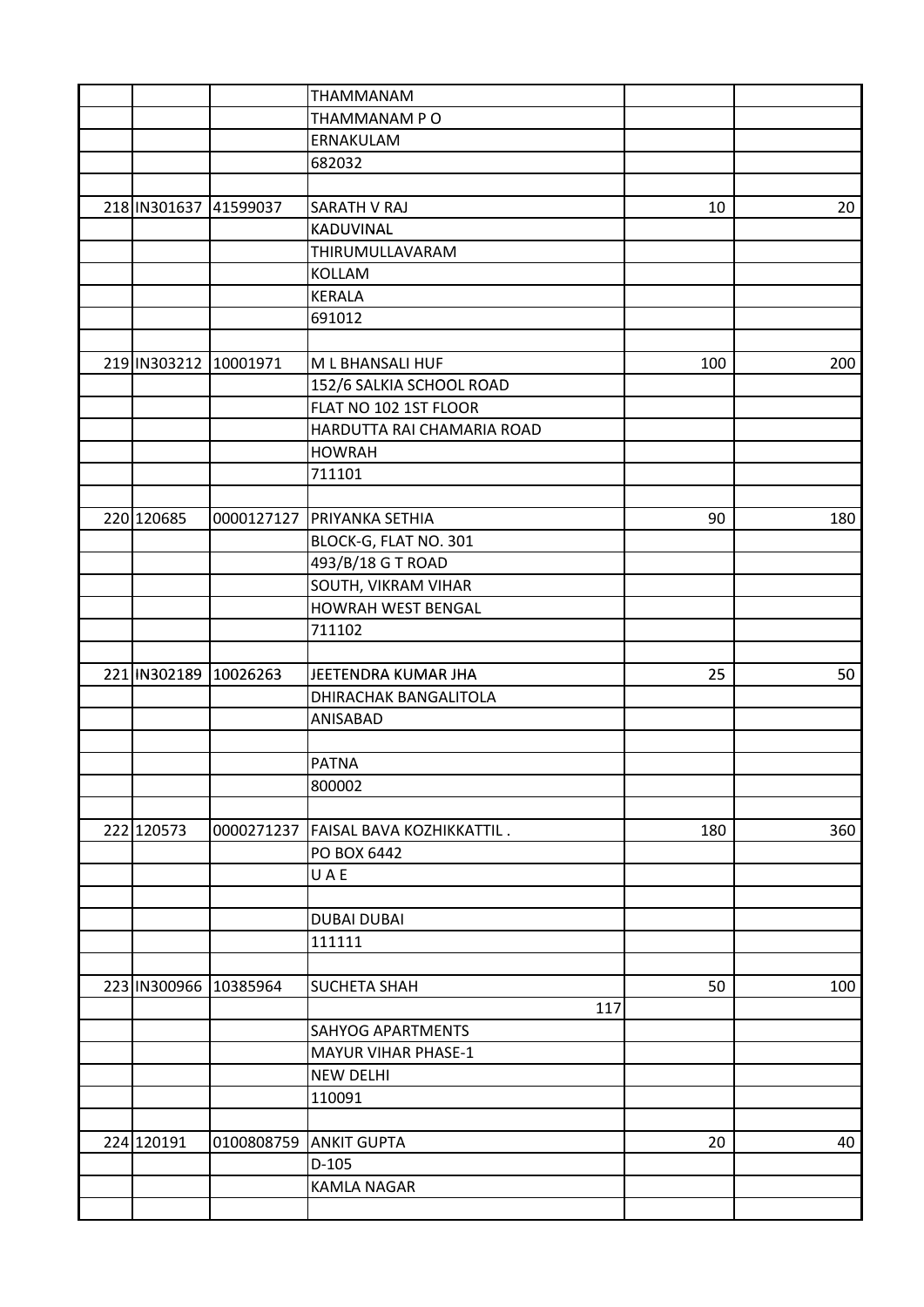|                       |          | <b>DELHI DELHI</b>          |     |     |
|-----------------------|----------|-----------------------------|-----|-----|
|                       |          | 110007                      |     |     |
|                       |          |                             |     |     |
| 225 IN301330 18286798 |          | <b>JITENDER KUMAR</b>       | 100 | 200 |
|                       |          | <b>B 63B</b>                |     |     |
|                       |          | <b>VIJAY NAGAR</b>          |     |     |
|                       |          |                             |     |     |
|                       |          | <b>NEW DELHI</b>            |     |     |
|                       |          | 110009                      |     |     |
|                       |          |                             |     |     |
| 226 IN300118 10324406 |          | <b>ANIL KUMAR GUPTA</b>     | 10  | 20  |
|                       |          | H NO 1/7690 A GALI NO 3     |     |     |
|                       |          | <b>EAST GORAKH PARK</b>     |     |     |
|                       |          | SHAHDARA                    |     |     |
|                       |          | <b>DELHI</b>                |     |     |
|                       |          |                             |     |     |
|                       |          | 110032                      |     |     |
|                       |          |                             |     |     |
| 227 IN300966 10158266 |          | <b>ASHOK BANSAL</b>         | 80  | 160 |
|                       |          | 39-D                        |     |     |
|                       |          | <b>BLOCK JD</b>             |     |     |
|                       |          | <b>PITAM PURA</b>           |     |     |
|                       |          | <b>DELHI</b>                |     |     |
|                       |          | 110034                      |     |     |
|                       |          |                             |     |     |
| 228 IN302574          | 10007790 | RAGHUVIR SARAN              | 100 | 200 |
|                       |          | RZ - 519 B - 2              |     |     |
|                       |          | RAJ NAGAR - 1               |     |     |
|                       |          | PALAM COLONY                |     |     |
|                       |          | <b>NEW DELHI</b>            |     |     |
|                       |          | 110045                      |     |     |
|                       |          |                             |     |     |
| 229 IN302365 10157090 |          | <b>AJAY RASTOGI</b>         | 10  | 20  |
|                       |          | H.NO.C-124,                 |     |     |
|                       |          | SHAKTI NAGAR EXTN.          |     |     |
|                       |          |                             |     |     |
|                       |          | <b>DELHI</b>                |     |     |
|                       |          | 110052                      |     |     |
|                       |          |                             |     |     |
| 230 120332            |          | 0004211504 SURAJ BHAN       | 90  | 180 |
|                       |          | <b>B-1469 NIMRI VILLAGE</b> |     |     |
|                       |          | <b>SHASHTRI NAGAR</b>       |     |     |
|                       |          |                             |     |     |
|                       |          | <b>DELHI DELHI</b>          |     |     |
|                       |          | 110052                      |     |     |
|                       |          |                             |     |     |
| 231 IN300118 10984146 |          | RAM NIWAS KHANDELWAL        |     |     |
|                       |          |                             | 10  | 20  |
|                       |          | WZ 12 A SECOND FLOOR        |     |     |
|                       |          | <b>GALINO1</b>              |     |     |
|                       |          | SHIV NAGAR JAIL ROAD        |     |     |
|                       |          | <b>NEW DELHI</b>            |     |     |
|                       |          | 110058                      |     |     |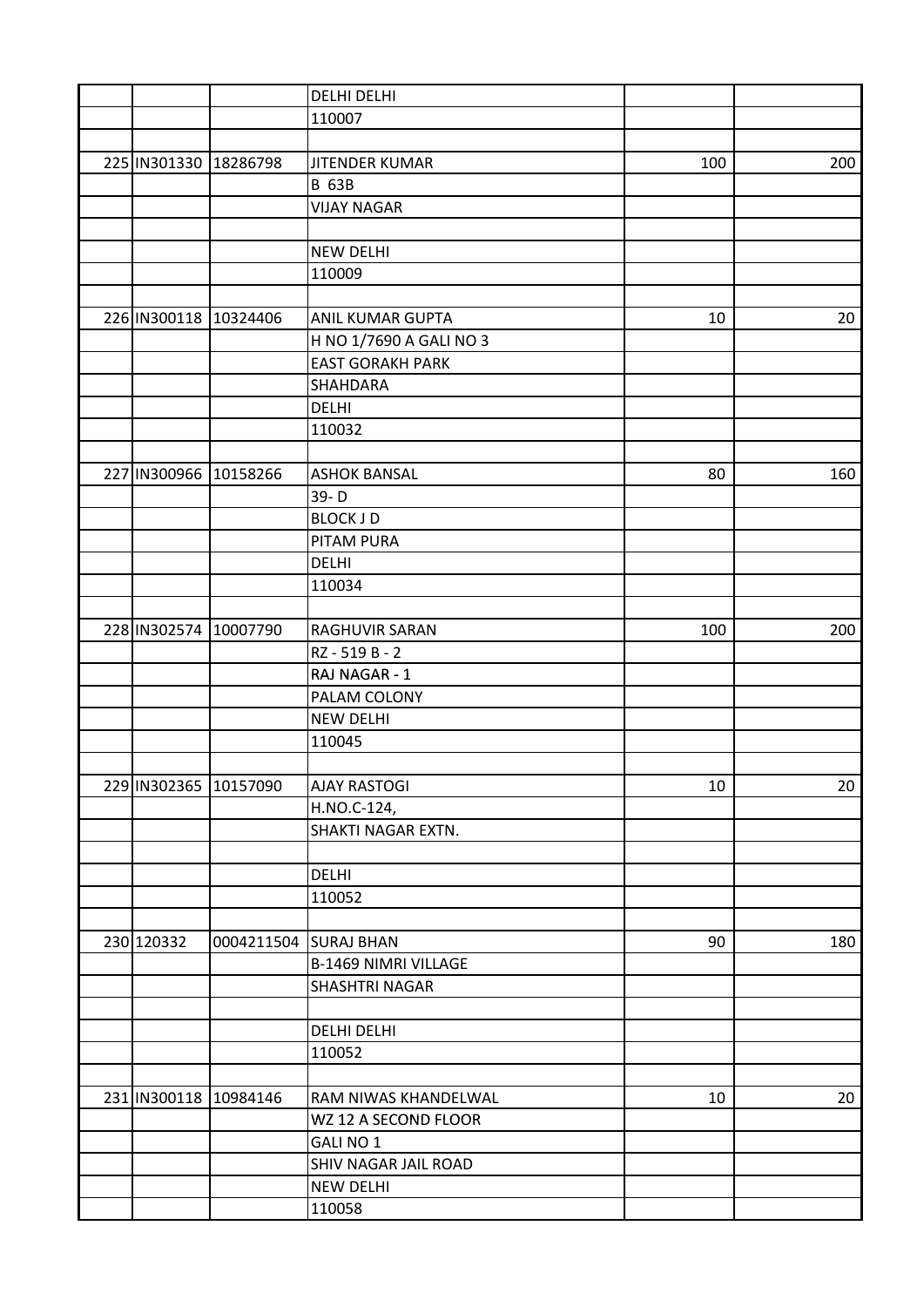| 232 IN300966 10354927 |            | <b>KAMAL BANSAL</b>           | 60  | 120 |
|-----------------------|------------|-------------------------------|-----|-----|
|                       |            | 39-D                          |     |     |
|                       |            | <b>JD-BLOCK</b>               |     |     |
|                       |            | PITAMPURA                     |     |     |
|                       |            | <b>DELHI</b>                  |     |     |
|                       |            | 110084                        |     |     |
|                       |            |                               |     |     |
| 233 IN301774          | 17103523   | <b>HIMANSHU SEMWAL</b>        | 6   | 12  |
|                       |            | FLAT NO 64                    |     |     |
|                       |            | POCKET A/3                    |     |     |
|                       |            | <b>SECTOR 8 ROHINI</b>        |     |     |
|                       |            | <b>DELHI</b>                  |     |     |
|                       |            | 110085                        |     |     |
|                       |            |                               |     |     |
| 234 IN300484 27276322 |            | TANUSREE CHAKRABORTY          | 100 | 200 |
|                       |            | P O BOX 341 SHARJAH           |     |     |
|                       |            | <b>UAE</b>                    |     |     |
|                       |            |                               |     |     |
|                       |            | <b>SHARJAH SHARJAH</b>        |     |     |
|                       |            | 111111                        |     |     |
|                       |            |                               |     |     |
| 235 IN300206 10902202 |            | <b>NEELAM SHARMA</b>          | 20  | 40  |
|                       |            | H NO - 18                     |     |     |
|                       |            | <b>HEAD POST OFFICE ROAD</b>  |     |     |
|                       |            |                               |     |     |
|                       |            | KACHI CHAWNI JAMMU            |     |     |
|                       |            | JAMMU AND KASHMIR             |     |     |
|                       |            | 180001                        |     |     |
| 236 120292            |            |                               |     |     |
|                       |            | 0000051318 SHYAM GUPTA        | 9   | 18  |
|                       |            | UL-10, AMBER TOWER,           |     |     |
|                       |            | 1ST FLOOR, S.C. ROAD,         |     |     |
|                       |            |                               |     |     |
|                       |            | <b>JAIPUR RAJASTHAN</b>       |     |     |
|                       |            | 302001                        |     |     |
|                       |            |                               |     |     |
| 237 120109            | 0006421785 | <b>PUSHPA DEVI</b>            | 90  | 180 |
|                       |            | 81, RAV RAJAJI KA KHURRA,     |     |     |
|                       |            | SURAJPOL BAZAR,               |     |     |
|                       |            | CHOKDI TOPKHANA HAJURI        |     |     |
|                       |            | <b>JAIPUR RAJASTHAN</b>       |     |     |
|                       |            | 302003                        |     |     |
|                       |            |                               |     |     |
| 238 IN301160 30241695 |            | ANNU KUMAR PHOPHLIA           | 90  | 180 |
|                       |            | 2072                          |     |     |
|                       |            | <b>BARAH GANGOUR KA RASTA</b> |     |     |
|                       |            | <b>JOHARI BAZAR</b>           |     |     |
|                       |            | <b>JAIPUR</b>                 |     |     |
|                       |            | 302003                        |     |     |
|                       |            |                               |     |     |
| 239 120366            |            | 0000081288 POONAM SAIWAL      | 15  | 30  |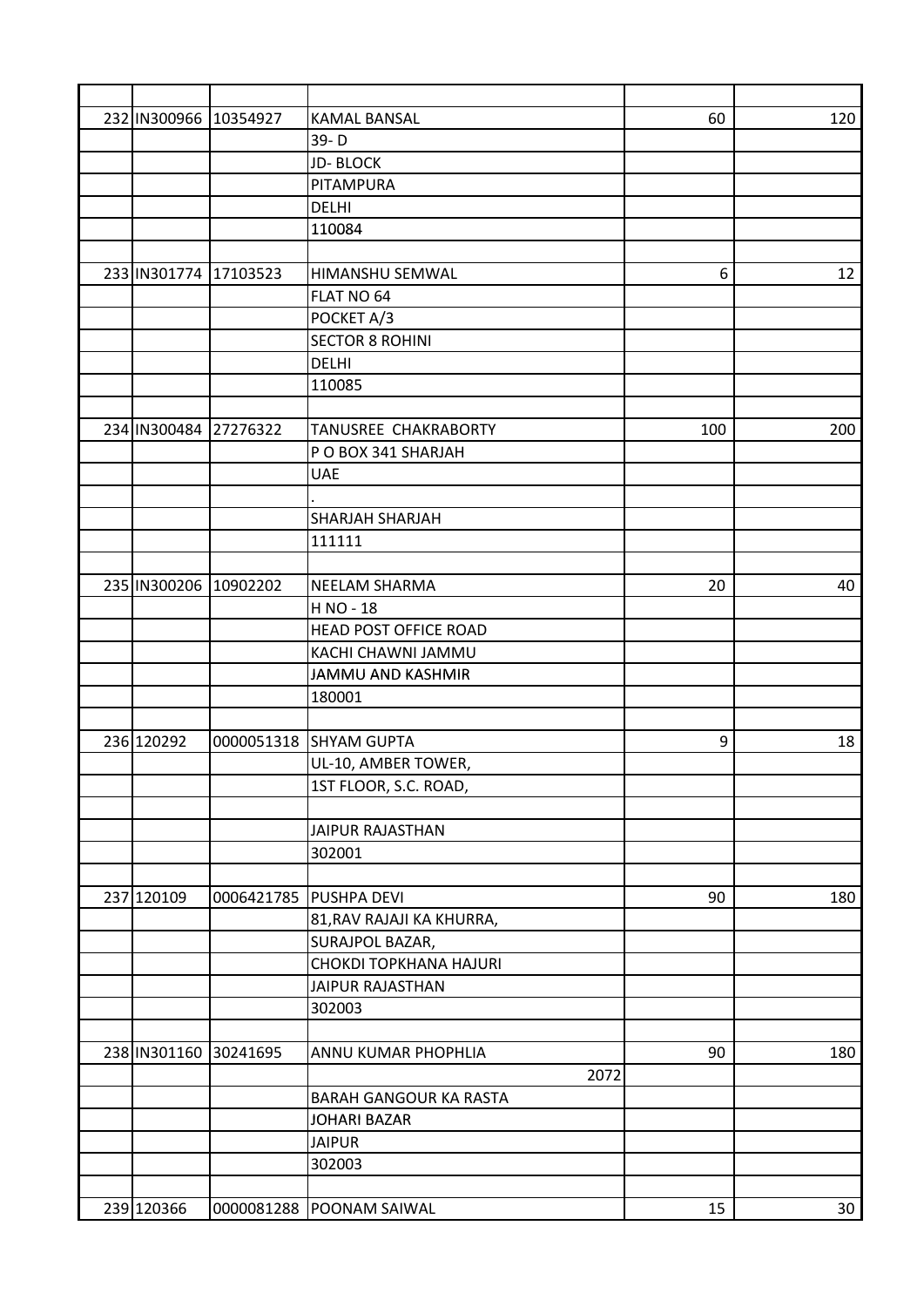|                       |            | $C-55$                     |     |     |
|-----------------------|------------|----------------------------|-----|-----|
|                       |            | <b>MUKESH COLONY</b>       |     |     |
|                       |            | 22 GODAM                   |     |     |
|                       |            | <b>JAIPUR RAJASTHAN</b>    |     |     |
|                       |            | 302006                     |     |     |
|                       |            |                            |     |     |
| 240 IN302105 10062370 |            | <b>KUNDAN MAL MALPANI</b>  | 90  | 180 |
|                       |            | <b>26 SUDAMA NAGAR</b>     |     |     |
|                       |            | <b>TONK ROAD</b>           |     |     |
|                       |            |                            |     |     |
|                       |            | <b>JAIPUR</b>              |     |     |
|                       |            | 302015                     |     |     |
|                       |            |                            |     |     |
| 241 120141            | 0100013427 | <b>USHA KHATORE</b>        | 90  | 180 |
|                       |            | <b>KHATORO KA MOHALA</b>   |     |     |
|                       |            | WARD NO.12                 |     |     |
|                       |            |                            |     |     |
|                       |            | <b>CHOMU RAJASTHAN</b>     |     |     |
|                       |            | 303702                     |     |     |
|                       |            |                            |     |     |
| 242 120708            |            | 0000017122 ANITA MITTAL    | 100 | 200 |
|                       |            | W/O ANIL MITTAL            |     |     |
|                       |            | 6-T-12 JAWAHAR NAGAR       |     |     |
|                       |            |                            |     |     |
|                       |            | SRI GANGANAGAR RAJASTHAN   |     |     |
|                       |            | 335001                     |     |     |
|                       |            |                            |     |     |
| 243 IN301160          | 30310210   | PRAMOD KUMAR JAIN HUF      | 90  | 180 |
|                       |            | <b>154 GAYATRI NAGAR</b>   |     |     |
|                       |            | A MAHARANI FARM            |     |     |
|                       |            | <b>DURGAPURA</b>           |     |     |
|                       |            |                            |     |     |
|                       |            | <b>JAIPUR</b><br>302018    |     |     |
|                       |            |                            |     |     |
|                       |            |                            |     |     |
| 244 IN301143 11554456 |            | PRIYADARSHINI JAIN         | 90  | 180 |
|                       |            | C/O KAMAL CLOTH STORE      |     |     |
|                       |            | <b>NANAK CHOWK</b>         |     |     |
|                       |            | <b>MERTACITY</b>           |     |     |
|                       |            | <b>RAJASTHAN</b>           |     |     |
|                       |            | 341510                     |     |     |
|                       |            |                            |     |     |
| 245 IN301143 10937825 |            | <b>GUNVANT J ZALDI HUF</b> | 90  | 180 |
|                       |            | 335 P S BHAVAN NR SKSE     |     |     |
|                       |            | <b>SADAR BAZAR</b>         |     |     |
|                       |            | <b>RAJKOT</b>              |     |     |
|                       |            | <b>GUJARAT</b>             |     |     |
|                       |            | 360001                     |     |     |
|                       |            |                            |     |     |
| 246 IN300513 21468339 |            | VIMAL PRAKASH JAIN         | 90  | 180 |
|                       |            | 12 RAJPATH APPARTMENT      |     |     |
|                       |            | PATEL COLONY               |     |     |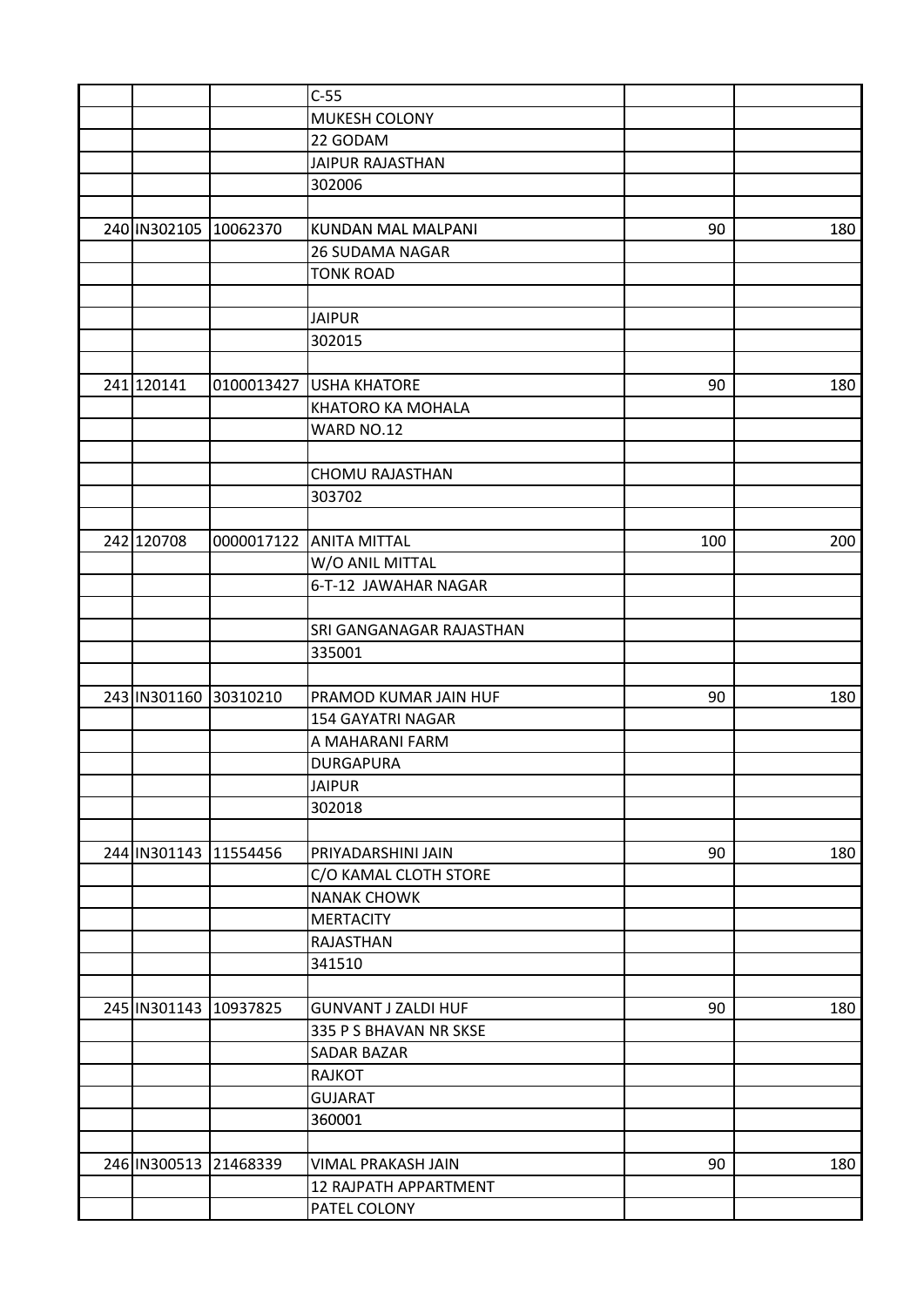|                       |          | <b>6 JAMNAGAR</b>                  |    |     |
|-----------------------|----------|------------------------------------|----|-----|
|                       |          | <b>JAMNAGAR GUJARAT</b>            |    |     |
|                       |          | 361008                             |    |     |
|                       |          |                                    |    |     |
| 247 IN300513          | 10317570 | PARESH JITENDRA SHAH               | 45 | 90  |
|                       |          | 6/B SARDAR PATEL CHAMBER           |    |     |
|                       |          | <b>VASANT CHOWK</b>                |    |     |
|                       |          | LAL DARWAJA, BHADA                 |    |     |
|                       |          | AHMEDABAD                          |    |     |
|                       |          | 380001                             |    |     |
|                       |          |                                    |    |     |
| 248 120229            |          | 0000297591 JAGDISH SHIVDAYAL (HUF) | 90 | 180 |
|                       |          | <b>3 BHIMANATH SOCIETY</b>         |    |     |
|                       |          | <b>SHAHIBAG</b>                    |    |     |
|                       |          |                                    |    |     |
|                       |          | AHMEDABAD GUJARAT                  |    |     |
|                       |          | 380004                             |    |     |
|                       |          |                                    |    |     |
| 249 IN302461 10107432 |          | PANKAJKUMAR CHAMPAKLAL SHAH        | 90 | 180 |
|                       |          | 105 A SAMASTA BRAHMA KSHATRIYA     |    |     |
|                       |          | SOC NEAR DUTTSOC NEAR RAMJI MANDIR |    |     |
|                       |          |                                    |    |     |
|                       |          | <b>BHATTA</b><br>PALDI             |    |     |
|                       |          | AHMEDABAD                          |    |     |
|                       |          | 380007                             |    |     |
|                       |          |                                    |    |     |
| 250 IN302461 10125470 |          | PRIYEN PANKAJBHAI SHAH             | 90 | 180 |
|                       |          | 105/ A, SAMASTA BRAMSTRIYA SOCI NR |    |     |
|                       |          | DUTTA SOCI, NR RAMJIMANDIR         |    |     |
|                       |          | <b>BHATTA, PALDI</b>               |    |     |
|                       |          | AHMEDABAD                          |    |     |
|                       |          | 380007                             |    |     |
|                       |          |                                    |    |     |
| 251 IN301321 10586794 |          | HETAL RAJENDRABHAI SHAH            | 90 | 180 |
|                       |          | 100 LAVANYA SOCIETY                |    |     |
|                       |          | OPP JIVRAJ MEHTA HOSPITAL          |    |     |
|                       |          | PALDI                              |    |     |
|                       |          | AHMEDABAD                          |    |     |
|                       |          | 380007                             |    |     |
|                       |          |                                    |    |     |
| 252 IN302236 10580616 |          | <b>ASHINI HEMAL SHAH</b>           | 35 | 70  |
|                       |          | 11/A                               |    |     |
|                       |          | <b>SANYOJAN NAGAR</b>              |    |     |
|                       |          | <b>SOC AMBAWADI</b>                |    |     |
|                       |          | AHMEDABAD                          |    |     |
|                       |          | 380015                             |    |     |
|                       |          |                                    |    |     |
| 253 IN301485 10082497 |          | NIRANJANA M. PATEL                 | 50 | 100 |
|                       |          | <b>B 302 SARAL HEIGHTS</b>         |    |     |
|                       |          | <b>NEAR GSC BANK</b>               |    |     |
|                       |          | OFF S G HIGHWAY SOLA               |    |     |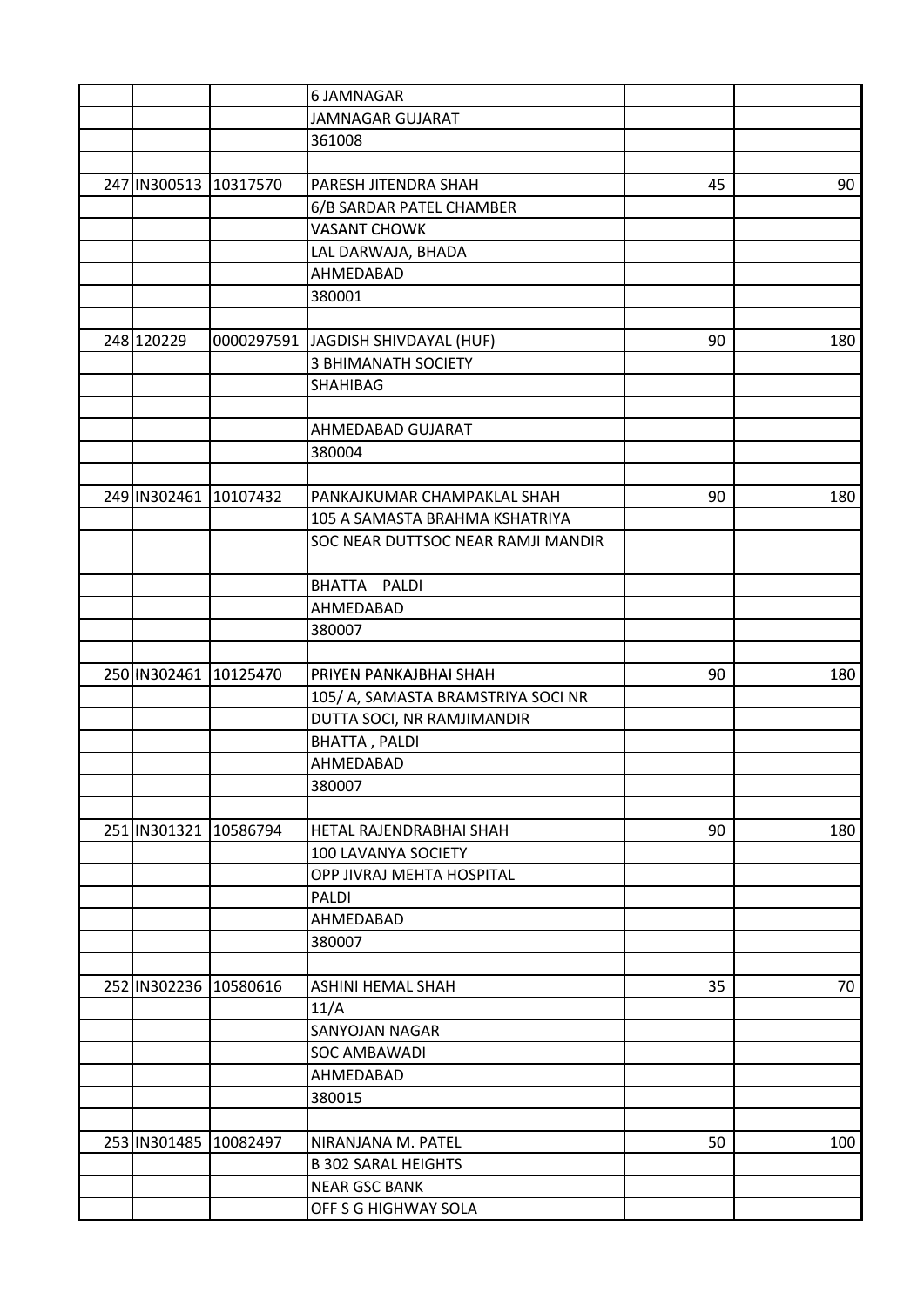|              |            | AHMEDABAD (GUJARAT)                    |              |                |
|--------------|------------|----------------------------------------|--------------|----------------|
|              |            | 380060                                 |              |                |
|              |            |                                        |              |                |
| 254 IN300343 | 10384392   | KALPESH SHANKARBHAI PATEL              | 40           | 80             |
|              |            | 10, PRABHU PARK SOCIETY,               |              |                |
|              |            | OPP DEVI MULTIPLEX                     |              |                |
|              |            | <b>BETHAK NARODA</b>                   |              |                |
|              |            | AHMEDABAD                              |              |                |
|              |            | 382330                                 |              |                |
|              |            |                                        |              |                |
| 255 IN300343 | 10609203   | YATRIK THAKKAR                         | 40           | 80             |
|              |            | A-44, NAMRATA TENAMENTS,               |              |                |
|              |            | NR. PARAS NAGAR BUS STOP,              |              |                |
|              |            | VATVA ROAD, ISANPUR,                   |              |                |
|              |            | AHMEDABAD.                             |              |                |
|              |            | 382443                                 |              |                |
|              |            |                                        |              |                |
|              |            |                                        |              |                |
| 256 130152   |            | 0000060798 RAJKUMAR TILOKCHAND MOTWANI | 90           | 180            |
|              |            | 495/A, SARDARNAGAR                     |              |                |
|              |            |                                        |              |                |
|              |            |                                        |              |                |
|              |            | AHMEDABAD GUJARAT                      |              |                |
|              |            | 382475                                 |              |                |
|              |            |                                        |              |                |
| 257 130167   | 0000009181 | SHAILESH CHANDUBHAI PATEL              | 10           | 20             |
|              |            | C/221 INKU COMPLEX                     |              |                |
|              |            | OPP DEEP CHAMBERS                      |              |                |
|              |            | <b>MANJALPUR</b>                       |              |                |
|              |            | VADODARA GUJARAT                       |              |                |
|              |            | 390011                                 |              |                |
|              |            |                                        |              |                |
| 258 120472   |            | 0013505424 CHETHAN KUMAR H B           | 50           | 100            |
|              |            | <b>BLOCK 728 CLEMENTI WEST STREET</b>  |              |                |
|              |            | 205378                                 |              |                |
|              |            |                                        |              |                |
|              |            | <b>SINGAPORE SINGAPORE</b>             |              |                |
|              |            | 400010                                 |              |                |
|              |            |                                        |              |                |
| 259 130414   |            | 0003201864   NIKHIL KANTILAL GUTKA     | $\mathbf{1}$ | $\overline{2}$ |
|              |            | R NO 6 AND 8 2ND FLOOR KISSORE         |              |                |
|              |            | <b>KUNJ N S MONKEY KAR</b>             |              |                |
|              |            | <b>MARG OPP CLI SION</b>               |              |                |
|              |            | MUMBAI MAHARASHTRA                     |              |                |
|              |            | 400022                                 |              |                |
|              |            |                                        |              |                |
| 260 120300   |            | 0000087811 SAROJ NILESH SOMANI         | 200          | 400            |
|              |            | 14, GURUKRUPA VITHALBHAI ROAD,         |              |                |
|              |            | VILE PAREL (WEST),                     |              |                |
|              |            |                                        |              |                |
|              |            | MUMBAI MAHARASHTRA                     |              |                |
|              |            | 400056                                 |              |                |
|              |            |                                        |              |                |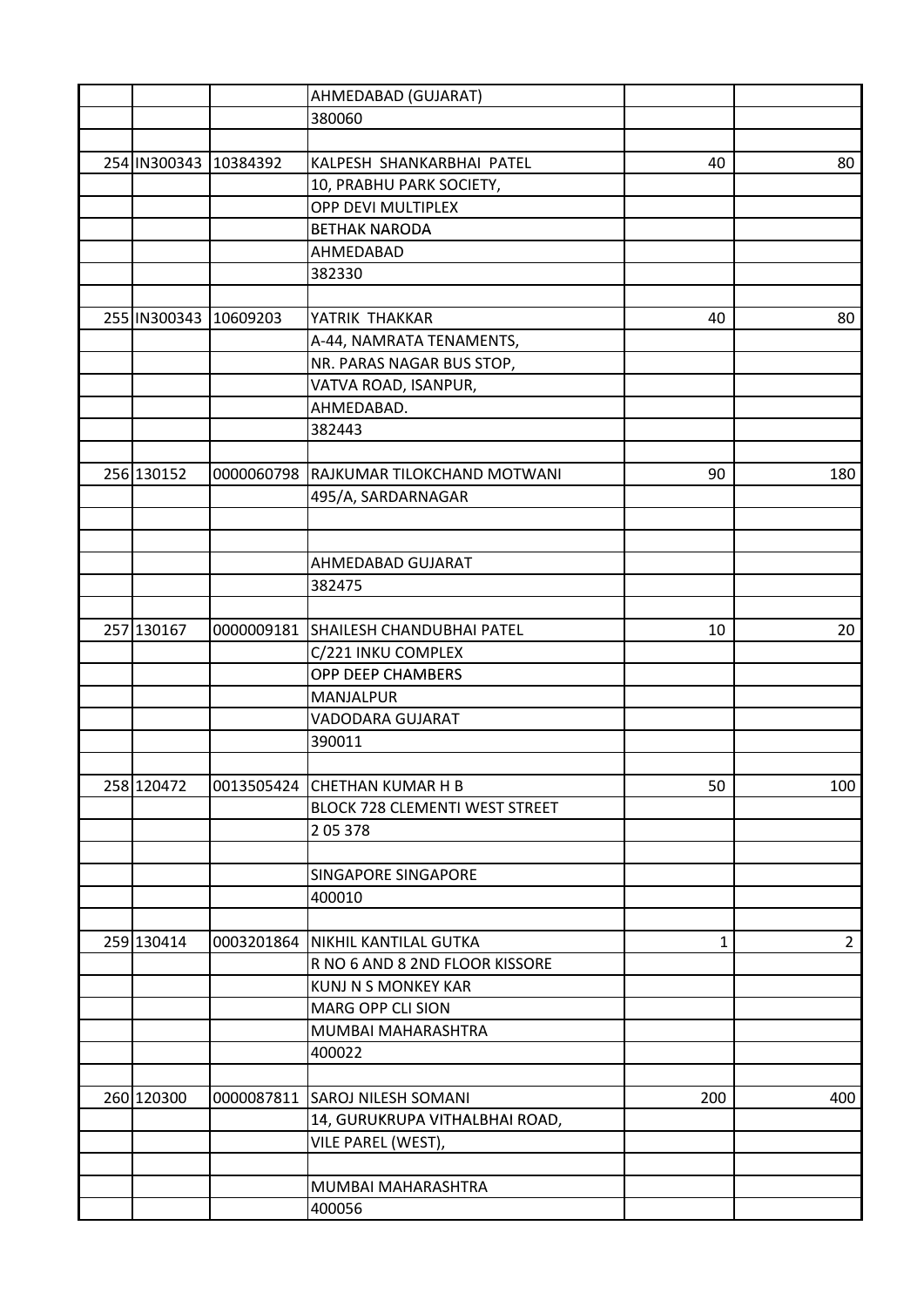|  | 261 120247            |          | 0000028251 VIDYADHAR DHANAJI CHAVAN | 1,000 | 2,000 |
|--|-----------------------|----------|-------------------------------------|-------|-------|
|  |                       |          | 702 NEEL KAMAL CAESAR ROAD AMBOLI   |       |       |
|  |                       |          | ANDHERI WEST MUMBAI 400058          |       |       |
|  |                       |          |                                     |       |       |
|  |                       |          | MUMBAI MAHARASHTRA                  |       |       |
|  |                       |          | 400058                              |       |       |
|  |                       |          |                                     |       |       |
|  | 262 120332            |          | 0001071741  TEENA VISHAL SAMPAT     | 80    | 160   |
|  |                       |          | <b>B-407 SHUBH KAMNA</b>            |       |       |
|  |                       |          | MAHAVIR NAGAR DAHANUKARWADI         |       |       |
|  |                       |          | KANDIVALI (W)                       |       |       |
|  |                       |          | MUMBAI MAHARASHTRA                  |       |       |
|  |                       |          | 400067                              |       |       |
|  |                       |          |                                     |       |       |
|  | 263 120455            |          | 0000039925   PRAKASH MAHADEO JEKATE | 20    | 40    |
|  |                       |          | C 602 SHREE COMPLEX                 |       |       |
|  |                       |          | PLOT NO 106/112 SECTOR NO 14 MORE   |       |       |
|  |                       |          | DEPARTMENTAL STORE KAMOTHE          |       |       |
|  |                       |          | KAMOTHE NO 410209                   |       |       |
|  |                       |          | RAIGARH(MH) MAHARASHTRA             |       |       |
|  |                       |          | 410208                              |       |       |
|  |                       |          |                                     |       |       |
|  | 264 IN300610          | 10828596 | CHETAN VASANT DEDHIA                | 90    | 180   |
|  |                       |          | 48/002 FAM CHS                      |       |       |
|  |                       |          | <b>SECTOR 11</b>                    |       |       |
|  |                       |          |                                     |       |       |
|  |                       |          | <b>KOPER KHAIRANE</b>               |       |       |
|  |                       |          | 400709                              |       |       |
|  |                       |          |                                     |       |       |
|  | 265 120332            |          | 0006294986 SUJATHA DEVARAPALLI      | 65    | 130   |
|  |                       |          | 701 GERA ASTORIA                    |       |       |
|  |                       |          | <b>CARANZALEM TISWADI</b>           |       |       |
|  |                       |          | <b>NORTH GOA</b>                    |       |       |
|  |                       |          | NORTH GOA GOA                       |       |       |
|  |                       |          | 403002                              |       |       |
|  |                       |          |                                     |       |       |
|  | 266 120332            |          | 0007200321 VIJAY GUPTA HUF          | 70    | 140   |
|  |                       |          | B1/503 GAGAN VIHAR                  |       |       |
|  |                       |          | <b>NEAR MARKETYARD</b>              |       |       |
|  |                       |          | <b>BIBEWADI KONDWA RD</b>           |       |       |
|  |                       |          | PUNE MAHARASHTRA                    |       |       |
|  |                       |          | 411037                              |       |       |
|  |                       |          |                                     |       |       |
|  | 267 IN301774 16744692 |          | PARMANAND JANIMAL JAGWANI           | 90    | 180   |
|  |                       |          | 38                                  |       |       |
|  |                       |          | <b>JARIPATAKA VASTI</b>             |       |       |
|  |                       |          |                                     |       |       |
|  |                       |          | <b>NAGPUR</b>                       |       |       |
|  |                       |          | 440014                              |       |       |
|  |                       |          |                                     |       |       |
|  |                       |          |                                     |       |       |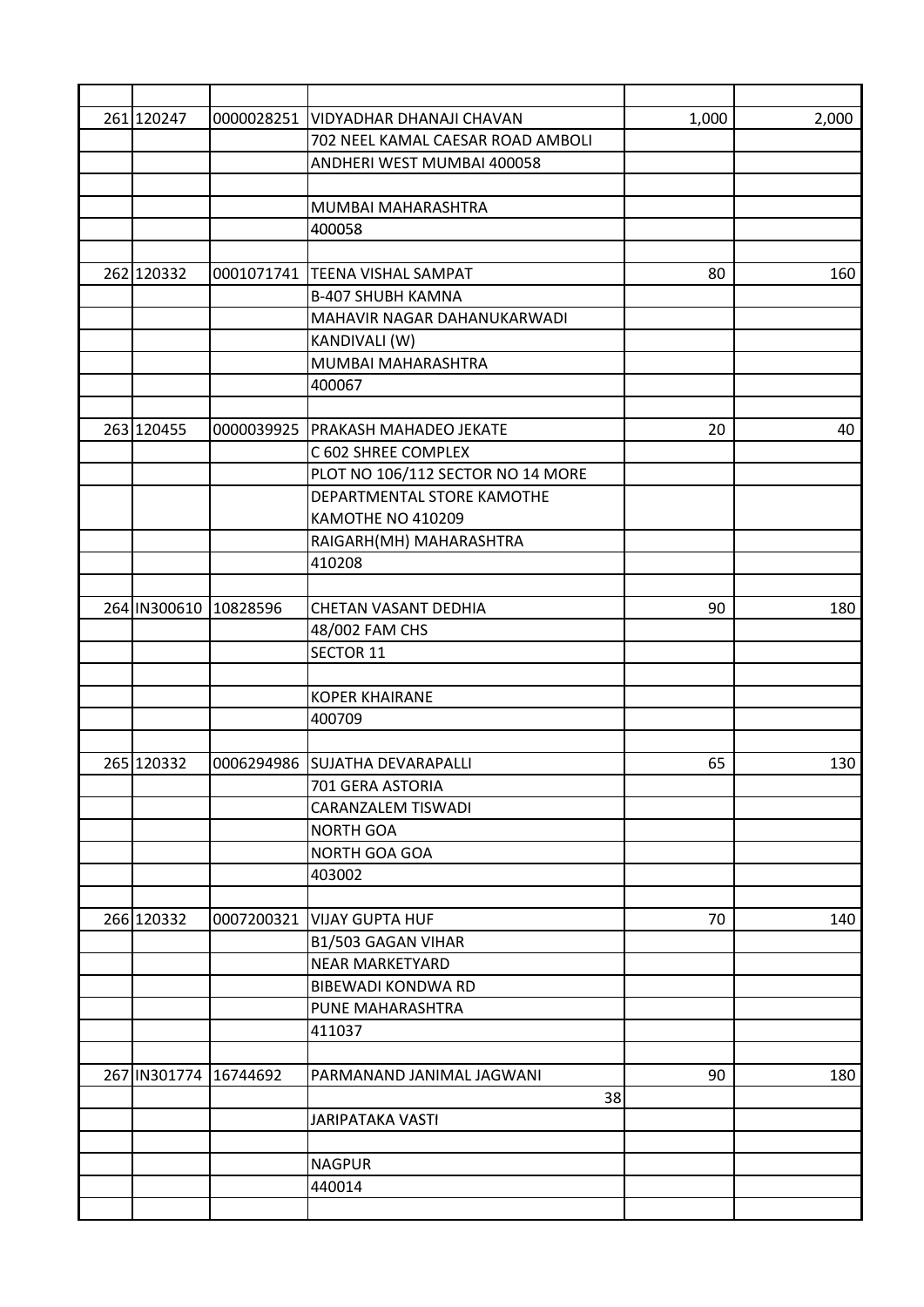|  | 268 120109            | 0003477435 SJYOTHI. |                                          | 3  | 6   |
|--|-----------------------|---------------------|------------------------------------------|----|-----|
|  |                       |                     | H NO 17-59/8                             |    |     |
|  |                       |                     | RAM NAGAR COLONY, ALWAL                  |    |     |
|  |                       |                     |                                          |    |     |
|  |                       |                     | SECUNDERABAD ANDHRA PRADESH              |    |     |
|  |                       |                     | 500010                                   |    |     |
|  |                       |                     |                                          |    |     |
|  | 269 IN302734          | 10025663            | <b>MADHU BALA</b>                        | 90 | 180 |
|  |                       |                     | H.NO 3-4-376/3 2ND FLOOR                 |    |     |
|  |                       |                     | <b>BASANT COLONY LINGAMPALLY</b>         |    |     |
|  |                       |                     | KACHIGUDA HYDERABAD                      |    |     |
|  |                       |                     | <b>TELANGANA INDIA</b>                   |    |     |
|  |                       |                     | 500027                                   |    |     |
|  |                       |                     |                                          |    |     |
|  | 270 130279            | 0000182903          |                                          | 15 |     |
|  |                       |                     | <b>G SWAMINATHAN.</b>                    |    | 30  |
|  |                       |                     | H NO 1-15/1                              |    |     |
|  |                       |                     | <b>KHANAPUR VILLAGE</b>                  |    |     |
|  |                       |                     | RAJENDRANAGAR MANDAL                     |    |     |
|  |                       |                     | RANGAREDDY TELANGANA                     |    |     |
|  |                       |                     | 500075                                   |    |     |
|  |                       |                     |                                          |    |     |
|  | 271 IN300610 10388208 |                     | <b>BANDARI NAGALAXMI</b>                 | 90 | 180 |
|  |                       |                     | BLOCK NO A, FLAT NO 104, ASHOKA TOWERS   |    |     |
|  |                       |                     | <b>NEAR BASAWA GARDENS</b>               |    |     |
|  |                       |                     | <b>VINAYAK NAGAR</b>                     |    |     |
|  |                       |                     | <b>NIZAMABAD</b>                         |    |     |
|  |                       |                     | 503001                                   |    |     |
|  |                       |                     |                                          |    |     |
|  | 272 IN301926          | 30537765            | SUDHINDRA NARASIMHAMURTHY                | 20 | 40  |
|  |                       |                     | NO 2 4TH MAIN 9TH CROSS                  |    |     |
|  |                       |                     | R C AGRAHAR CHAMARAJ PET                 |    |     |
|  |                       |                     |                                          |    |     |
|  |                       |                     | <b>BANGALORE</b>                         |    |     |
|  |                       |                     | 560018                                   |    |     |
|  |                       |                     |                                          |    |     |
|  | 273 IN300513 10571757 |                     | R KESHAVAN                               | 25 | 50  |
|  |                       |                     | NO 680 RAMADEVALAYA STREET               |    |     |
|  |                       |                     | VENKTESHPURAM                            |    |     |
|  |                       |                     | <b>ARABIC COLLEGE POST</b>               |    |     |
|  |                       |                     | <b>BANGALORE</b>                         |    |     |
|  |                       |                     |                                          |    |     |
|  |                       |                     | 560045                                   |    |     |
|  |                       |                     |                                          |    |     |
|  | 274 IN302148          | 10862086            | <b>SHEETAL</b>                           | 90 | 180 |
|  |                       |                     | NO 119/8 AND 9                           |    |     |
|  |                       |                     | <b>1ST FLOOR MARUTHI MANSION</b>         |    |     |
|  |                       |                     | <b>SULTANPET</b>                         |    |     |
|  |                       |                     | <b>BANGALORE</b>                         |    |     |
|  |                       |                     | 560053                                   |    |     |
|  |                       |                     |                                          |    |     |
|  | 275 120289            |                     | 0001126578 SIDDALINGAPPA SHANTAPPA BHUMA | 73 | 146 |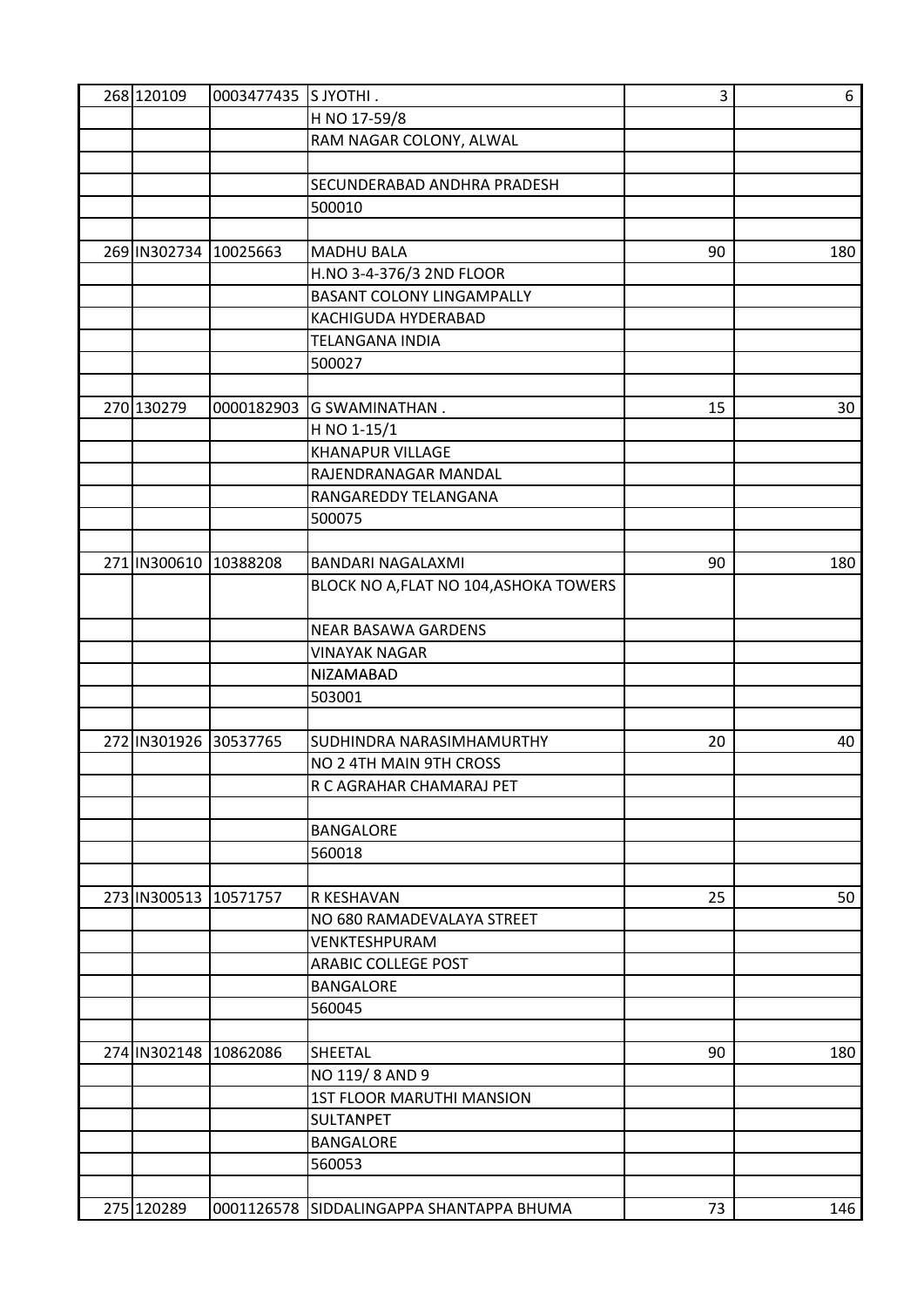|  |                       |                       | CTS 3307                              |                |                |
|--|-----------------------|-----------------------|---------------------------------------|----------------|----------------|
|  |                       |                       | <b>VAKKALAGERI ONI</b>                |                |                |
|  |                       |                       | <b>BHUMA BUILDING</b>                 |                |                |
|  |                       |                       | <b>GADAG KARNATAKA</b>                |                |                |
|  |                       |                       | 582101                                |                |                |
|  |                       |                       |                                       |                |                |
|  | 276 IN303237          | 10020958              | S SRINIVASAN                          | 90             | 180            |
|  |                       |                       | 81/1 MANNAPPA STREET                  |                |                |
|  |                       |                       | <b>KOTTUR</b>                         |                |                |
|  |                       |                       |                                       |                |                |
|  |                       |                       | CHENNAI                               |                |                |
|  |                       |                       | 600085                                |                |                |
|  |                       |                       |                                       |                |                |
|  | 277 IN300513          | 10607167              | R MEENALOCHANI                        | 500            | 1,000          |
|  |                       |                       | 9A BALAGURU NATHAN CHETTY ST          |                |                |
|  |                       |                       | NATHAM DINDIGUL DIST                  |                |                |
|  |                       |                       |                                       |                |                |
|  |                       |                       | <b>TAMIL NADU</b>                     |                |                |
|  |                       |                       | 624401                                |                |                |
|  |                       |                       |                                       |                |                |
|  | 278 IN300394 18603590 |                       | <b>KV SIREESHA</b>                    | 10             | 20             |
|  |                       |                       | PLOT NO 1 AND 2 GROUND FLOOR          |                |                |
|  |                       |                       | THOLKAPIAR STREET THIRUVALLUVAR       |                |                |
|  |                       |                       | NAGAR ROAD OLD KATPADI                |                |                |
|  |                       |                       | VELLURE                               |                |                |
|  |                       |                       | 632007                                |                |                |
|  |                       |                       |                                       |                |                |
|  | 279 IN300773          | 10087990              | KABITA DEB NATH                       | 40             | 80             |
|  |                       |                       | C/O.- RANJAN DEBNATH                  |                |                |
|  |                       |                       | FLAT.- C, 3RD FLOOR, CHATTERJEE INTER |                |                |
|  |                       |                       | 21, KRISHNA NAGAR ROAD, BARASAT       |                |                |
|  |                       |                       | <b>KOLKATA</b>                        |                |                |
|  |                       |                       | 700126                                |                |                |
|  |                       |                       |                                       |                |                |
|  |                       | 280 IN300513 20532136 | <b>SEKH MOZAFFAR RAHMAN</b>           | 17             | 34             |
|  |                       |                       | <b>NAWABPUR</b>                       |                |                |
|  |                       |                       | NAWABPUR CHANDITALA                   |                |                |
|  |                       |                       | NEAR BAITUL AMAN MOSQUE               |                |                |
|  |                       |                       | <b>HOOGHLY WEST BENGAL</b>            |                |                |
|  |                       |                       | 712701                                |                |                |
|  |                       |                       |                                       |                |                |
|  | 281 130279            | 0000190513  P USHA.   |                                       | 1              | $\overline{2}$ |
|  |                       |                       | <b>7B TOWER C</b>                     |                |                |
|  |                       |                       | 7TH FLOOR OF TRIVENI                  |                |                |
|  |                       |                       | SHRISTINAGAR                          |                |                |
|  |                       |                       | <b>ASANSOL WEST BENGAL</b>            |                |                |
|  |                       |                       | 713304                                |                |                |
|  |                       |                       |                                       |                |                |
|  | 282 IN300773          | 10310416              | <b>MAMATA BHATTACHARYA</b>            | $\overline{2}$ | 4              |
|  |                       |                       | 402, DIAMOND TOWERS 2                 |                |                |
|  |                       |                       | <b>BARBETIA VILLAGE</b>               |                |                |
|  |                       |                       |                                       |                |                |